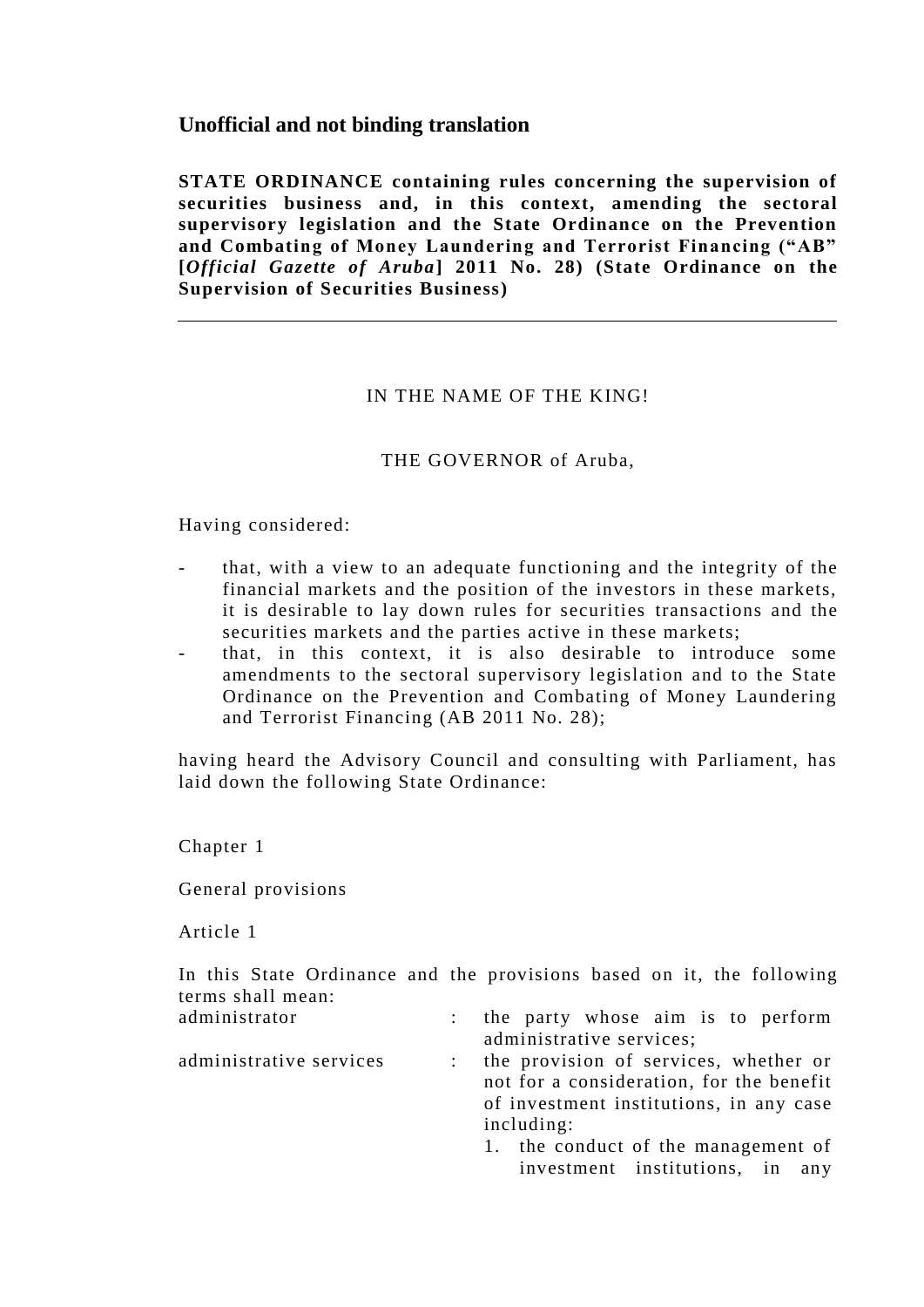|                        |                      | case including the assignment of<br>natural persons or legal entities as<br>directors, representatives or other<br>officers<br>executive<br>of<br>an<br>investment institution, who shall<br>inter alia be charged with making<br>decisions;<br>2.<br>the administration, in any case<br>including keeping the accounts, as<br>obtaining, recording,<br>well<br>as<br>and providing<br>processing<br>information for the benefit of the<br>management or performance of an<br>investment institution;<br>the provision of a domicile and<br>3.<br>office facilities for the benefit of |
|------------------------|----------------------|----------------------------------------------------------------------------------------------------------------------------------------------------------------------------------------------------------------------------------------------------------------------------------------------------------------------------------------------------------------------------------------------------------------------------------------------------------------------------------------------------------------------------------------------------------------------------------------|
|                        |                      | investment institutions;                                                                                                                                                                                                                                                                                                                                                                                                                                                                                                                                                               |
| Bank                   | $\ddot{\phantom{0}}$ | the Central Bank of Aruba;                                                                                                                                                                                                                                                                                                                                                                                                                                                                                                                                                             |
| manager                |                      | party that conducts<br>the<br>the                                                                                                                                                                                                                                                                                                                                                                                                                                                                                                                                                      |
|                        |                      | management<br>of<br>an investment<br>institution;                                                                                                                                                                                                                                                                                                                                                                                                                                                                                                                                      |
| investment fund        |                      | assets not transferred to a legal entity<br>containing requested or obtained funds<br>goods for collective<br>other<br><sub>or</sub><br>investment in order to share the<br>proceeds of the investment among the                                                                                                                                                                                                                                                                                                                                                                       |
|                        |                      | participants;                                                                                                                                                                                                                                                                                                                                                                                                                                                                                                                                                                          |
| investment institution |                      | investment<br>fund<br>or<br>investment<br>company;                                                                                                                                                                                                                                                                                                                                                                                                                                                                                                                                     |
| investment company     | $\ddot{\phantom{0}}$ | legal entity that asks or obtained<br>funds or other goods for collective<br>investment, in order to arrange for the<br>participants to share in the proceeds<br>of the investments;                                                                                                                                                                                                                                                                                                                                                                                                   |
| listed company         |                      | a corporation or a limited liability<br>company under the laws of Aruba, of<br>which the shares or depositary<br>receipts issued for shares have been<br>admitted to be traded on a stock<br>exchange, with a license as referred to<br>in Article 9, third paragraph, or with a<br>license or recognition of another<br>supervisory authority;                                                                                                                                                                                                                                        |
| custodian              | $\ddot{\phantom{0}}$ | the party charged with keeping the<br>assets of an investment institution in<br>its custody;                                                                                                                                                                                                                                                                                                                                                                                                                                                                                           |
| branch office          |                      | one or more sections without legal<br>personality of<br>enterprise<br>an<br>or<br>institution;                                                                                                                                                                                                                                                                                                                                                                                                                                                                                         |
| client                 |                      | a person, not being a professional                                                                                                                                                                                                                                                                                                                                                                                                                                                                                                                                                     |

2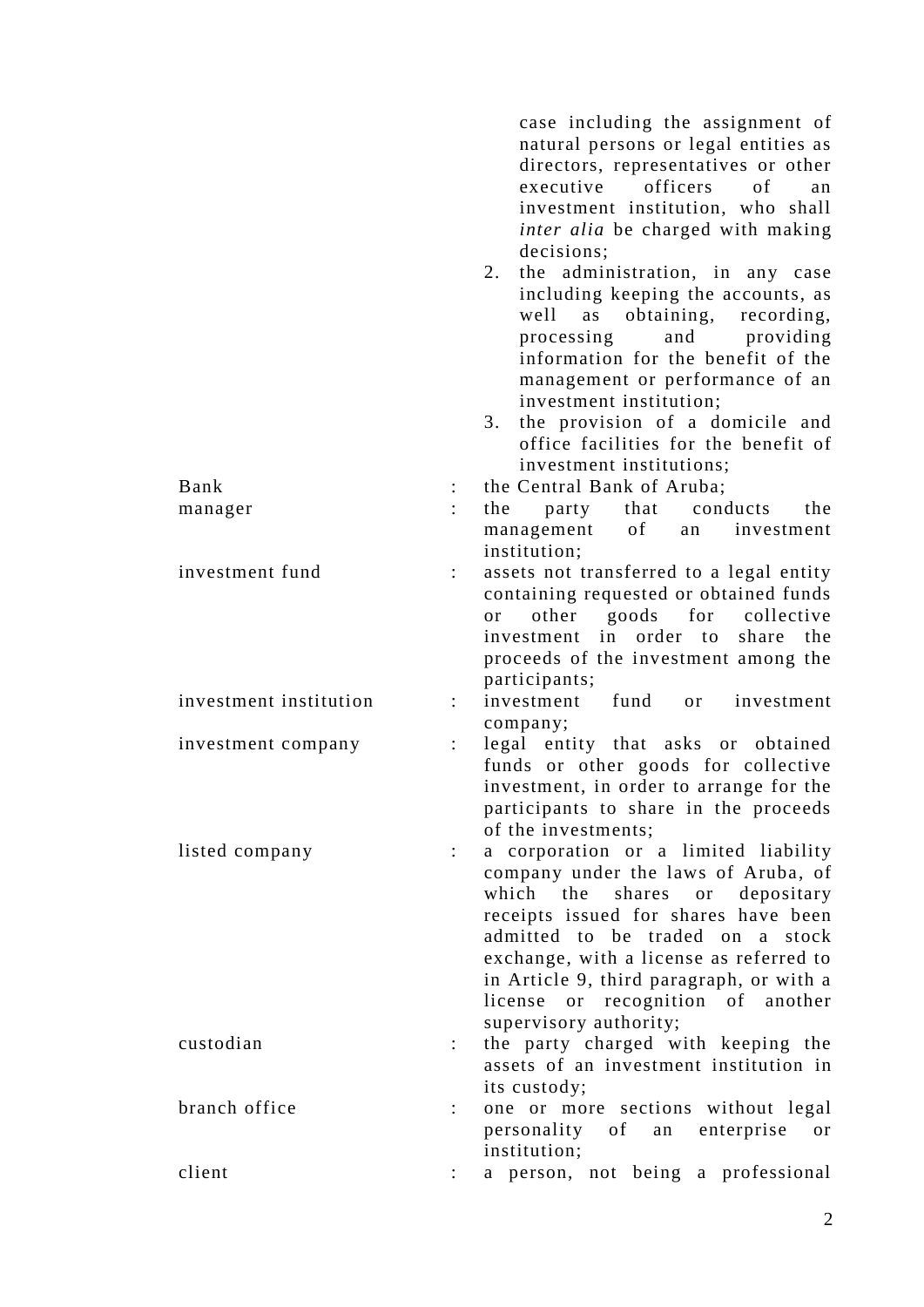|                       |                      | market participant, to whom<br><sub>a</sub>                |
|-----------------------|----------------------|------------------------------------------------------------|
|                       |                      | securities broker, investment                              |
|                       |                      | institution, asset manager or holder of                    |
|                       |                      | a stock exchange offers or provides a                      |
|                       |                      | service or intends to offer or provide a                   |
|                       |                      | service;                                                   |
| participant           |                      | shareholder in an investment<br>the                        |
|                       |                      | company or the party entitled to a                         |
|                       |                      | share in the profits of an investment                      |
|                       |                      | fund;                                                      |
| securities            |                      | 1. share certificates, debt instruments,                   |
|                       |                      | profit-sharing and founder's                               |
|                       |                      | certificates, stock options, warrants                      |
|                       |                      | and similar valuable papers;                               |
|                       |                      | 2. participation rights, options, rights                   |
|                       |                      | to future transfer of objects, entries                     |
|                       |                      | in share and debt registers<br>and                         |
|                       |                      | similar rights, whether or<br>not                          |
|                       |                      | conditional;                                               |
|                       |                      | 3. rights arising from agreements to                       |
|                       |                      | off exchange<br>or<br>price<br>set                         |
|                       |                      | differences and similar negotiable                         |
|                       |                      | rights and securities;                                     |
|                       |                      | 4. certificates and scrips representing                    |
|                       |                      | securities as referred to<br>above,                        |
|                       |                      | except for securities that only have                       |
|                       |                      | the nature of a payment instrument,                        |
|                       |                      | condominiums<br>and<br>those                               |
|                       |                      |                                                            |
| securities broker     |                      | representing rights to a timeshare;                        |
|                       |                      | the party that carries out activities as                   |
|                       |                      | an intermediary as a profession or                         |
|                       |                      | trade, aimed at the conclusion of                          |
|                       |                      | transactions in securities for the<br>account of a client; |
| stock exchange        | $\ddot{\cdot}$       | subject to<br>market<br>statutory<br>a                     |
|                       |                      | regulations for bringing together the                      |
|                       |                      | supply of and demand for securities;                       |
| external auditor      | $\ddot{\phantom{a}}$ | a person who is not employed by the                        |
|                       |                      | enterprise or institution, being a                         |
|                       |                      |                                                            |
|                       |                      | registered accountant or an accounting                     |
|                       |                      | consultant, as regards whom a note                         |
|                       |                      | has been made as referred to in Article                    |
|                       |                      | 36, second paragraph, subparagraph i,                      |
|                       |                      | of the Dutch Accountancy Profession                        |
|                       |                      | Act ('Stb.' [Bulletin of Acts and                          |
|                       |                      | <i>Decrees</i> ] 2012, 680);                               |
| controlled enterprise | $\ddot{\phantom{a}}$ | enterprise or institution over which a                     |
|                       |                      | person can exercise dominant control;                      |
| qualified holding     |                      | a direct or indirect interest of ten                       |
|                       |                      | percent or more of the issued share                        |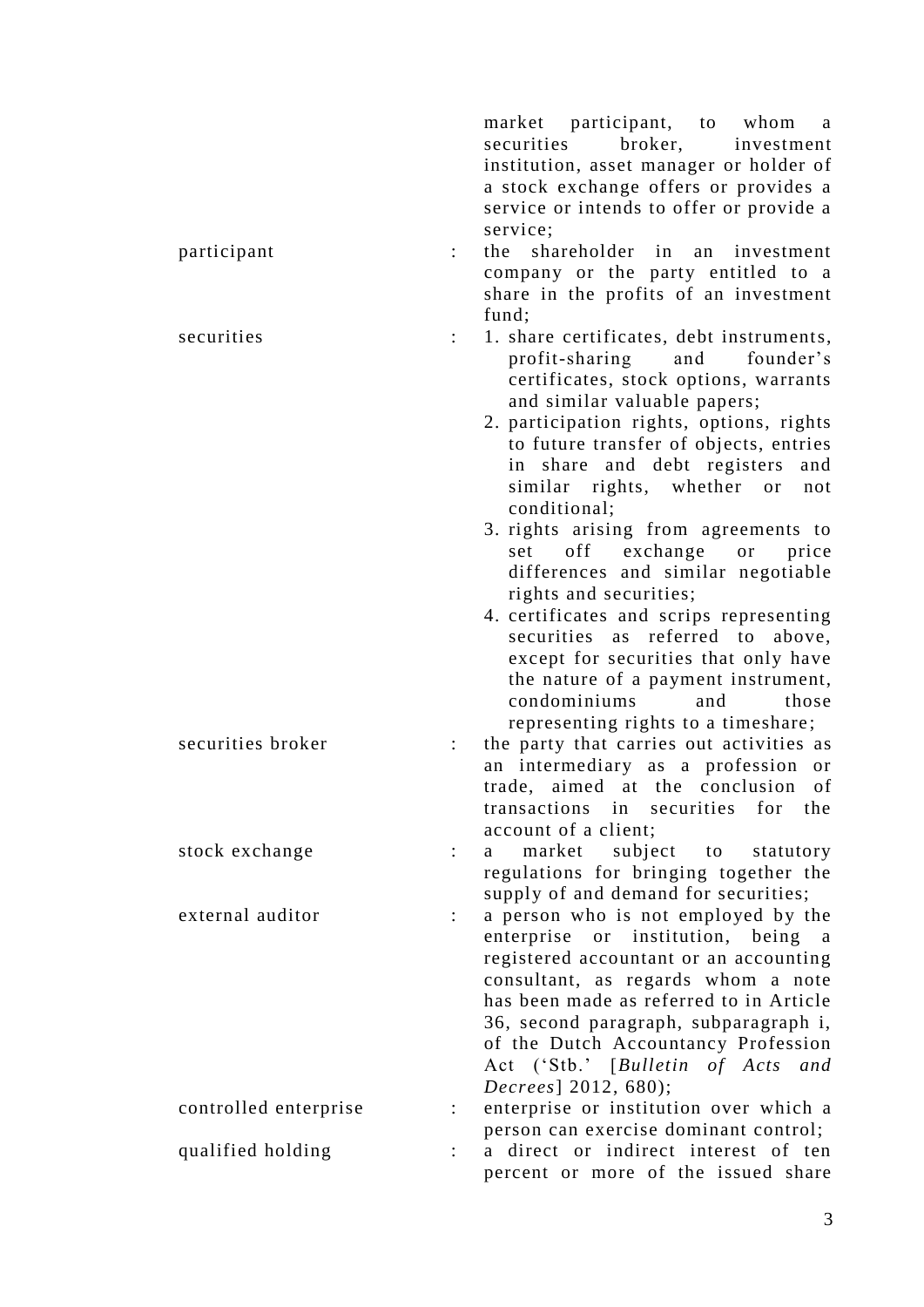|                                    |                      | capital of an enterprise or institution,<br>or the ability to exercise directly or<br>indirectly ten percent or more of the<br>voting rights in an enterprise or<br>institution, or the ability to exercise<br>directly or indirectly similar control,<br>while, when determining the number<br>of voting rights someone has in an<br>enterprise or institution, his voting<br>rights shall also include the votes of<br>which he disposes or is deemed to<br>dispose pursuant to Article 84; |
|------------------------------------|----------------------|-----------------------------------------------------------------------------------------------------------------------------------------------------------------------------------------------------------------------------------------------------------------------------------------------------------------------------------------------------------------------------------------------------------------------------------------------------------------------------------------------|
| court                              |                      | Court of First Instance of Aruba;                                                                                                                                                                                                                                                                                                                                                                                                                                                             |
| group                              |                      | economic entity of an organized group<br>of legal entities, corporations<br>or<br>natural persons;                                                                                                                                                                                                                                                                                                                                                                                            |
| capital interest                   |                      | shares, depositary receipts for shares<br>and negotiable instruments for the<br>acquisition of shares and depositary<br>receipts for shares;                                                                                                                                                                                                                                                                                                                                                  |
| credit institution                 |                      | a credit institution as referred to in<br>Article 1 of the State Ordinance on the<br>Supervision of the Credit System (AB<br>1998 No. 16);                                                                                                                                                                                                                                                                                                                                                    |
| Minister                           |                      | the Minister of Finance;                                                                                                                                                                                                                                                                                                                                                                                                                                                                      |
| pension fund                       |                      | a company pension fund as referred to<br>in Article 1 of the State Ordinance on<br>Company Pension Funds (AB 1998<br>No. GT 17);                                                                                                                                                                                                                                                                                                                                                              |
| professional market<br>participant |                      | investment institution, credit<br>institution, pension fund, securities<br>broker, asset manager, insurer, listed<br>company, enterprise with a balance<br>sheet total of Afl. 10,000,000.- or<br>more, or another party designated by<br>the Bank;                                                                                                                                                                                                                                           |
| register                           |                      | the register referred to in Article 14,<br>first paragraph;                                                                                                                                                                                                                                                                                                                                                                                                                                   |
| representative organization        | $\ddot{\phantom{a}}$ | organization that<br>has<br>been<br>an<br>designated<br>as<br>a representative<br>organization by state decree, having<br>heard the Bank, with respect to the<br>of this<br>implementation<br>State<br>Ordinance, for a group of enterprises<br>or institutions mentioned in that state<br>decree;                                                                                                                                                                                            |
| voting rights                      |                      | votes that can be cast on shares,<br>including rights pursuant<br>to<br>an<br>agreement to obtain votes;                                                                                                                                                                                                                                                                                                                                                                                      |
| terrorist financing                |                      | the crime referred to in Article 2:55 of                                                                                                                                                                                                                                                                                                                                                                                                                                                      |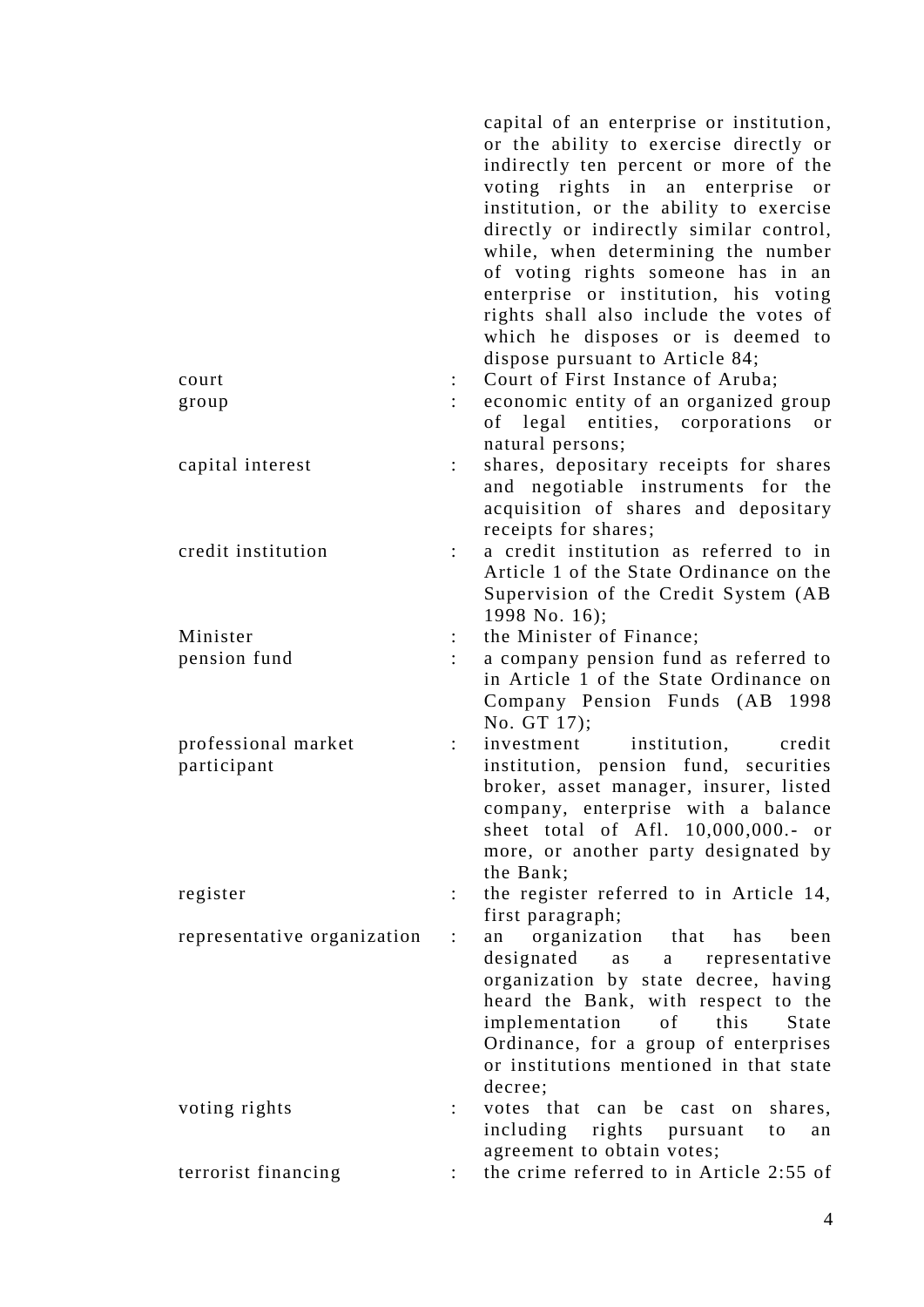the Criminal Code of Aruba (AB 2012 No. 24);

sub-fund : an administratively separated part of the assets of an investment institution for which a separate investment policy is pursued, and in which funds or other goods specifically asked or obtained for that part have been or are included for collective investment, in order to arrange for the participants to share in the proceeds of the investments subject to conditions specifically applicable to that part; supervisory authority : a body that has been charged in any country by or pursuant to a law or any equivalent generally binding regulation with the supervision of financial markets or of persons active

> in these markets, or the supervision of the compliance with legislation and regulations concerning the prevention and combating of money laundering and terrorist financing;

issuing institution : the party who issued or intends to issue securities;

asset manager : the party who manages securities belonging to a client or funds belonging to a client in order to be invested in securities, including the conclusion or arranging for third parties to conclude securities transactions, as a profession or trade, based on an agreement, other than as manager of an investment institution, on a discretionary basis and for the account of the client with whom the agreement has been concluded;

insurer : an insurer as referred to in Article 1 of the State Ordinance on the Supervision of the Insurance Industry (AB 2000 No. 82);

inside information : knowledge of information that is concrete and is directly or indirectly related to an issuing institution of which the securities are listed on a stock exchange, for which a license as referred to in Article 9, third paragraph, has been granted to the holder, or to a stock exchange admitted by the public authorities,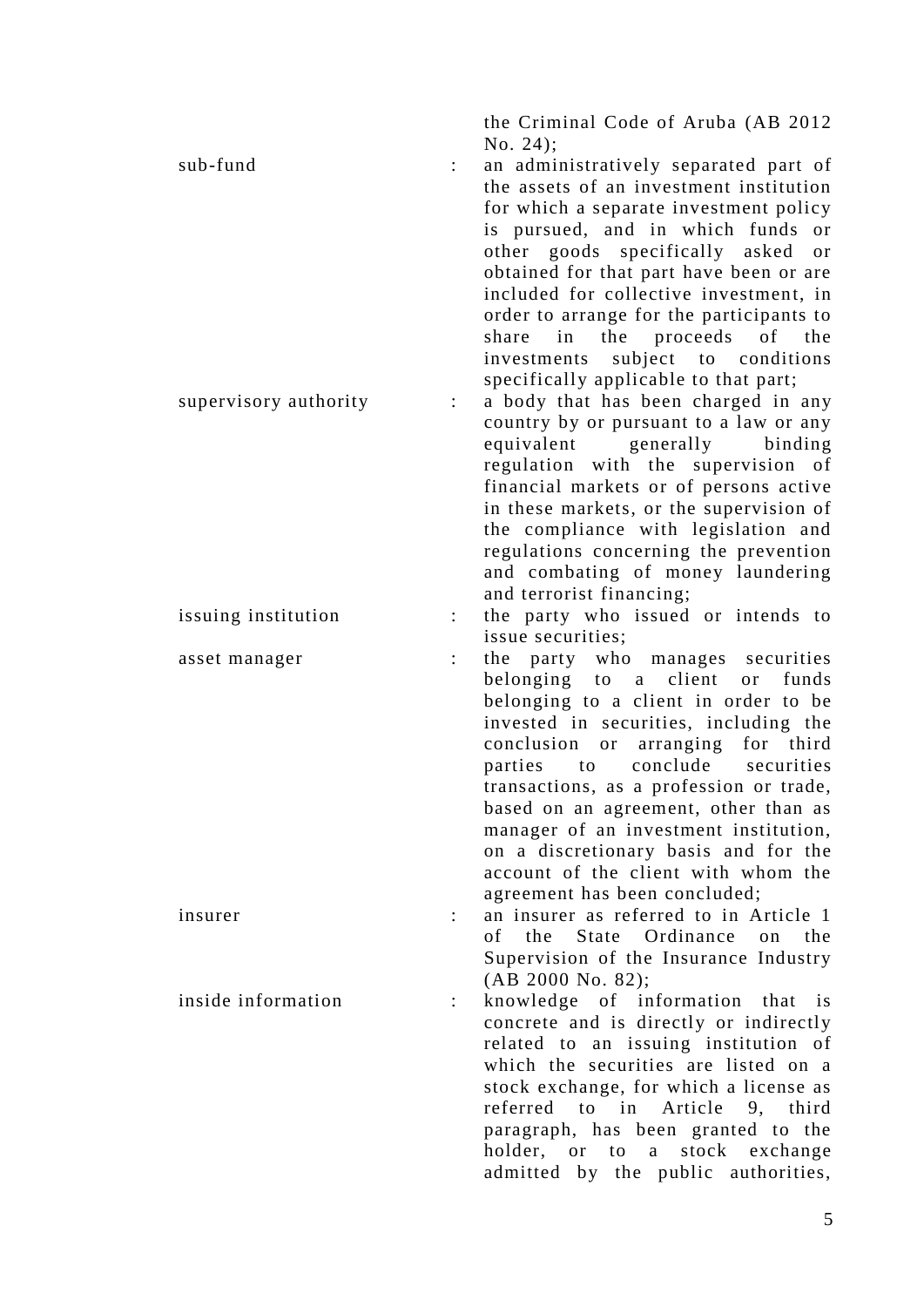domiciled abroad, or to the trade in such securities: a. which information has not been disclosed; b. the disclosure of which information could have a significant impact on the price of the securities or on the price of derivative securities; money laundering : a crime as referred to in Articles 2:404, 2:405 and 2:406 of the Criminal Code of Aruba; domicile : place where an enterprise or institution is domiciled according to its articles of incorporation or bylaws, or, if it is not a legal entity, the place where the enterprise or institution has its principal establishment.

## Article 2

Except for Chapter 4, paragraph 9, and Chapters 5 through 9, this State Ordinance shall not apply to:

- a. investment institutions that only offer participation rights to professional market participants;
- b. managers and custodians, insofar as they manage investment institutions as referred to in subparagraph a or are charged with keeping the assets of these investment institutions in their custody.

Article 2a

The provisions laid down by or pursuant to this State Ordinance shall not apply to Land Aruba, unless otherwise provided in same.

Article 3

The Bank shall decide on the admission to the market of and exercise supervision of securities brokers, asset managers, investment institutions, managers, custodians and stock exchanges.

- 1. By or pursuant to state decree containing general administrative orders, having heard the Bank, an exemption may be granted from the rules laid down by or pursuant to this State Ordinance, if necessary, subject to restrictions or conditions, provided the interests this State Ordinance seeks to protect do not dictate otherwise.
- 2. On application, the Bank may grant a full or partial exemption from rules laid down by or pursuant to this State Ordinance, whether or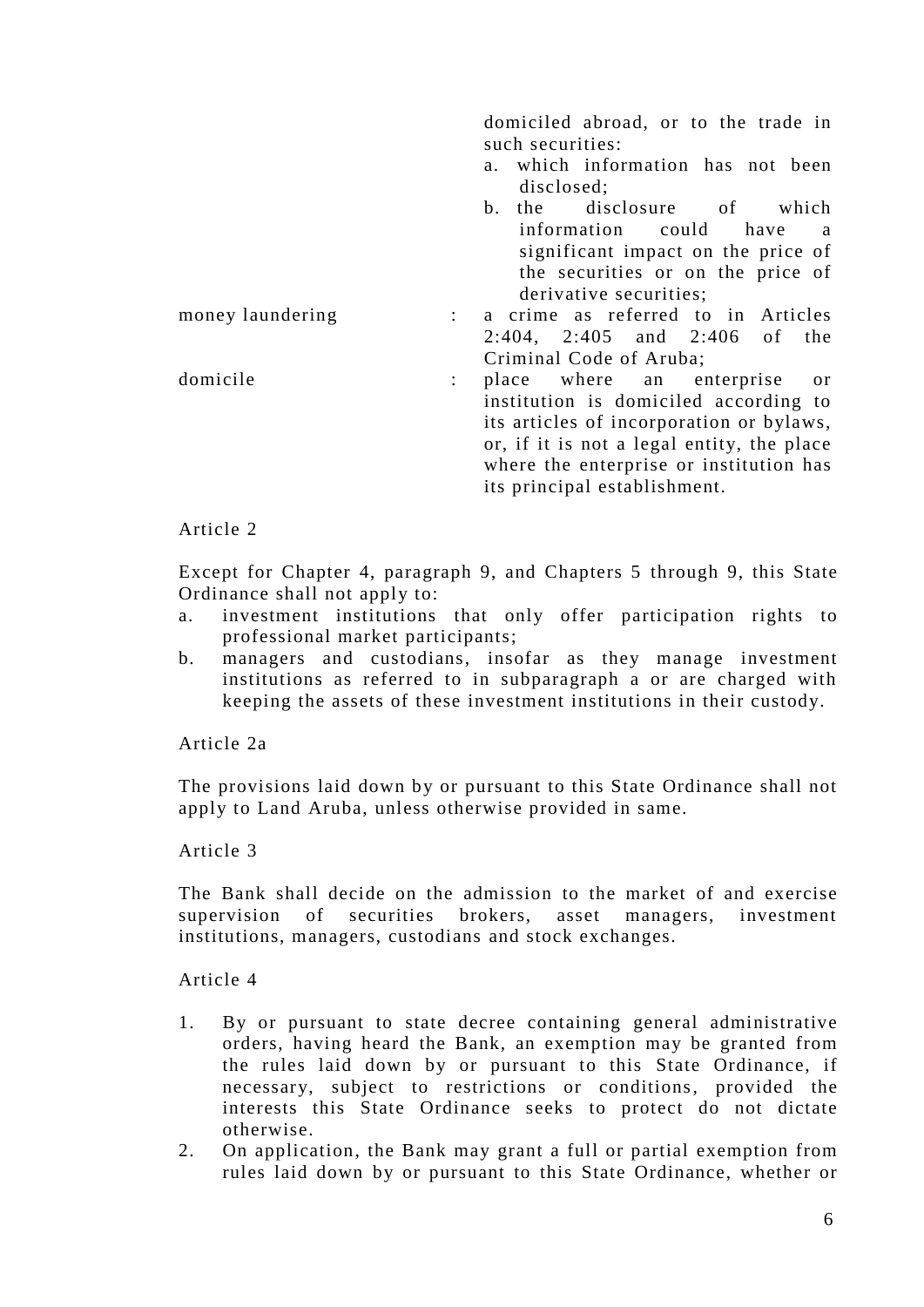not for a definite period, if the applicant proves to the satisfaction of the Bank that the interests this State Ordinance seeks to protect are not compromised by this, and the objectives aforementioned rules seek to achieve can be achieved otherwise.

3. The Business Establishment Ordinance (AB 1990 No. GT 55) shall not apply to a securities broker, asset manager, investment institution, manager, custodian or holder of a stock exchange.

Article 5

- 1. A license or exemption pursuant to this State Ordinance shall be applied for at the Bank.
- 2. The applicant shall provide the information and documents prescribed by or pursuant to this State Ordinance and, at the request of the Bank, the further data and documents related to the application or the nature of the business to be conducted by the applicant.
- 3. The Bank shall decide within thirteen weeks after the date of receipt of a complete application on that application. If the Bank has requested further data, this period shall take effect as of the date of receipt of these further data.
- 4. Exceeding the period referred to in the third paragraph shall be considered equivalent to a rejection of the application .
- 5. The Bank may place restrictions on and attach conditions to licenses or exemptions referred to in this State Ordinance with a view to the interests this State Ordinance seeks to protect.
- 6. Licenses and exemptions granted pursuant to this State Ordinance shall be personal and non-transferable and shall not pass by operation of law.

- 1. The Bank may change, withdraw in whole or in part or place further restrictions on or attach further conditions to a license or exemption granted pursuant to this State Ordinance, if:
	- a. the holder of the license or exemption has filed an application to this effect;
	- b. the holder of the license or exemption, as it turns out, provided incorrect or incomplete information in the application, and having knowledge of the correct and complete information would have resulted in a different decision;
	- c. the holder of the license or exemption concealed circumstances or facts based on which the license or exemption would have been refused, if they had occurred or had been known before the date on which it was granted;
	- d. the holder of the license or exemption no longer complies with the rules laid down by or pursuant to this State Ordinance or no longer complies with the restrictions or regulations attached to the license or exemption;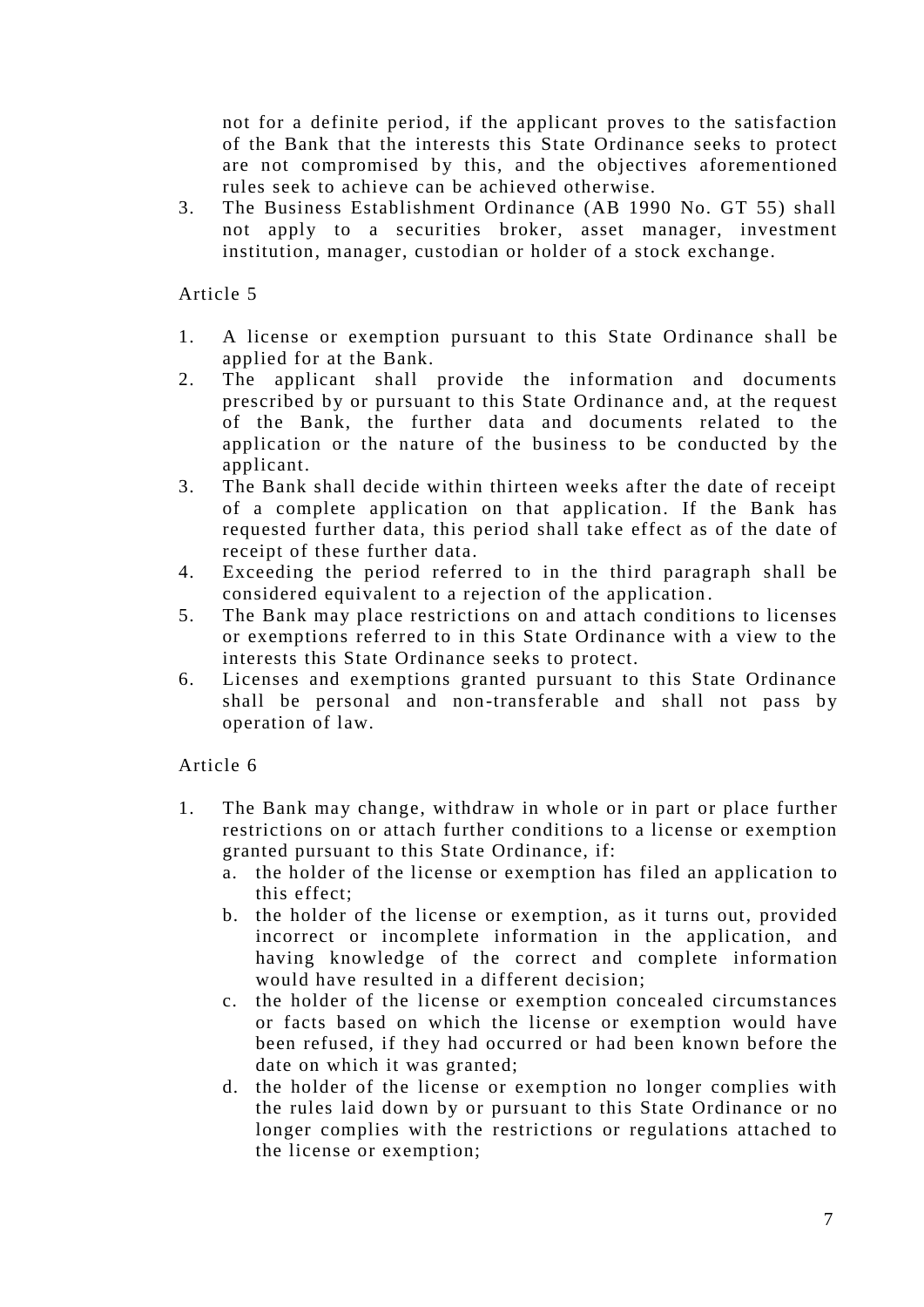- e. the holder of the license or exemption did not make use thereof within a period of six months after having been granted;
- f. the holder of the license or exemption no longer makes use thereof;
- g. the holder of the license or exemption transfers all or part of the enterprise or institution for the benefit of which the license or exemption was granted;
- h. the holder of the license or exemption dies, if it concerns a natural person, or is dissolved, if it concerns a legal entity;
- i. the opinion on the truth and fairness of financial statements submitted to the Bank does not show that the financial statements give a true and fair view of the amount and composition of the assets of the enterprise or institution and of the results in respect of the financial year in question;
- j. the holder of the license or exemption has gone bankrupt;
- k. the holder of a license or exemption does not comply with an instruction as referred to in Article 95;
- l. in the opinion of the Bank, the provisions laid down by or pursuant to the State Ordinance on the Prevention and Combating of Money Laundering and Terrorist Financing (AB 2011 No. 28) or the Sanctions Ordinance 2006 (AB 2007 No. 24) are not or not sufficiently complied with.
- 2. The Bank may place restrictions on or attach conditions to a license or exemption granted by it pursuant to this State Ordinance, if so required by facts, circumstances or developments that affect or could affect the holder of the license or exemption, in the opinion of the Bank, with a view to the interests this State Ordinance seeks to protect.

- 1. If the Bank revokes a license, it may stipulate in its decision to revoke that the enterprise or institution concerned shall fully or partially liquidate its business within a period to be determined by the Bank, with due observance of instructions given by the Bank.
- 2. During the liquidation of its business, the enterprise or institution of which the license has been revoked shall be considered a licensed enterprise or institution.

- 1. The directives to be given by the Bank pursuant to this State Ordinance may also relate to the implementation of the provisions laid down in other state ordinances.
- 2. The directives referred to in the first paragraph shall only be given or changed after consulting with the representative organization involved.
- 3. The directives referred to in the first paragraph shall be announced in a manner to be determined by the Bank.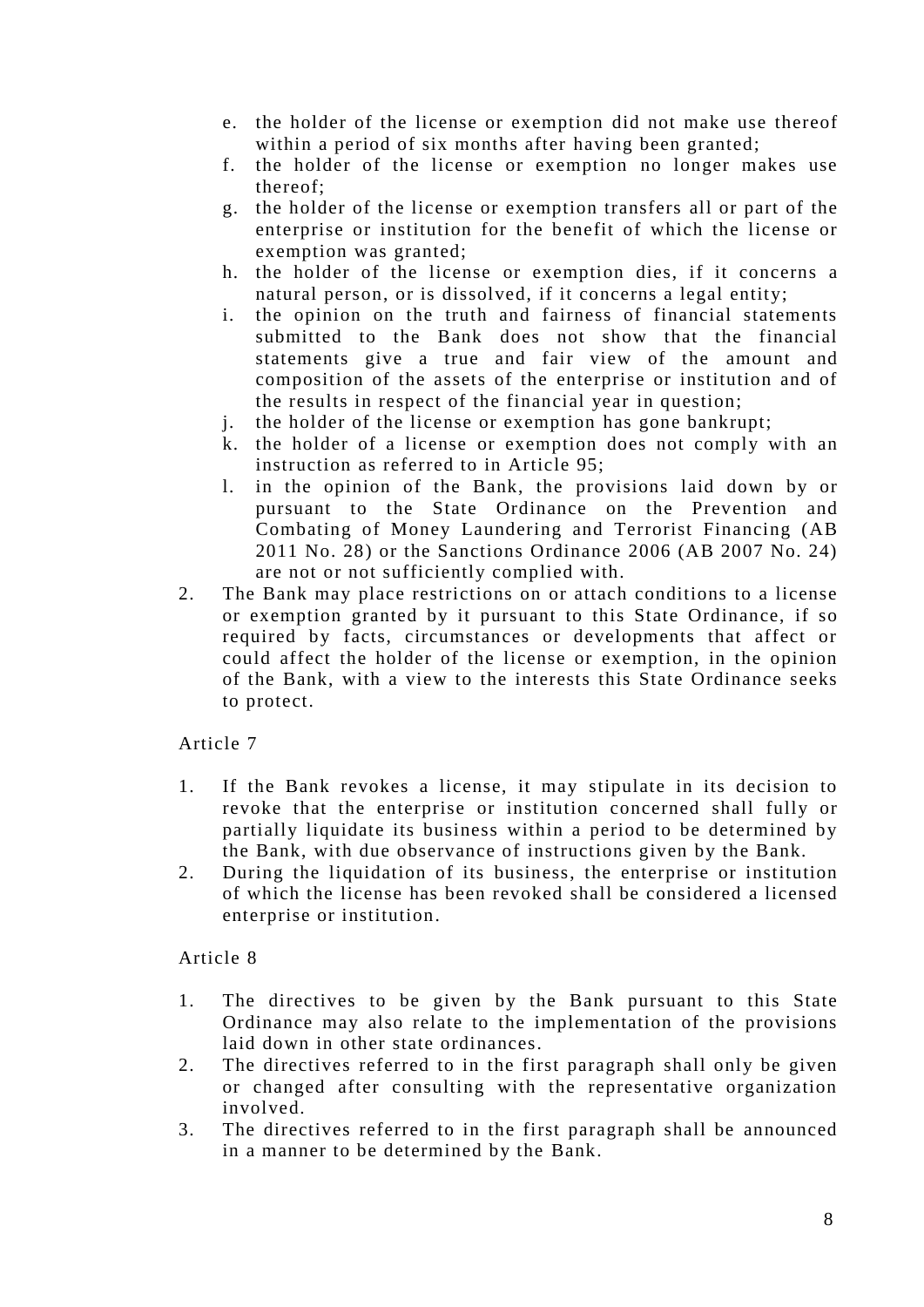4. The enterprises or institutions to which and the persons to whom the directives as referred to in the first paragraph have been given shall comply with these directives.

# CHAPTER 2

Market access

§ 1. Licensing requirement

# Article 9

- 1. It is prohibited to act as a securities broker or asset manager in or from Aruba without a license granted by the Bank for that purpose.
- 2. It is prohibited to ask for or to obtain funds or other goods for participation in an investment institution or to offer participation rights in an investment institution in or from Aruba, if that investment institution or, if it concerns an investment fund, the manager of that investment fund is not in possession of a license granted by the Bank.
- 3. It is prohibited to have a stock exchange in Aruba without a license granted by the Bank for that purpose.

Article 10

- 1. Article 9, first paragraph, shall not apply to a credit institution or insurer that disposes of a license as referred to in Article 4 of the State Ordinance on the Supervision of the Credit System and Article 5 of the State Ordinance on the Supervision of the Insurance Industry, respectively, insofar as acting as a securities broker or asset manager is not prohibited or restricted under that license.
- 2. A credit institution or insurer as referred to in the first paragraph shall report the intention to act as a securities broker or asset manager to the Bank before carrying out this intention.
- 3. Articles 16, 17, 20 through 22, 61 through 65, and 70 through 74 shall not apply to an enterprise or institution as referred to in the first paragraph.
- § 2. License application

- 1. The application for the issue of a license as referred to in Article 9 shall at least contain the following information:
	- a. a statement of the name, the address and the legal form of the applicant, and, if the applicant is a legal entity, a statement of the registered office, the name given in the articles of incorporation and the trade name or trade names;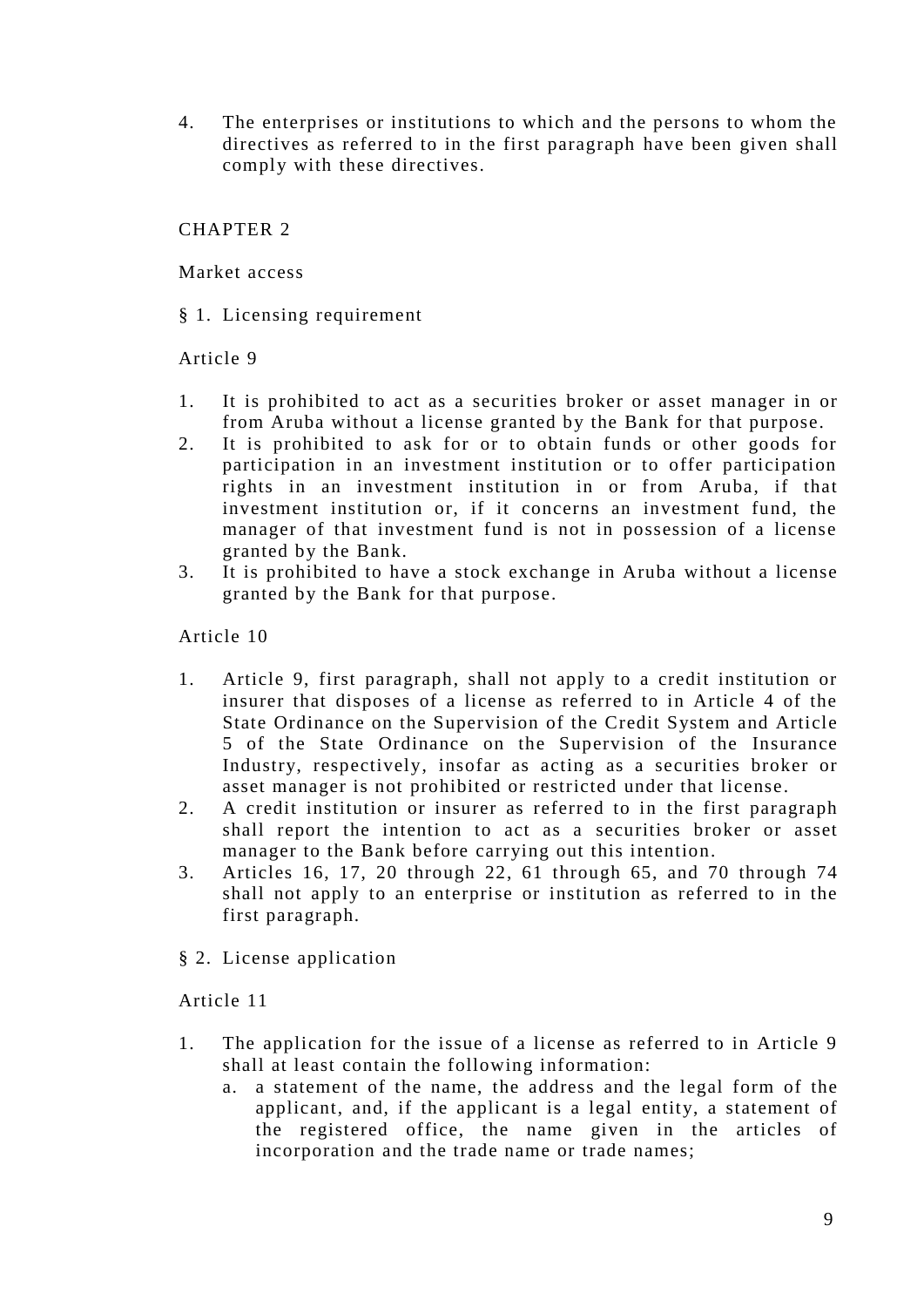- b. the deed of incorporation, articles of incorporation and bylaws of the applicant.
- c. if the applicant is listed in the trade register, a statement of the registration number;
- d. the number and the identity of the directors, the members of the board of supervisory directors or of the body that has a task similar to that of the board of supervisory directors, and other persons who determine or co-determine the policy of the applicant;
- e. information based on which the Bank can assess whether the directors, the members of the board of supervisory directors or of the body that has a task similar to that of the board of supervisory directors, and other persons who determine or codetermine the policy of the applicant, both individually and collectively, are suitable in connection with the conduct of the business of the applicant and the performance of their duties;
- f. the antecedents and a certificate of good conduct and other information to be determined by the Bank, based on which the Bank can ascertain the integrity of the directors, the members of the board of supervisory directors or of the body that has a task similar to that of the board of supervisory directors, and other persons who determine or co-determine the policy of the applicant is beyond doubt;
- g. the identity of the persons holding the positions as referred to in Article 47, first and second paragraph, of the State Ordinance on the Prevention and Combating of Money Laundering and Terrorist Financing;
- h. the identity, antecedents and a certificate of good conduct, and other information to be determined by the Bank, based on which the Bank can assess whether the reliability of the holders of a qualified holding in the applicant, and, if the holder of a qualified holding is a legal entity, the persons who determine the day-to-day policy of this legal entity is beyond doubt, as well as the size of that qualified holding and documents showing the financial position and legal group structure of the holder of a qualified holding;
- i. financial statements or an opening balance sheet, which shall be accompanied by an opinion on the truth and fairness of the data contained therein, signed by an external auditor;
- j. a program of activities the applicant intends to perform;
- k. the proposed policy and written procedures and measures for sound and controlled business operations;
- l. a description of the formal and actual control structure and, if the applicant forms part of a group, a list of names of those who determine or co-determine the policy of the group;
- m. if the applicant intends to outsource work to a third party on a structural basis, the agreement providing for this outsourcing;
- n. if necessary, other data determined by the Bank.
- 2. Insofar as the applicant is a securities broker or an asset manager, the application shall also contain the following information: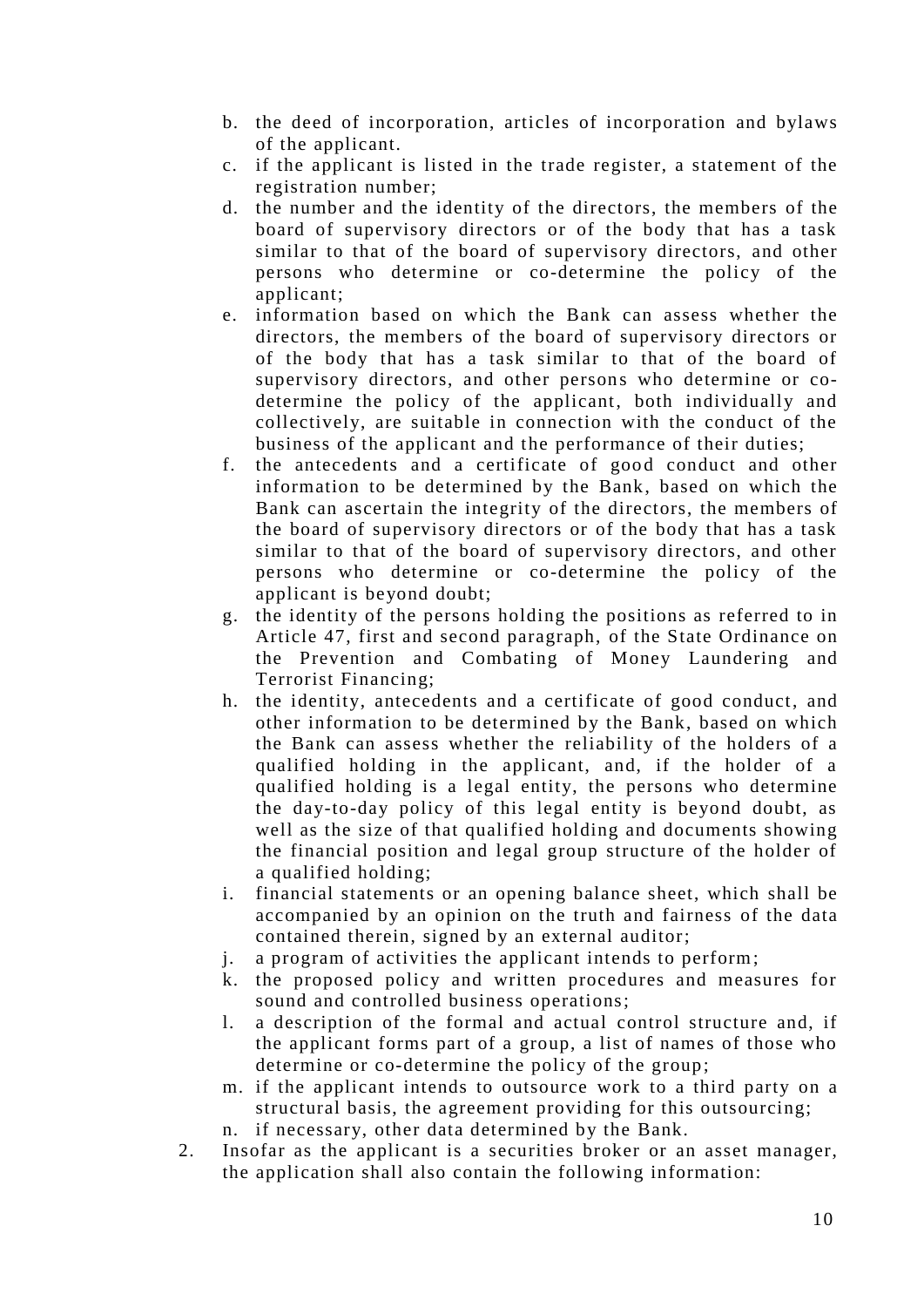- a. information based on which the Bank can assess whether Article 23 will be complied with;
- b. information based on which the Bank can assess whether Article 24 will be complied with;
- c. if applicable, a description of the measures concerning the holding of funds and securities belonging to clients;
- d. a description of the proposed policy on the prevention of conflicts of interest between itself and its clients.
- 3. Insofar as the applicant is an investment institution or, if it concerns an investment fund, a manager of an investment fund, the application shall also contain the following information:
	- a. information based on which the Bank can assess whether Article 23 will be complied with;
	- b. if applicable, the articles of incorporation of the manager;
	- c. if applicable, the articles of incorporation of the custodian;
	- d. if applicable, a description of the measures taken by the manager to protect the rights of participants concerning the holding of funds and securities belonging to clients;
	- e. if applicable, the agreement referred to in Article 43;
	- f. the prospectus referred to in Article 49.
- 4. Insofar as the applicant is a holder of a stock exchange, the application shall also contain the following information:
	- a. information based on which the Bank can assess whether Article 25 will be complied with;
	- b. a description of the rules and procedures referred to in Article 59.

The Bank shall grant a license as referred to in Article 9, provided it is satisfied that the following will be complied with, insofar as applicable to the applicant:

- a. the provisions of Article 17 concerning the minimum number of persons determining the day-to-day policy and the place from where they carry out their work;
- b. the provisions of Article 18 concerning the minimum number of members of the board of supervisory directors or other body responsible for supervising the policy and the day-to-day affairs within the enterprise or institution;
- c. the provisions of Article 19 concerning the suitability of the persons referred to in that Article;
- d. the provisions of Article 20 concerning the reliability of the persons referred to in that Article;
- e. the provisions of Article 63 concerning the reliability of the holders of a qualified holding in the applicant, and that, as a result of a qualified holding in the applicant, there is no other influence on the applicant, which is contrary to a sound policy for the applicant, nor a circumstance that could lead to this;
- f. the opinion as referred to in Article 11, first paragraph, subparagraph i, stating that the financial statements or opening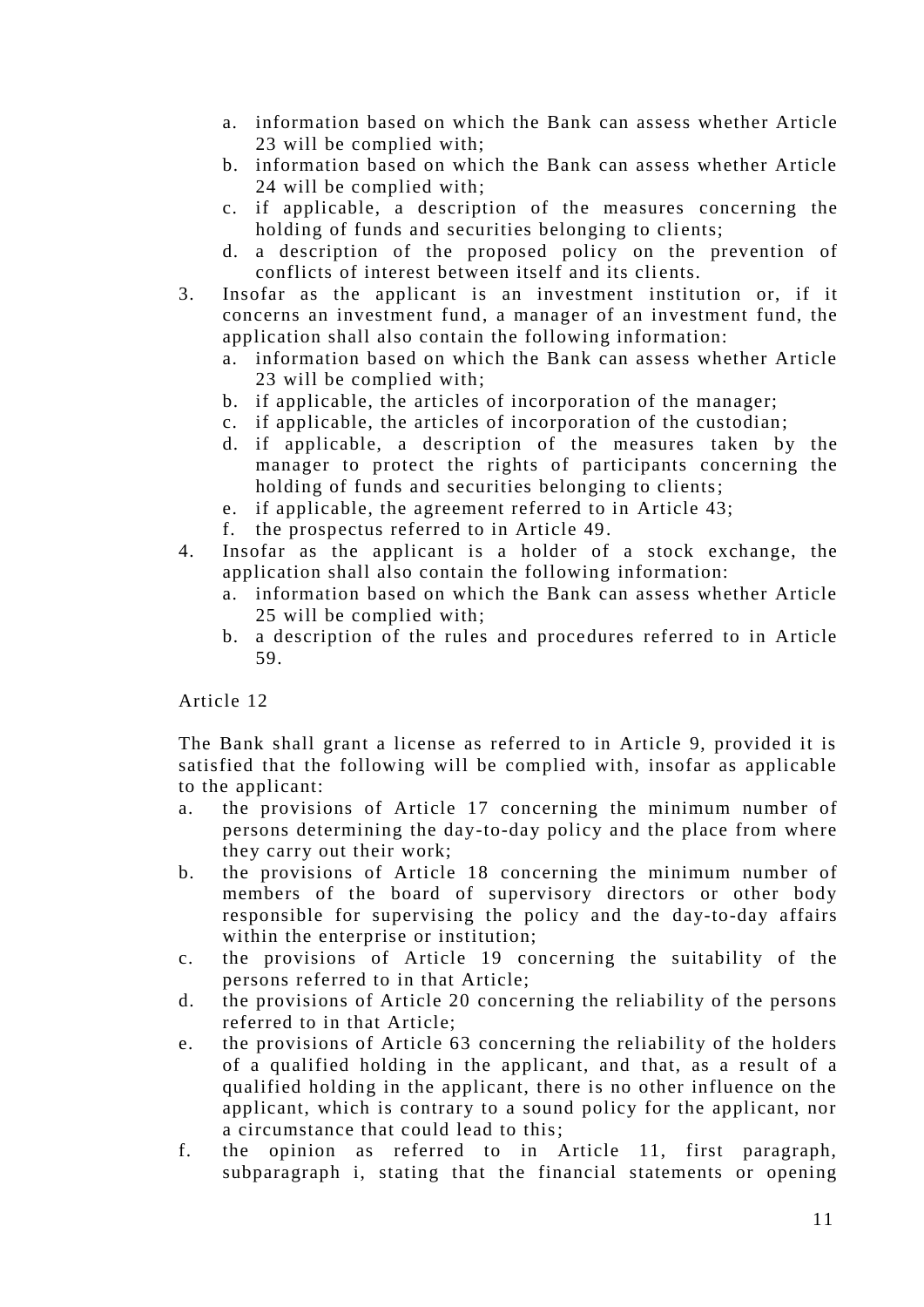balance sheet give a true and fair view of the amount and composition of the assets of the applicant;

- g. having regard to the information as referred to in Article 11, first paragraph, subparagraphs i through m, and second through fourth paragraph, the applicant is able to carry out its intentions and to comply with the applicable provisions laid down by or pursuant to this State Ordinance, the State Ordinance on the Prevention and Combating of Money Laundering and Terrorist Financing and the Sanctions Ordinance 2006;
- h. the granting of the license, in the opinion of the Bank, will not or could not lead to an undesirable development of the securities sector.
- § 3. Performance of services by securities brokers, asset managers and investment institutions domiciled outside Aruba

## Article 13

- 1. The Bank may grant securities brokers, asset managers and investment institutions domiciled outside Aruba an exemption from Article 9, if:
	- a. the applicant is domiciled in a country to be designated by a regulation from the Minister, where the conduct of the business of securities broker, asset manager or investment institution is supervised in such a way that sufficient safeguards are offered with regard to the interests this State Ordinance seeks to protect;
	- b. the applicant submits a supervision statement, issued by the supervisory authority of the country referred to in subparagraph a, and
	- c. in the opinion of the Bank, this is not contrary to the interests this State Ordinance seeks to protect.
- 2. Articles 16, 17, 18, 20, second paragraph, 22 , 40, 41, 42, 43, 44, 49, second and third paragraph, 54, 61, 62, 63, 64, 69, 70, 71, 72, 73 and 74 shall not apply to enterprises or institutions to which an exemption pursuant to the first paragraph has been granted.
- 3. An exemption as referred to in the first paragraph shall not be granted, if it concerns the provision of services on which restrictions have been placed in the country concerned or by the supervisory authority concerned with regard to the persons to whom services may be provided.

#### CHAPTER 3

The register

# Article 14

1. There shall be a register for securities brokers, asset managers, investment institutions, managers and holders of stock exchanges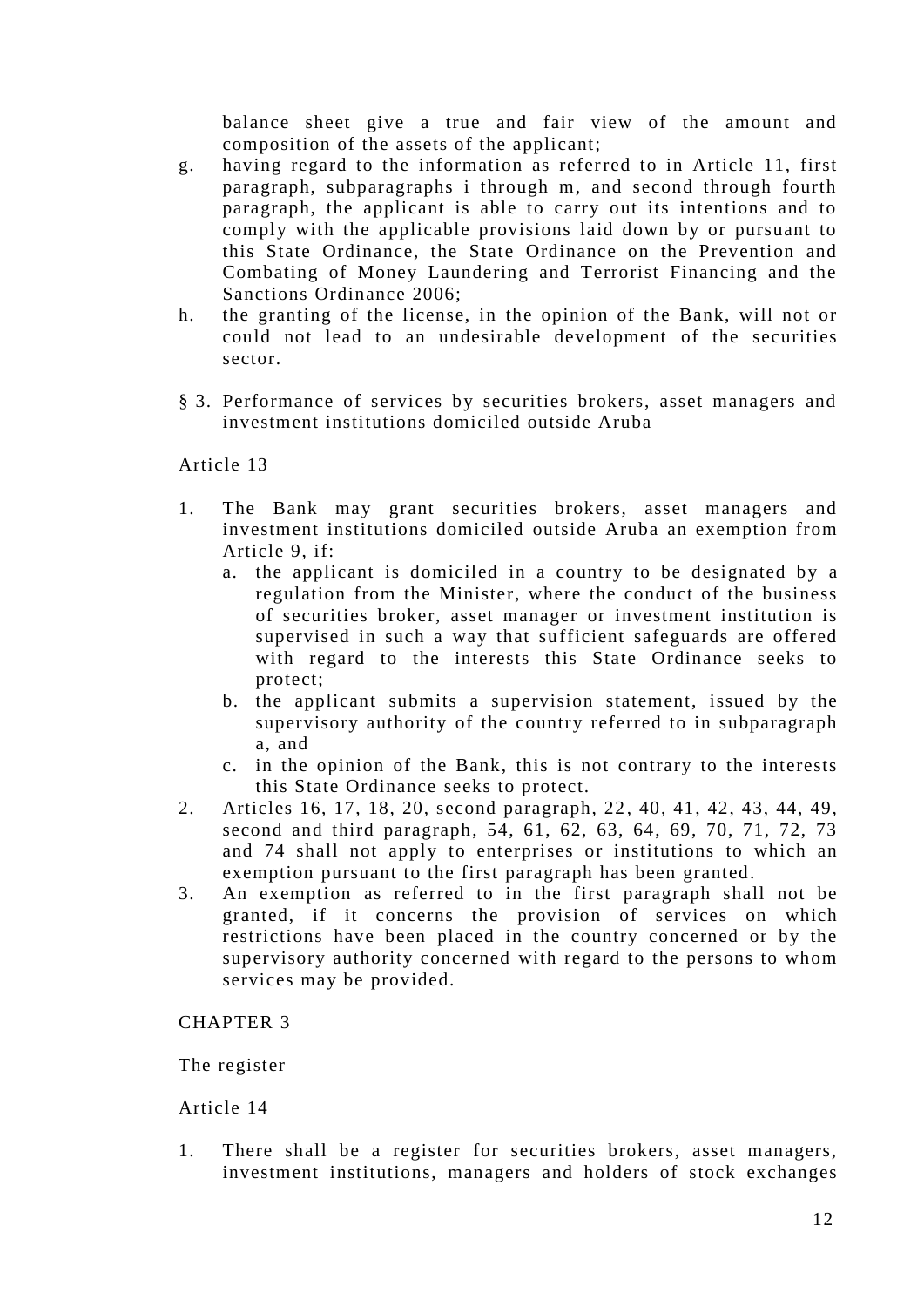disposing of a license as referred to in Article 9, for credit institutions and insurers who have registered with the Bank pursuant to Article 9, second paragraph, and for enterprises disposing of an exemption as referred to in Article 13, first paragraph, which register shall be kept by the Bank. The register shall be public.

- 2. The Bank shall be responsible for the registration of:
	- a. security brokers, asset managers, investment institutions, managers and holders of a stock exchange, which obtained a license as referred to in Article 9, credit institutions and insurers that registered with the Bank pursuant to Article 9, second paragraph, and enterprises or institutions disposing of an exemption as referred to in Article 13, first paragraph;
	- b. the information to be reported pursuant to Chapter 6, paragraph  $2:$
	- c. prospectuses approved pursuant to Article 75.
- 3. The Bank shall be responsible for the removal from the register of each securities broker, asset manager, investment institution, manager or holder of a stock exchange of which the license as referred to in Article 9 has been revoked.
- 4. The register shall be organized in a manner to be determined by the Bank and shall be available for inspection by any party free of charge at the offices of the Bank.

Article 15

- 1. The Bank shall take care of announcing the registration in or removal from the register as referred to in Article 14, second paragraph, subparagraph a, and Article 14, third paragraph, within two weeks after the date on which it took place, in the Official Gazette of Aruba and in two local newspapers.
- 2. Each year in the month of January, the Bank shall take care of publishing a copy of the register as referred to in Article 14, first paragraph, insofar as the information as referred to in Article 14, second paragraph, subparagraph a, and Article 14, third paragraph, is concerned, based on the situation as of December 31 of the previous year, in the Official Gazette of Aruba and in two local newspapers.

# CHAPTER 4

Provisions concerning the conduct of the business of securities brokers, assets managers, investment institutions and holding a stock exchange

§ 1. Legal form

Article 16

1. A holder of a stock exchange shall have the legal form of a corporation ("N.V.").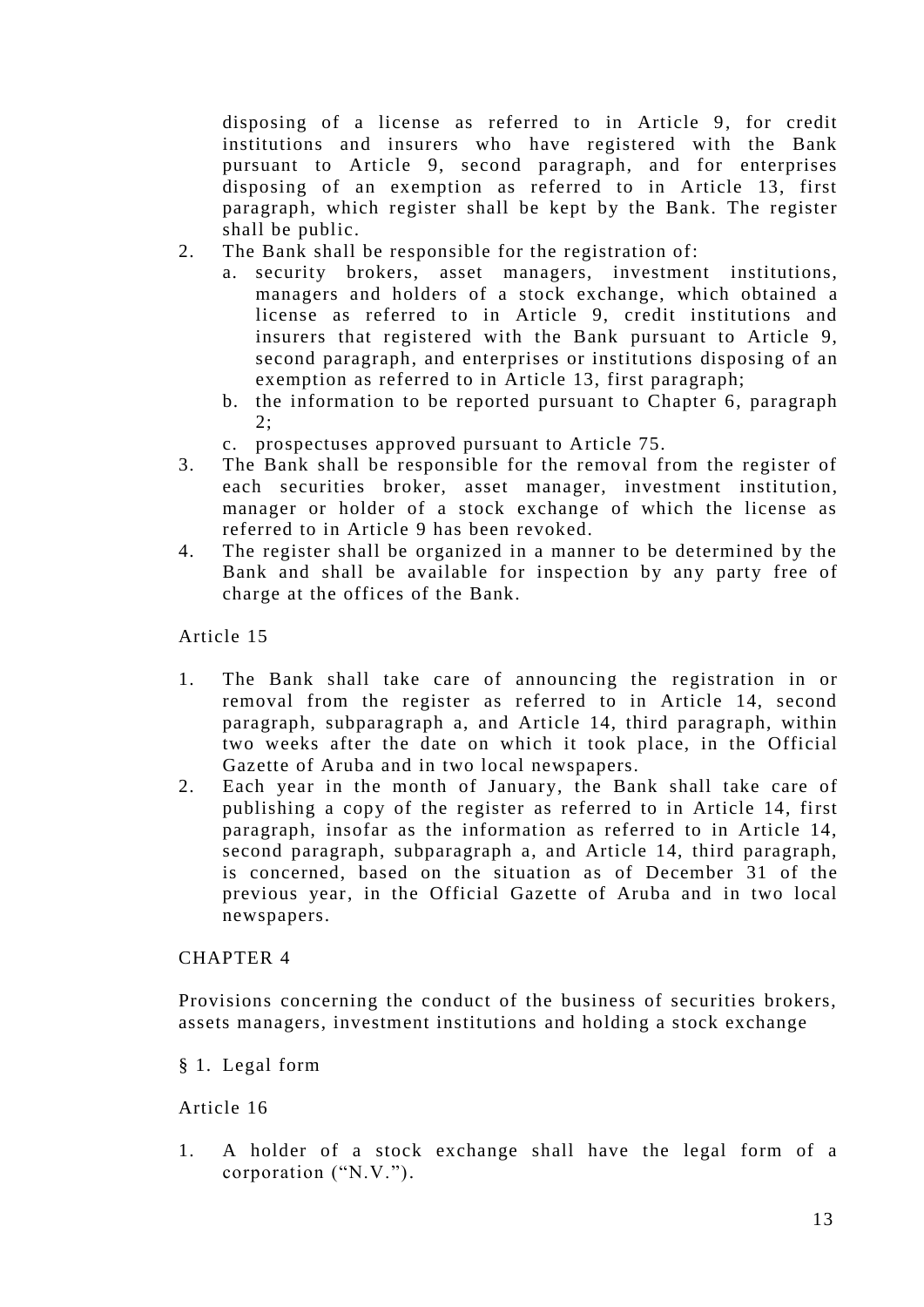- 2. Only a legal entity with full legal capacity may act as a manager of an investment institution.
- 3. By or pursuant to state decree containing general administrative orders, rules may be laid down concerning the legal form of securities brokers, asset managers, investment companies and managers of investment funds.
- § 2. Management, organization and control structure

- 1. At least one natural person shall determine the day-to-day policy of a securities broker or asset manager.
- 2. At least two natural persons shall determine the day-to-day policy of an investment institution or a holder of a stock exchange.
- 3. At least one person who determines the day-to-day policy of a securities broker, asset manager or a holder of a stock exchange shall perform the work related thereto from Aruba.
- 4. By or pursuant to state decree containing general administrative orders, it may be determined that one or more persons who determine the day-to-day policy of an investment institution shall perform the work related thereto from Aruba.
- 5. On application, the Bank may grant full or partial exemption from the first through fourth paragraph, whether or not for a definite period, if the applicant proves to the satisfaction of the Bank that they cannot reasonably be complied with, and that the objectives this Article seeks to achieve are also achieved otherwise.

Article 18

- 1. A holder of a stock exchange shall have a board of supervisory directors or other body responsible for supervising the policy and the day-to-day affairs within the enterprise or institution, which shall consist of at least three natural persons.
- 2. The Bank may give securities brokers, asset managers, managers of an investment fund or investment companies directives with regard to the number of natural persons charged with supervising the policy and the day-to-day affairs within the enterprise or institution.
- 3. On application, the Bank may grant full or partial exemption from the first and second paragraph, whether or not for a definite period, if the applicant proves to the satisfaction of the Bank that they cannot reasonably be complied with, and that the objectives this Article seeks to achieve are also achieved otherwise.

Article 19

1. The policy of a securities broker, asset manager, investment institution or a holder of a stock exchange shall be determined or co-determined by persons who, in the opinion of the Bank, are both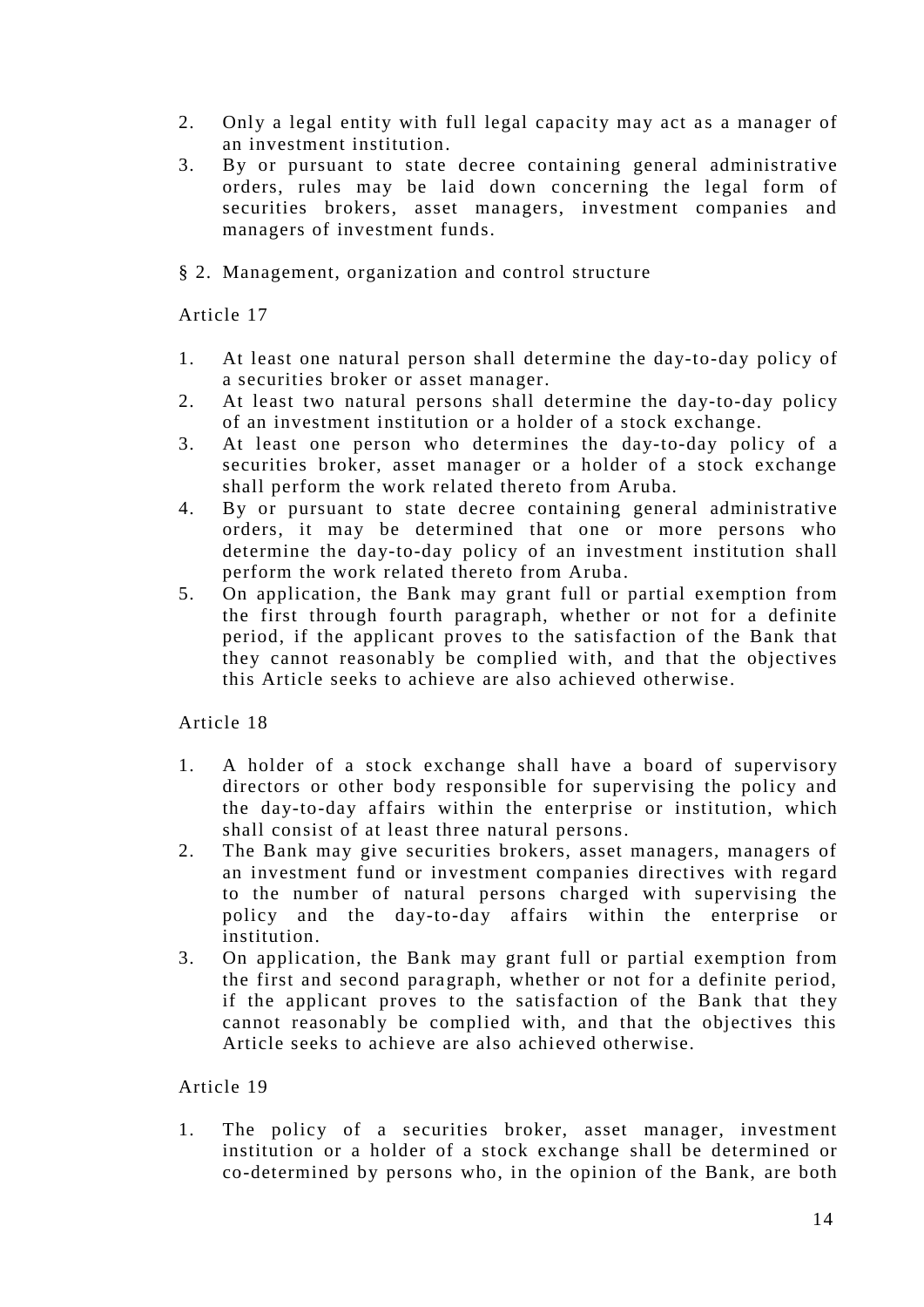individually and collectively suitable for the conduct of the business of the enterprise or institution and the performance of their duties. If, within the enterprise or institution, a body is responsible for supervising the policy and the day-to-day affairs within the enterprise or institution, this supervision shall be exercised by persons who, both individually and collectively, are suitable for exercising this supervision.

2. The Bank may give securities brokers, asset managers, investment institutions or holders of stock exchange directives with regard to the manner in which it is determined whether a person as referred to in the first paragraph is suitable, and which facts and circumstances shall be taken into account.

Article 20

- 1. The policy of a securities broker, asset manager, investment institution or a holder of a stock exchange shall be determined or co-determined by persons whose integrity is beyond doubt in the opinion of the Bank. If, within the enterprise or institution, a body is responsible for supervising the policy and the day-to-day affairs within the enterprise or institution, this supervision shall be exercised by persons whose reliability is beyond doubt in the opinion of the Bank.
- 2. The integrity of a person shall be beyond doubt, if the integrity has been established once by the Bank for the purposes of this State Ordinance, as long as no change in the relevant facts or circumstances becomes known, which gives a reasonable cause for a reassessment.
- 3. The Bank may give directives with regard to the manner in which it is determined whether the integrity of a person as referred to in the first paragraph is beyond doubt, and which facts and circumstances shall be taken into account.

- 1. A securities broker, asset manager, investment institution or a holder of a stock exchange shall pursue an adequate sound corporate governance policy, and it shall organize its corporate governance structure in such a way that sound corporate governance is guaranteed.
- 2. The policy and structure as referred to in the first paragraph shall in any case deal with:
	- a. the recording and performance of the duties, responsibilities and working method of the management and the board of supervisory directors or other body responsible for supervising the policy and the day-to-day affairs;
	- b. the suitability, both individually and collectively, of the directors and supervisory directors or other body responsible for supervising the policy and the day-to-day affairs;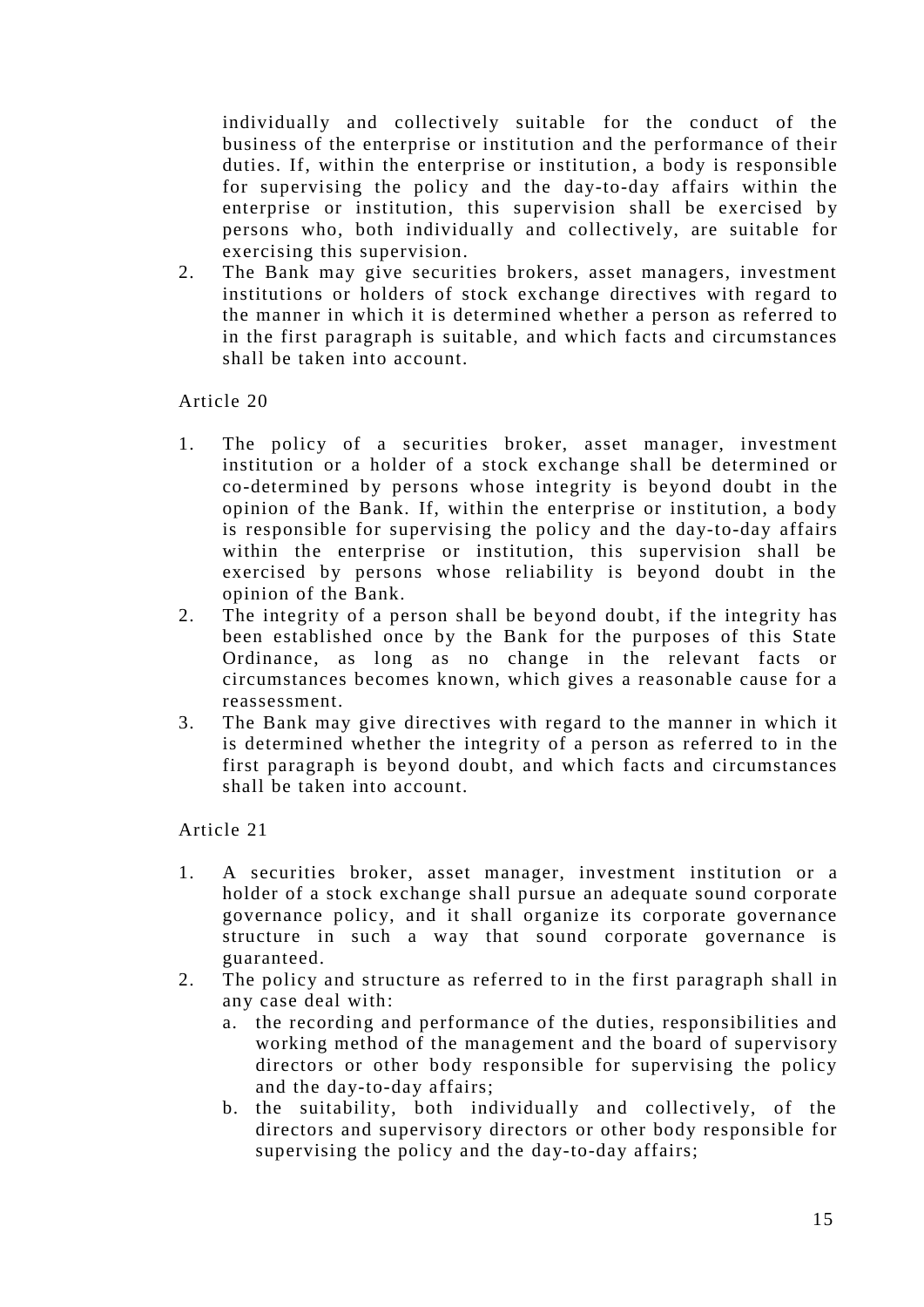- c. the adoption and implementation of a clear strategy and objectives;
- d. the adoption, implementation, monitoring and, where necessary, adjustment of the overall risk policy;
- e. the systematic monitoring of the management of the risks associated with the operating activities;
- f. the adequate provision of information to the management and the board of supervisory directors or other body responsible for supervising the policy and the day-to-day affairs;
- g. a careful and sound decision-making;
- h. the remuneration of the directors and supervisory directors or other body responsible for supervising the policy and the dayto-day affairs;
- i. the independence of the supervisory directors or members of any body responsible for supervising the policy and the day-to-day affairs;
- j. the role and responsibilities of the shareholders of the company.
- 3. The Bank may give securities brokers, asset managers, investment institutions or holders of stock exchange directives with regard to the policy and structure as referred to in the first paragraph.

A securities broker, asset manager, investment institution or holder of a stock exchange may not be affiliated to persons or legal entities in a formal or actual control structure:

- a. that is non-transparent to such an extent that it constitutes or may constitute an obstacle to the adequate exercise of supervision of that enterprise or institution;
- b. if these persons or legal entities are subject to foreign law, and that foreign law constitutes or may constitute an obstacle to the adequate exercise of supervision of that enterprise or institution.
- § 3. Financial guarantees

Article 23

- 1. A securities broker, asset manager and investment institution, as well as the custodian affiliated to an investment institution shall have of a minimum amount of equity to its disposal.
- 2. The Bank may give the enterprises or institutions as referred to in the first paragraph directives with regard to the size and composition of the minimum amount in respect of equity as referred to in the first paragraph.

# Article 24

1. A securities broker and asset manager shall dispose of minimum solvency.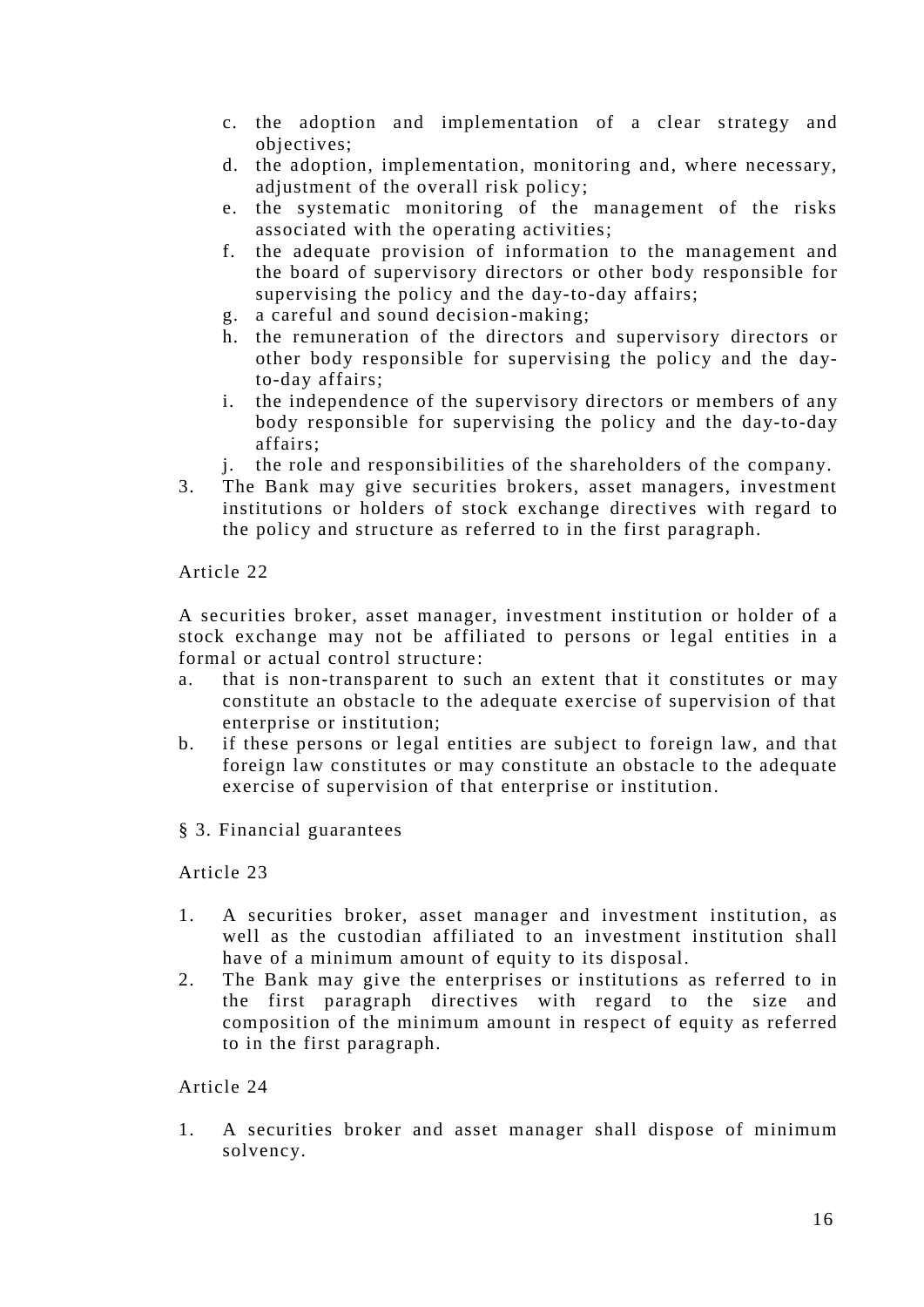2. The Bank may give securities brokers and asset managers directives with regard to the calculation of the minimum amount of the solvency to be maintained pursuant to the first paragraph, the composition of the solvency and the valuation of the assets that may be considered to form part of the solvency, and of the values used to cover the solvency.

Article 25

- 1. A holder of a stock exchange shall dispose of sufficient financial resources to promote an orderly functioning of the market, given the nature and extent of the transactions conducted in the market and the risks to which it is exposed.
- 2. The Bank may give a holder of a stock exchange directives with regard to the amount of the financial resources referred to in the first paragraph.

Article 26

If a securities broker, asset manager, investment institution or holder of a stock exchange anticipates or can reasonably anticipate that it no longer complies or no longer will comply with the requirements applicable to it pursuant to Articles 23 through 25, it shall immediately inform the Bank thereof in writing.

§ 4. Sound and controlled business operations

- 1. A securities broker, asset manager, investment institution or holder of a stock exchange shall pursue an adequate policy for a sound conduct of its business, and it shall organize its business operations in such a manner that the sound conduct of its business is guaranteed.
- 2. The policy and business operations as referred to in the first paragraph shall be based on a systematic analysis of integrity risks.
- 3. The policy and business operations as referred to in the first paragraph shall in any case be focused on:
	- a. guaranteeing an integrity-aware corporate culture;
	- b. preventing conflicts of interest;
	- c. combating money laundering and terrorist financing;
	- d. complying with the rules laid down by or pursuant to the State Ordinance on the Prevention and Combating of Money Laundering and Terrorist Financing, the Sanctions Ordinance 2006 or any other statutory regulations concerning the prevention and combating of money laundering and terrorist financing;
	- e. preventing criminal offenses or other law violations by the enterprise or institution or its employees, which could prejudice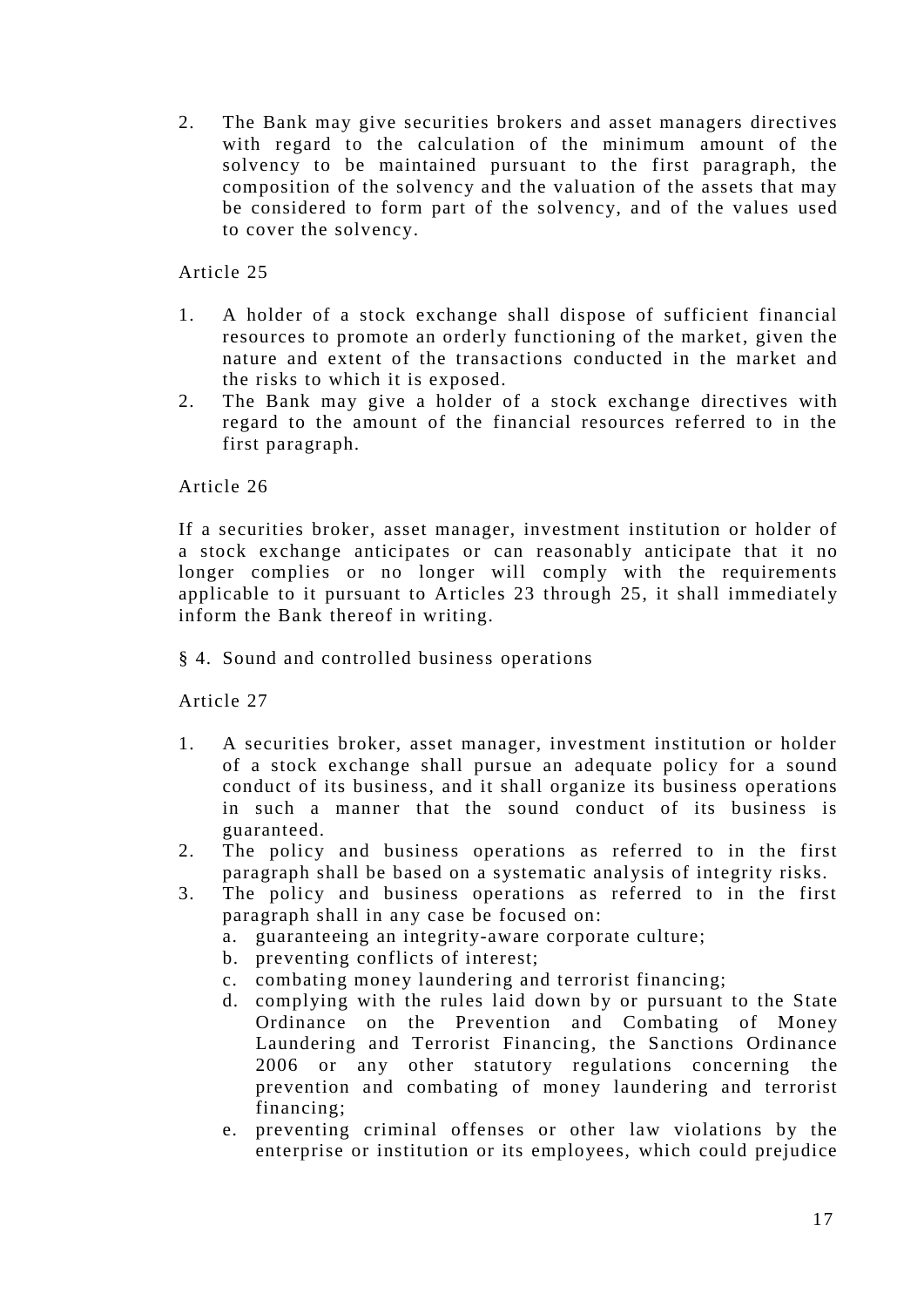the confidence in the enterprise or institution or in the financial markets;

- f. discouraging relationships with clients or other third parties, which could prejudice the confidence in the enterprise or institution or in the financial markets;
- g. discouraging other actions by the enterprise or institution or its employees, which are contrary to generally accepted standards according to unwritten law to such an extent that the confidence in the enterprise or institution or in the financial markets can be prejudiced.
- 3. The Bank may give securities brokers, asset managers, investment institutions or holders of a stock exchange directives with regard to the sound conduct of the business.

Article 28

- 1. A securities broker, asset manager, investment institution or holder of a stock exchange shall pursue an adequate policy for a controlled conduct of its business, and it shall organize its business operations in such a manner that the controlled conduct of its business is guaranteed.
- 2. The policy and business operations as referred to in the first paragraph shall be based on a systematic analysis of risks run by the enterprise or institution, in any case including the general business risks and the financial risks.
- 3. The policy and business operations as referred to in the first paragraph shall in any case be focused on:
	- a. controlling business processes and business risks;
	- b. managing financial risks and other risks that could affect the financial situation of the enterprise or institution, as well as ensuring the preservation of the required financial safeguards;
	- c. orderly and transparent financial market processes and pure relations between professional market participants and the careful treatment of clients.
- 4. The Bank may give securities brokers, asset managers, investment institutions or holders of a stock exchange directives with regard to the controlled conduct of the business.

- 1. If a securities broker, asset manager, investment institution or holder of a stock exchange outsources work to a third party, it shall ensure that this third party complies with the rules applicable to the work of the outsourcing enterprise or institution pursuant to this State Ordinance. The outsourcing enterprise or institution shall remain responsible for compliance with the applicable rules.
- 2. A securities broker, asset manager, investment institution or holder of a stock exchange shall record the agreement with the third party to which the work is outsourced on a structural basis in writing. The agreement shall at least provide for the following: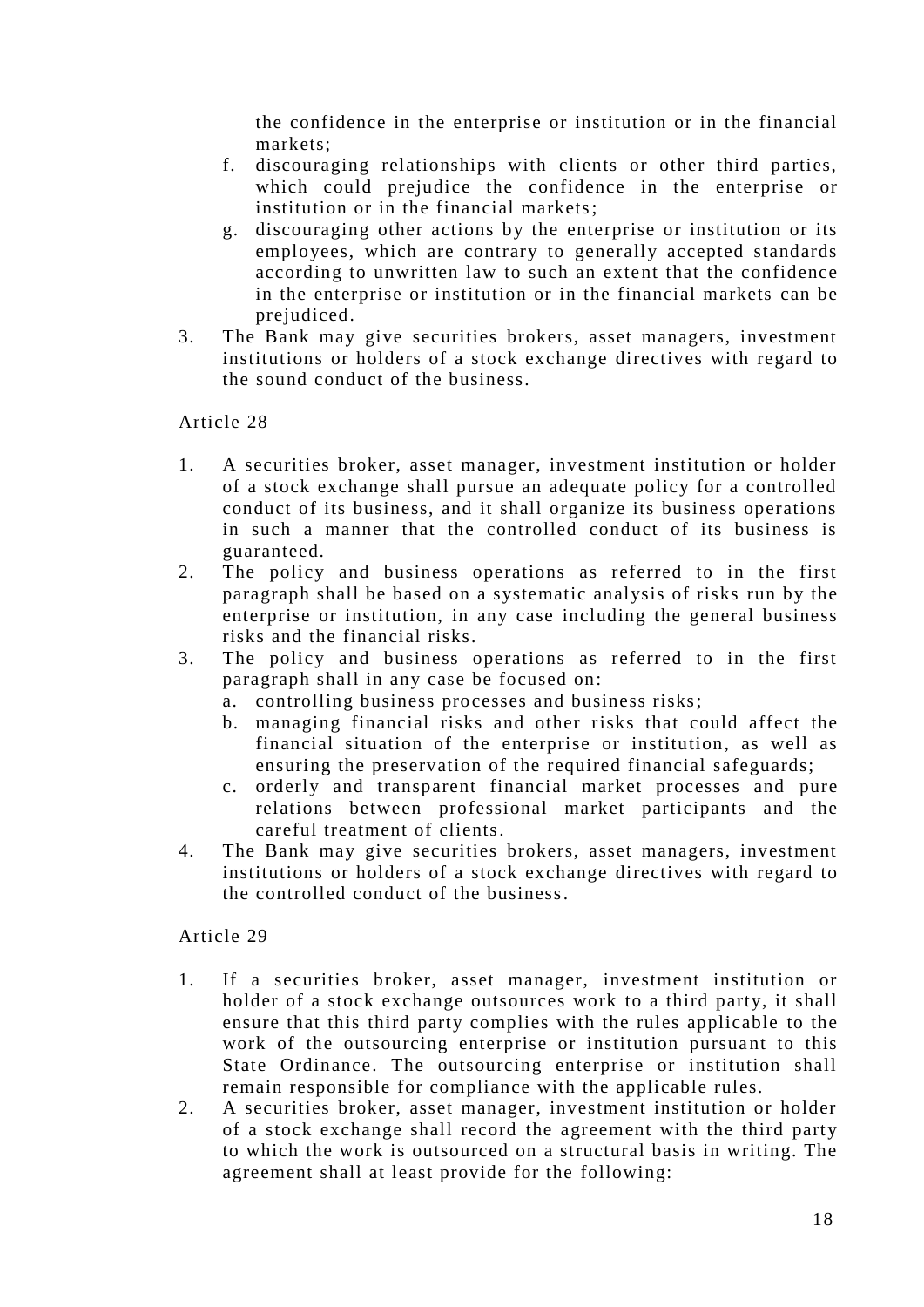- a. the mutual exchange of information, including agreements on the provision of information requested by the Bank for the performance of its statutory duty;
- b. the possibility for the outsourcing enterprise or institution to introduce changes to the manner in which the work is performed by the third party at all times;
- c. the obligation for the third party to enable the outsourcing enterprise or institution to continue complying with the provisions laid down by or pursuant to this State Ordinance;
- d. the possibility for the Bank to conduct or arrange for others to conduct an on-site examination at the third party;
- e. the manner in which the agreement is terminated, and the manner in which it is guaranteed that the outsourcing enterprise or institution will be able to perform the work itself again or arrange for another third party to perform it after termination of the agreement.
- 3. A securities broker, asset manager, investment institution or holder of a stock exchange shall not outsource work to a third party of which it knows or should know that it is not allowed to perform aforementioned work.
- 4. A securities broker, asset manager, investment institution or holder of a stock exchange shall not outsource work of persons that determine the day-to-day policy of the securities broker, asset manager, investment institution or holder of the stock exchange, which shall also include determining the policy and rendering account for the policy pursued.
- 5. A securities broker, asset manager, investment institution or holder of a stock exchange shall not proceed to outsourcing work, if that outsourcing can constitute an obstacle to an adequate supervision of the compliance with the provisions laid down by or pursuant to this State Ordinance.
- 6. The Bank may give securities brokers, asset managers, investment institutions or holders of a stock exchange directives with regard to the first through fourth paragraph. The Bank may also determine that certain work may not be outsourced.

- 1. A securities broker, asset manager, investment institution or holder of a stock exchange shall dispose of written procedures for the careful and consistent handling of complaints within a reasonable time.
- 2. The Bank may give securities brokers, asset managers, investment institutions or holders of a stock exchange directives with regard to the first paragraph.
- § 5. Additional provisions concerning securities brokers and asset managers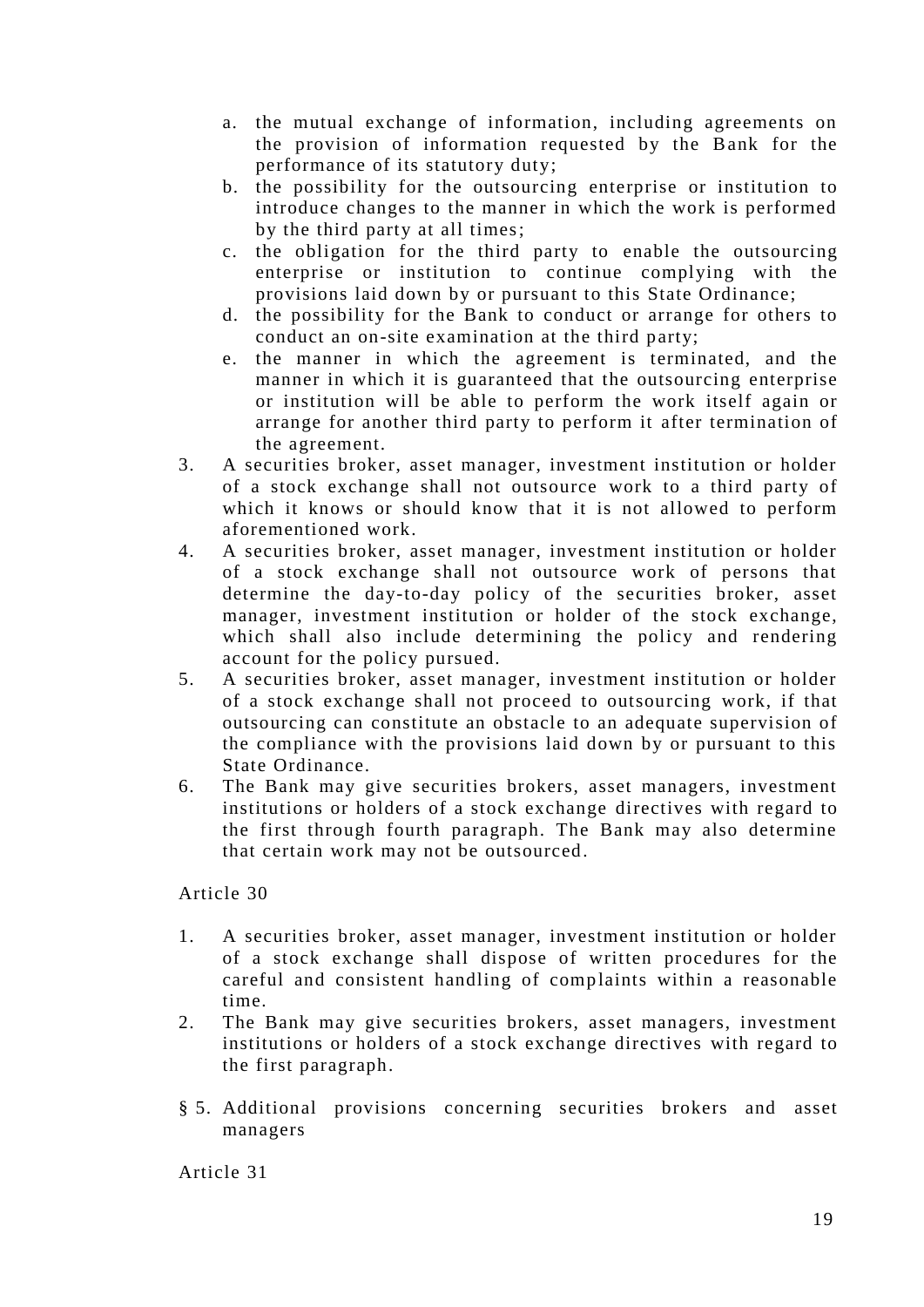- 1. A securities broker or asset manager shall use its best endeavors in looking after the interests of its clients when providing services honestly, fairly and professionally and shall refrain from actions that are detrimental to the integrity of the market.
- 2. The Bank may give securities brokers or asset managers directives with regard to the first paragraph.

- 1. A securities broker or asset manager that keeps securities or funds belonging to a client in safe custody shall take adequate measures to protect the rights of that client to these securities or funds and to avoid the use of these securities or funds by the securities broker or asset manager for its own account.
- 2. The Bank may give securities brokers or asset managers directives with regard to the first paragraph.

#### Article 33

- 1. A securities broker or asset manager shall pursue an adequate policy concerning the prevention and management of conflicts of in terest between itself and its clients and among its clients.
- 2. The Bank may give securities brokers or asset managers directives with regard to the policy as referred to in the first paragraph.

#### Article 34

- 1. A securities broker or asset manager shall open a file for each client, containing documents describing the mutual rights and obligations of the securities broker or asset manager and the client.
- 2. A securities broker or asset manager shall conclude a written agreement with each client, which shall be included in the file as referred to in the first paragraph. This agreement shall constitute the sole basis for the services provided by the securities broker or asset manager to the client and shall in any case contain the mutual rights and obligations of the client and the securities broker or asset manager.
- 3. The Bank may give securities brokers or asset managers directives with regard to the content of the agreement as referred to in the second paragraph.
- 4. A securities broker or asset manager shall retain the agreements with clients, as well as information designated by the Bank for at least ten years.

#### Article 35

A securities broker or asset manager shall not perform transactions for the account of the client with such a frequency or of such an amount that, given the circumstances, they apparently only serve to benefit the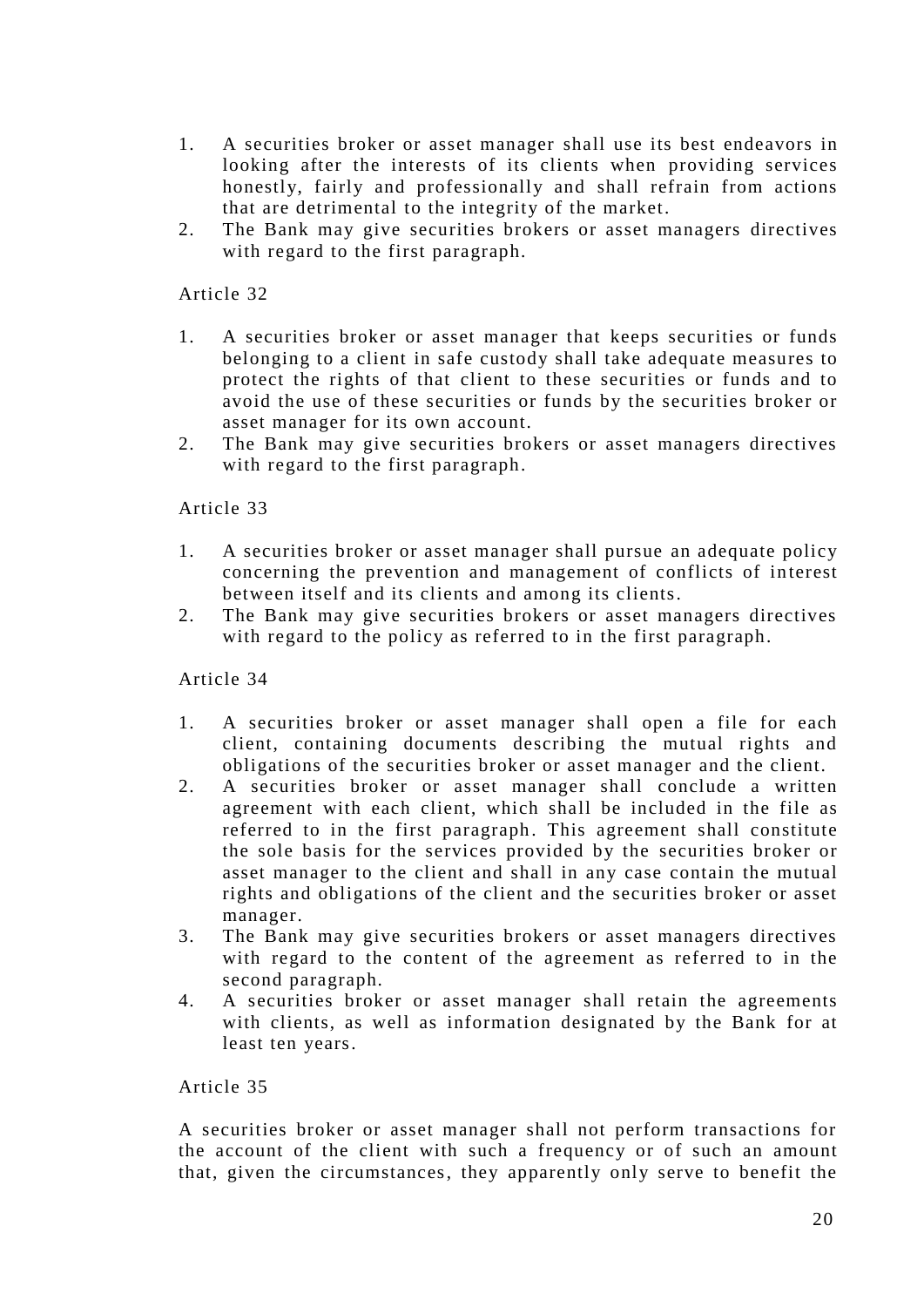securities broker or asset manager or a party affiliated to the securities broker or asset manager.

Article 36

A securities broker or asset manager shall retain all relevant information concerning the transactions in securities performed by it for at least ten years.

Article 37

- 1. A securities broker or asset manager shall ensure that the information provided or made available by it or on behalf or for the benefit of clients in the form of advertising or otherwise concerning securities or its services shall be factually correct, clear and not misleading.
- 2. The Bank may give securities brokers or asset managers directives with regard to the minimum conditions to be fulfilled by the advertising and other information as referred to in the first paragraph.

Article 38

- 1. A securities broker or asset manager shall ensure that a client receives the information he reasonably requires to form an adequate opinion before assuming an obligation concerning securities in a timely fashion and free of charge.
- 2. The information referred to in the first paragraph shall in any case be related to the costs and risks associated with the services or the securities for the client.
- 3. A securities broker or asset manager that has concluded an agreement with a client shall timely provide that client with information about significant changes compared to information provided earlier, changes to the conditions under which the agreement has been concluded, as well as other information related to the securities or the service provision, during the term of the agreement, to the extent that this information is reasonably relevant to the client.
- 4. The Bank may give securities brokers or asset man agers directives with regard to the information to be provided as referred to in the first and third paragraph.

- 1. A securities broker or asset manager shall obtain information, in the interest of the client, about his financial position, knowledge, experience, objectives and risk appetite.
- 2. A securities broker or asset manager shall tailor its services to the client to the information obtained pursuant to first paragraph.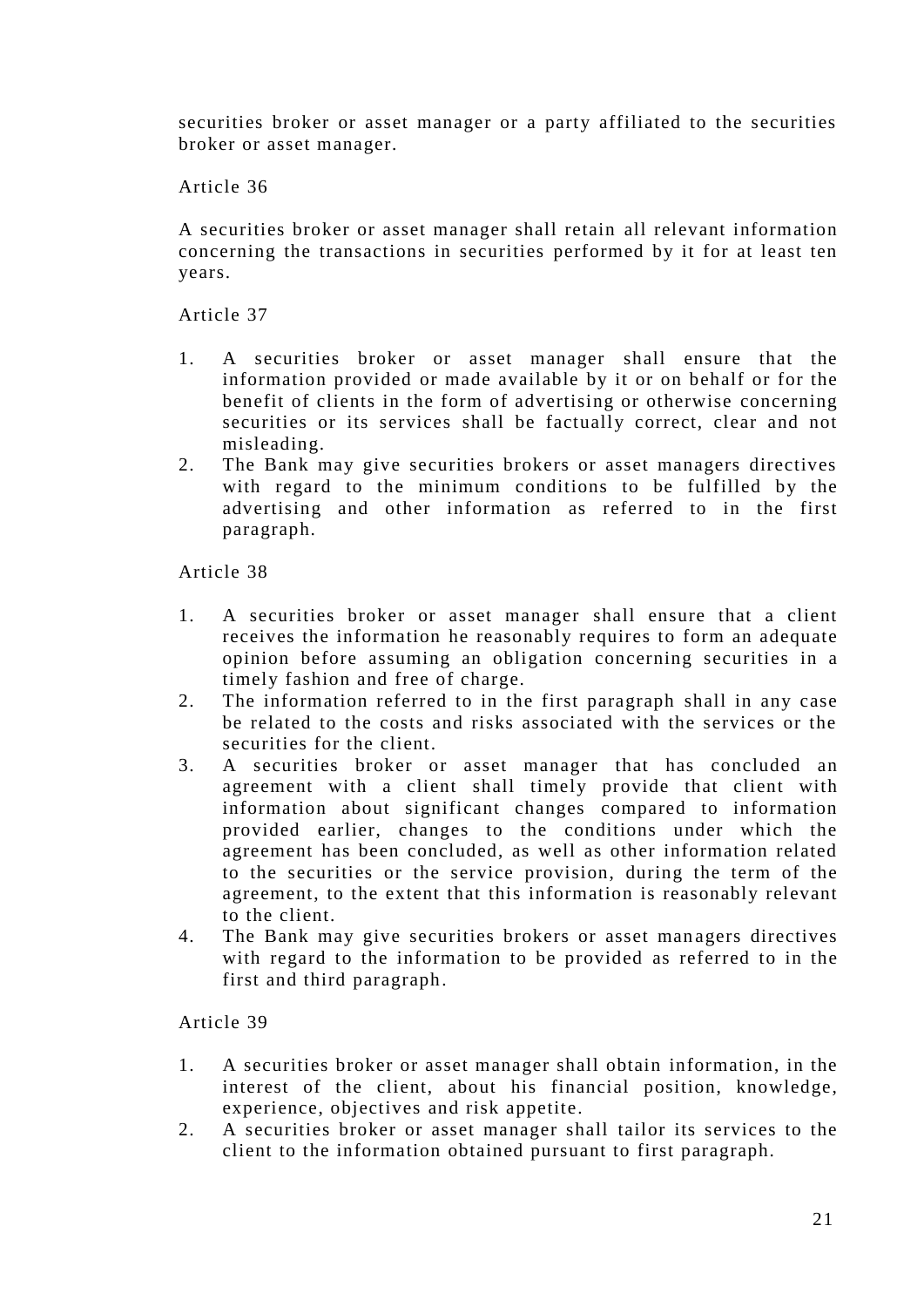- 3. The Bank may give securities brokers or asset managers directive s with regard to the information to be obtained as referred to in the first paragraph.
- 4. A securities broker or asset manager shall retain the information obtained pursuant to the first paragraph for at least ten years after the termination of the service to the client.
- § 6. Additional provisions concerning investment institutions

- 1. An investment fund shall be managed by a manager.
- 2. If the investment institution is an investment fund, the obligations applicable to investment institutions pursuant to this State ordinance shall apply to the manager of that fund.

Article 41

If an investment company has a manager, that manager shall be the director under the articles of incorporation of the investment company. Article 16, second paragraph, shall be equally applicable.

Article 42

- 1. The manager of an investment fund shall take measures to ensure that:
	- a. the assets of the investment fund for the benefit of the participants are obtained by a custodian independent of the manager, and
	- b. the custodian can only dispose of the assets of the investment fund with the cooperation of the manager.
- 2. The Bank may give managers of an investment fund directives with regard to the measures as referred to in the first paragraph.

- 1. If the assets of an investment institution are kept by a custodian, the investment institution or the investment company shall conclude a written management and custody agreement with the custodian.
- 2. The Bank may give the institutions as referred to in the first paragraph directives with regard to the agreement as referred to in the first paragraph.
- 3. Only a legal entity of which the sole object under the articles of incorporation is to keep and administer the goods in which an investment institution invests may act as a custodian.
- 4. If, pursuant to the investment policy of an investment institution, there is a risk that the assets of that institution and the assets of its custodian are insufficient to use them to pay the claims as referred to in Article 44, the assets of the investment institution shall be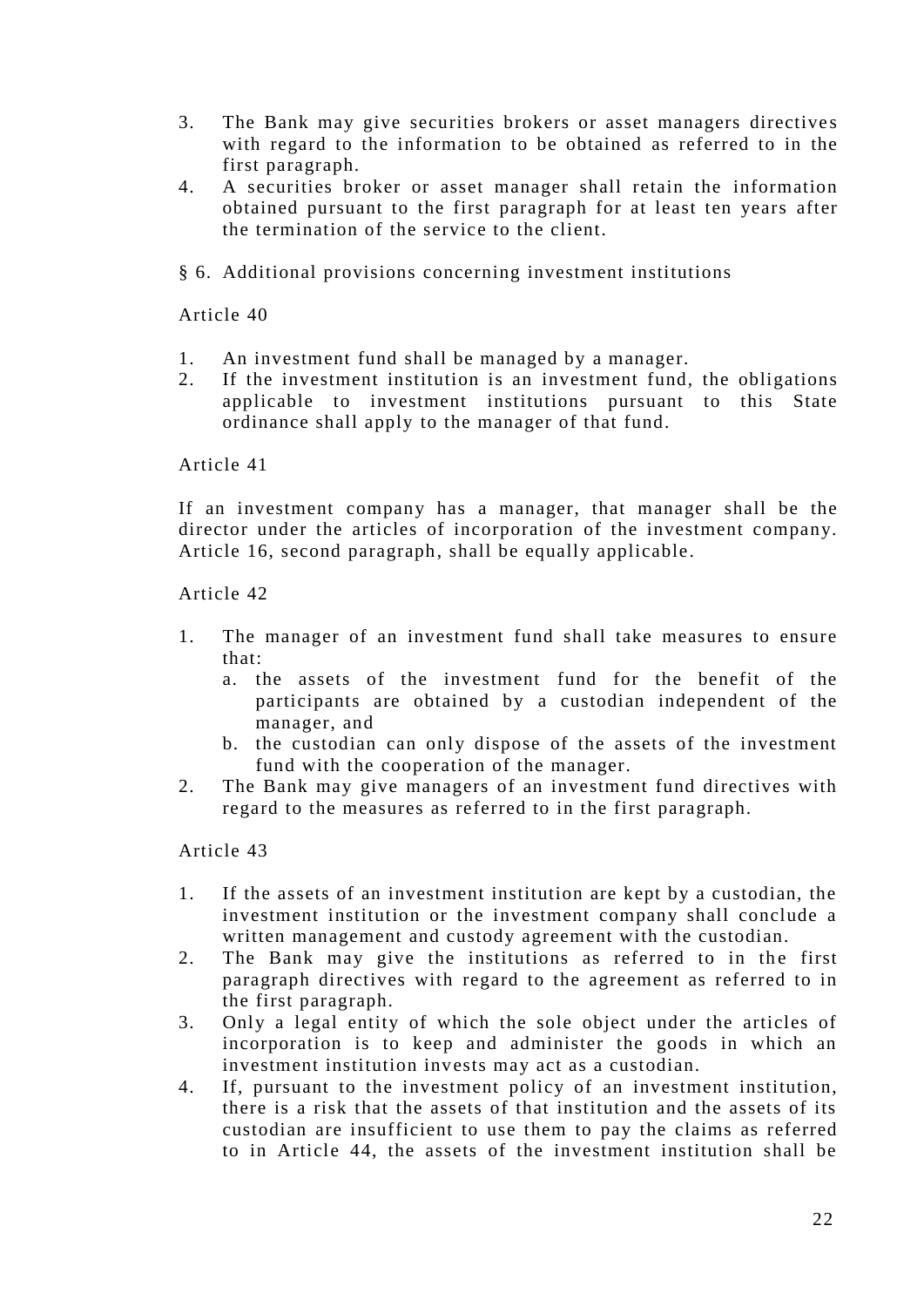kept by a custodian who only acts as custodian for that investment institution.

5. Articles 17, second paragraph, 19, 20, 27, 28, 29 and 70 shall be equally applicable to the custodian.

Article 44

1. The assets of an investment fund shall only be used to pay claims arising from:

a. debts related to the management and safekeeping of the fund;

- b. participation rights.
- 2. Notwithstanding the first paragraph, other claims can be recovered from the assets of an investment fund, if it has been established that the claims referred to in the first paragraph can be paid, and that such claims will not arise anymore in the future.
- 3. If the assets of an investment fund in case of liquidation are insufficient to use them to pay the claims as referred to in the first paragraph, these assets shall not be used to pay the claims arising from the participation rights, until after they have been used to pay the claims related to the management and safekeeping of the fund.
- 4. If the claims, as referred to in the first paragraph, cannot fully be paid from the assets of the investment fund, the assets of the custodian shall first be used to pay these claims, without prejudice to the other reasons of priority recognized by this State Ordinance. The third paragraph shall be equally applicable.

Article 45

For the purposes of Article 44, a sub-fund shall be considered equivalent to an independent investment fund.

Article 46

- 1. An investment institution shall always act in the interest of the participants in the investment institution. It shall treat the participants in the investment institution under similar conditions and in similar ways.
- 2. The first paragraph shall be equally applicable to the manager of an investment institution and the custodian employed by an investment institution.

- 1. An investment institution shall obtain information, in the interest of the client, about his financial position, knowledge, experience, objectives and risk appetite.
- 2. An investment institution shall tailor its services to the client to the information obtained pursuant to first paragraph.
- 3. The Bank may give investment institutions directives with regard to the information to be obtained as referred to in the first paragraph.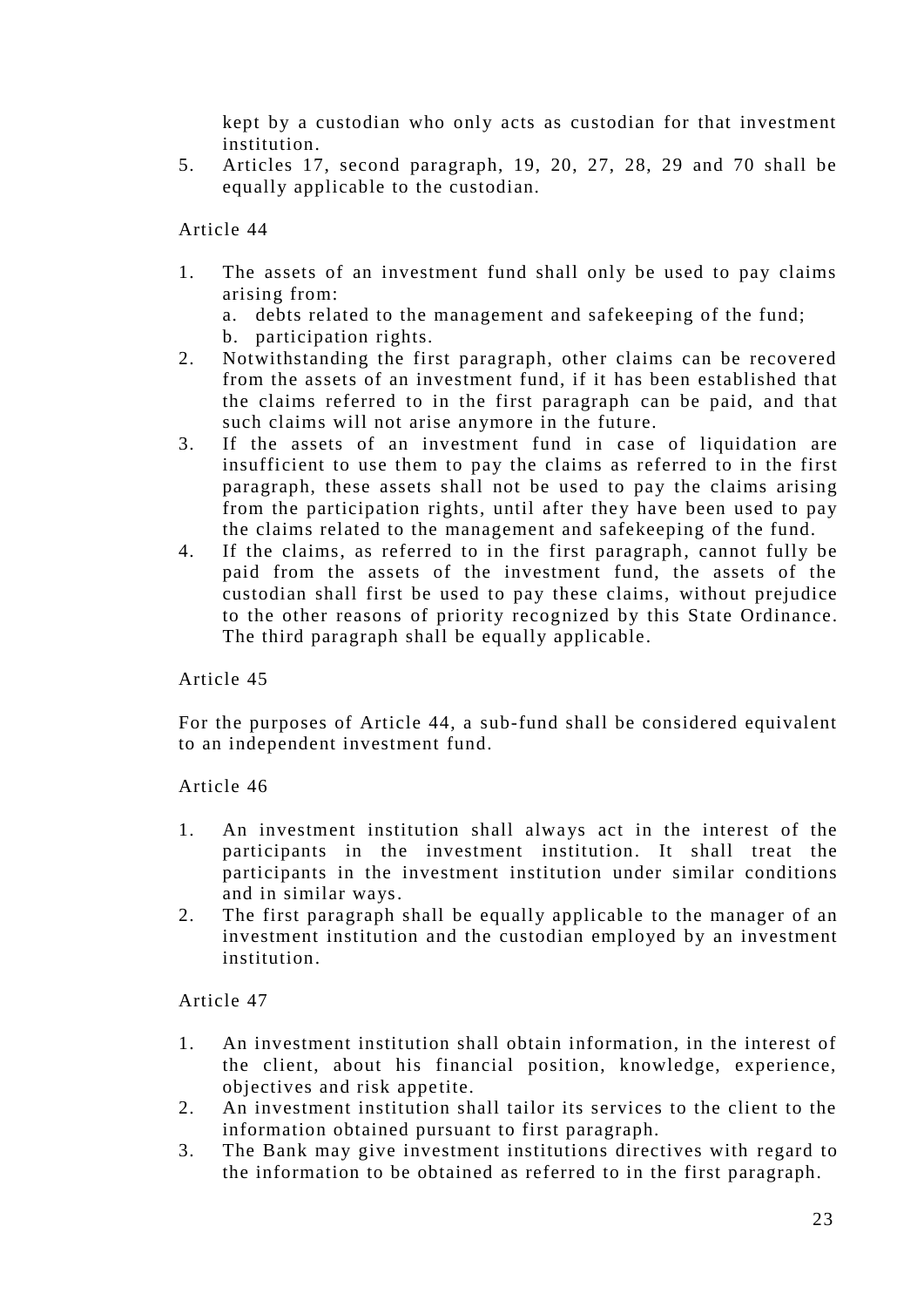4. An investment institution shall retain the information obtained pursuant to the first paragraph for at least ten years after the termination of the service to the client.

#### Article 48

An investment institution shall not perform trans actions at the expense of that institution with such a frequency or of such an amount that, given the circumstances, they apparently only serve to benefit the investment institution, the manager, the custodian or a party affiliated to the investment institution, manager or custodian.

- 1. An investment institution shall have available a prospectus concerning the participation rights offered by it.
- 2. The prospectus as referred to in the first paragraph shall at least contain the following information:
	- a. information concerning the persons who determine the day-today policy of the investment institution;
	- b. information concerning the external auditor that audited the financial statements of the investment institution in respect of the last financial year;
	- c. information concerning the external auditor who gave opinions on the data included in the prospectus, as well as about the nature of the opinions;
	- d. general information concerning the investment institution and its policymakers, as well as the conditions, duration, investment objectives, investment policy and investment activities of the investment institution;
	- e. information concerning the participation rights in the investment institutions, in any case including the nature, characteristics, issue, purchase, marketability, risks and value assessment;
	- f. information concerning the costs for participants;
	- g. information concerning the manager of the investment fund;
	- h. information concerning the custodian of the investment fund;
	- i. a statement of the persons who determine the day-to-day policy of the investment institution, clearly stating name and position, of the fact that, to their knowledge, the data contained in the prospectus are accurate and complete;
	- j. an opinion on the truth and fairness of the data contained in the prospectus, signed by an external auditor;
	- k. an opinion of an external auditor that the prospectus contains the data prescribed by this State Ordinance.
- 3. The investment institution shall ensure that the prospectus is available to the public free of charge no later than the day of issue, the invitation of applications for participation or the written announcement of the invitation of applications. If the institution has a website, it shall also publish the prospectus on its website. Each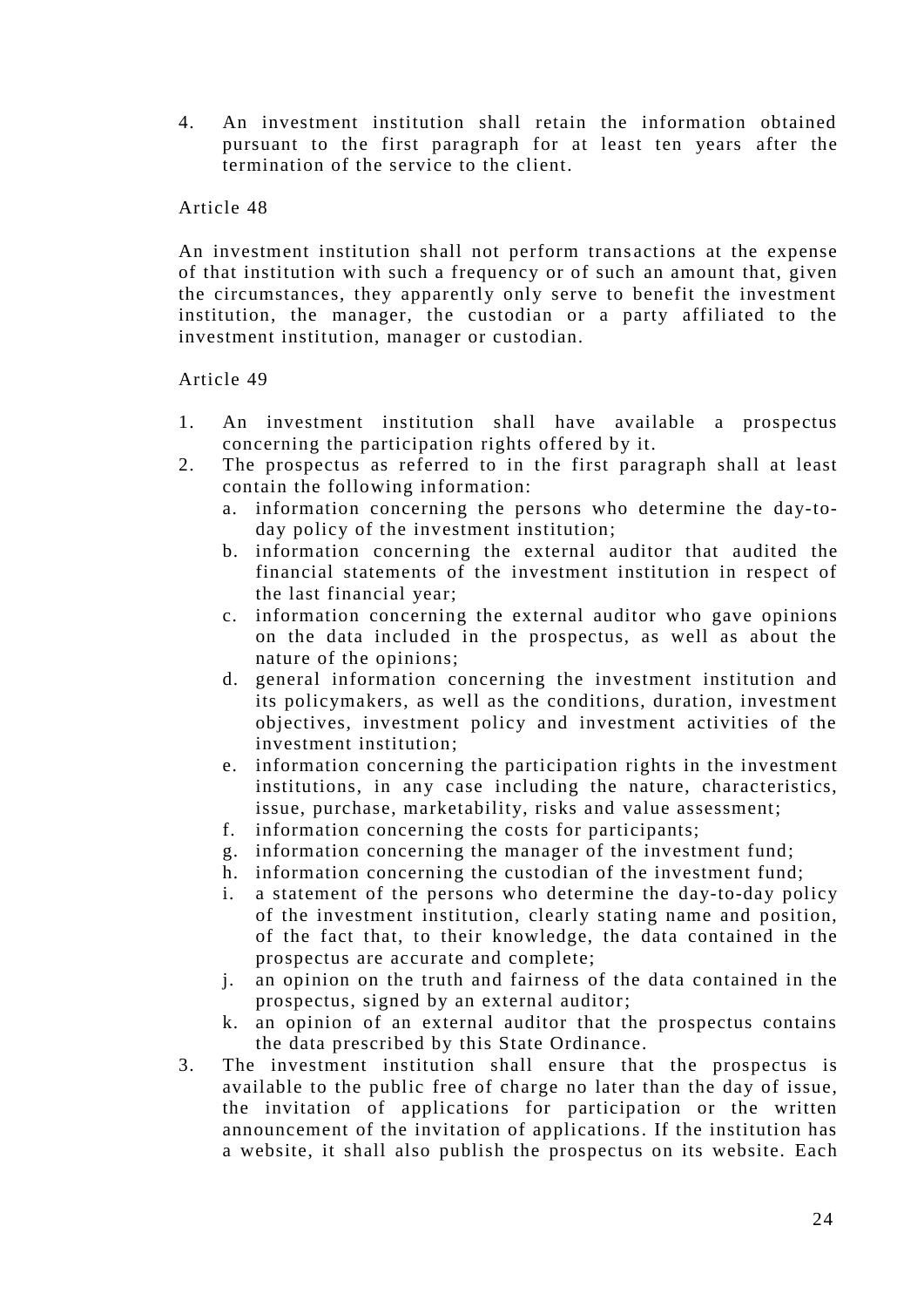announcement in which participation rights are offered shall state where the prospectus is available to the public.

- 4. An investment institution shall update the data contained in the prospectus as soon as there is reason to do so.
- 5. The Bank may give investment institutions directives with regard to the content of the prospectus and the availability thereof.

- 1. Simultaneously with the prospectus as referred to in Article 49, an investment institution shall make available information free of charge, which a client may reasonably require to be able to form an adequate opinion on the investment institution and the participation rights in question. If the investment institution has a website, it shall also publish this information on its website.
- 2. The information referred to in paragraph shall at least contain the following information:
	- a. the legal form of the investment institution;
	- b. the name, address and contact details of the investment institution;
	- c. the entry of the investment institution in the register kept by the Bank;
	- d. the internal complaints procedure of the investment institution as referred to in Article 30;
	- e. the law that applies, or the choice of law proposed by the investment institution;
	- f. the manner in which the obligation can be terminated, the term to be observed when doing so, the costs associated with the termination and the other consequences of termination of the obligation;
	- g. the statement that the value of the participation rights may both increase and decrease, and that the participants could receive less than they invested;
	- h. if the investment institution invests with money borrowed on behalf or for the account and risk of the participants:
		- 1. the risks involved;
		- 2. statement of any obligation for the participants in the investment institution to make up any deficits of the investment institution, whenever the losses exceed the investment, and
		- 3. statement of the maximum amount of the investments that can be purchased with borrowed money in absolute value or as a percentage of the managed capital;
	- i. if the duration of the investment institution makes this possible, the returns of the investment institution achieved in the past;
	- j. a description of the manner in which and the conditions under which the discontinuation and liquidation of the investment institution shall take place, notably with regard to the rights of the participants in the investment institution.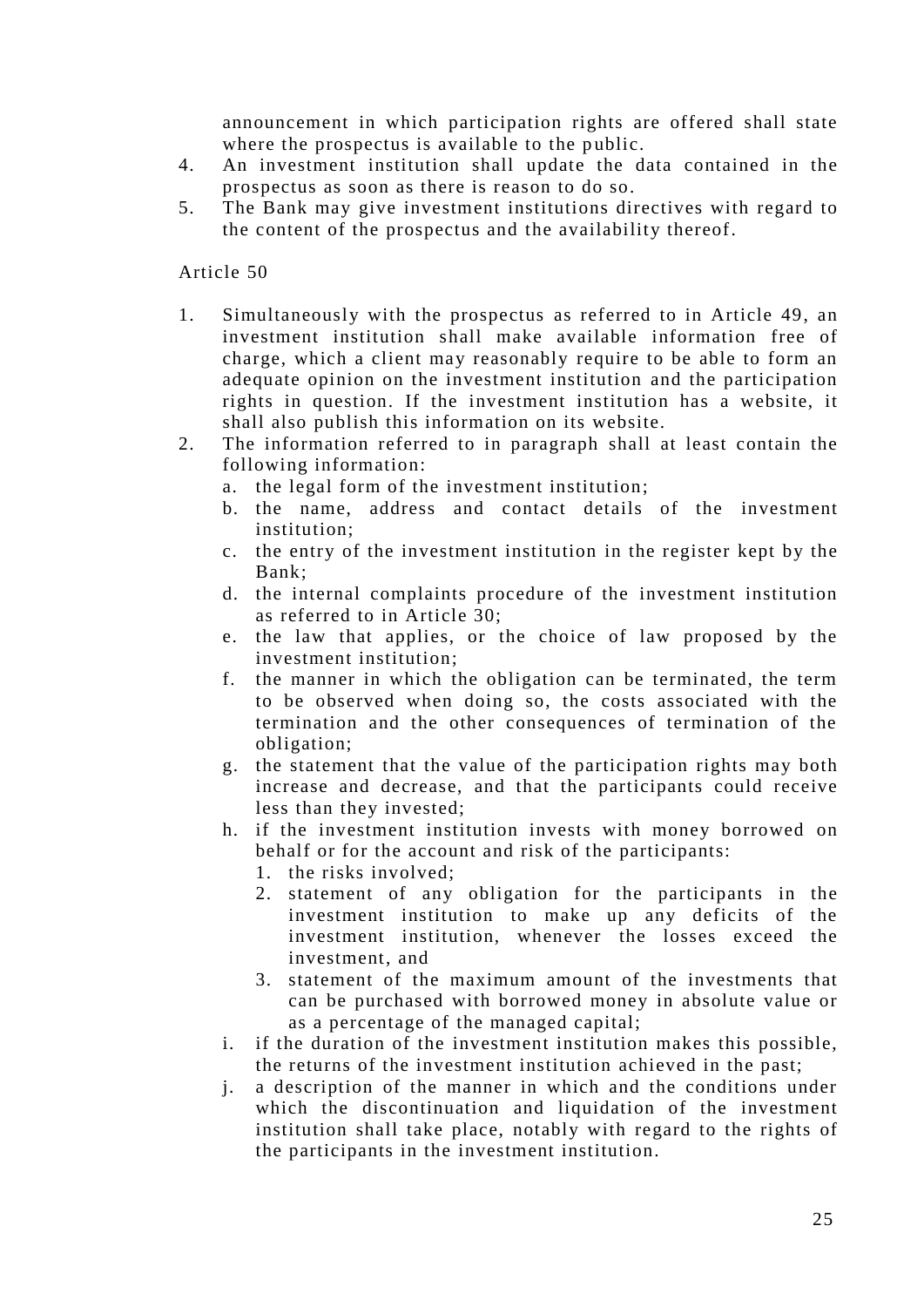- 1. An investment institution shall make available the conditions that apply between the investment institution and the participants prior to offering participation rights. If the investment institution has a website, it shall also make available the conditions on its website.
- 2. An investment institution shall send a notice of a proposal to change the conditions as referred to in the first paragraph to the address of each participant. If the investment institution has a website, it shall also publish a proposal to change the conditions on its website. Simultaneously with the publication of the proposed changes, the investment institution shall inform the Bank thereof.
- 3. If, as a result of the change to the conditions as referred to in the first paragraph, rights or guarantees of the participants are reduced or charges are imposed on the participants, the change shall not take effect vis-à-vis the participants until three months after approval by the Bank, and the participants may cancel their participation rights subject to the usual conditions within this period.
- 4. The Bank may give investment institutions directives with regard to the content of the conditions and the information to be provided in the notice of a proposal to change the conditions.

Article 52

- 1. An investment institution shall ensure that the information provided or made available by it or on behalf of it in the form of advertising or otherwise concerning participation rights offered by it or its services shall be factually correct, clear, and not misle ading.
- 2. The Bank may give investment institutions directives with regard to the information to be published or provided about the participation rights offered, as well as the minimum conditions to be fulfilled by the advertising and other information as referred to in the first paragraph.

Article 53

- 1. The prospectus as referred to in Article 49 and the information as referred to in Article 50 shall be drawn up in one or more languages, insofar as this is necessary, given the intended or possible distribution of the prospectus, for an adequate provision of information to the investors.
- 2. The Bank may give investment institutions directives with regard to the language or languages in which a prospectus as referred to in the first paragraph shall be drawn up.

Article 54

1. Whenever an investment institution offers, sells, purchases or repays participation rights, it shall determine the net asset value of those rights.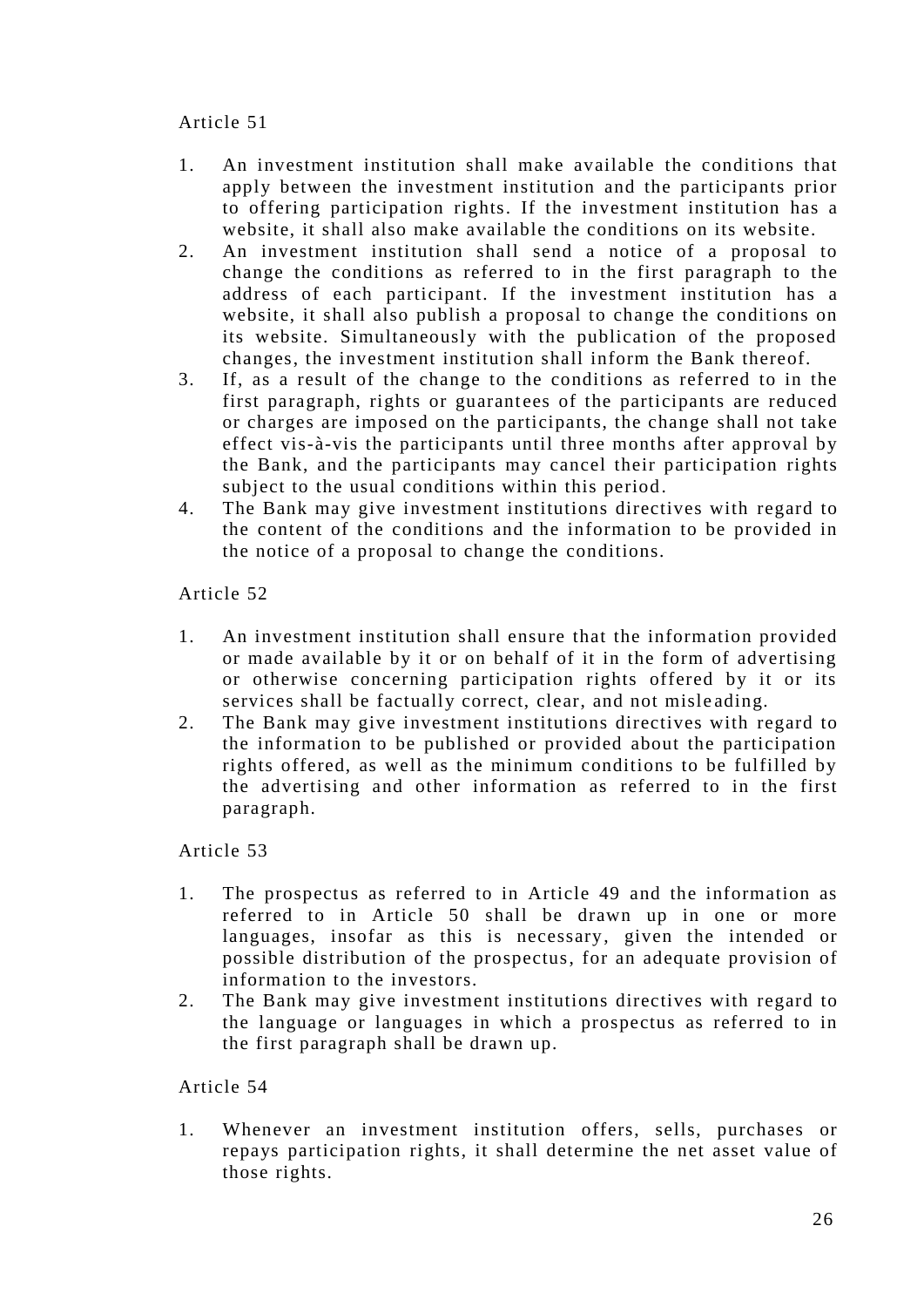- 2. At least once per year, an independent expert who is suitable in the opinion of the Bank shall value the assets of an investment institution that are not securities admitted to be traded on a stock exchange.
- 3. If the investment institution has a website, it shall immediately publish the information referred to in the first paragraph on its website, stating the date on which the net asset value was determined. If the investment institution does not have a website, it shall ensure that the information referred to in the first paragraph is made available in another appropriate manner.
- 4. The Bank may give investment institutions directives with regard to the determination of the net asset value as referred to in the first paragraph and the valuation of assets as referred to in the second paragraph.

If an investment institution suspends the purchase of participation rights or the repayment of such rights, it shall immediately inform the Bank thereof.

Article 56

If the Bank is of the opinion that the name used or to be used by an investment institution in Aruba could lead to confusion, it may demand that the investment institution changes the name, or that an explanatory note is added to the name of the investment institution.

- 1. An investment company of which the license has been revoked shall be dissolved by the Court at the request of the Bank. The Court shall appoint one or more liquidators.
- 2. The assets of an investment fund managed by a manager of which the license has been revoked shall be liquidated within a period to be determined by the Bank. The Court shall designate one or more liquidators at the request of the Bank.
- 3. The dissolution or liquidation as referred to in the first and second paragraph shall not take place until after the revocation of the license has become final.
- 4. An investment company that does not dispose of a license as referred to in Article 9, second paragraph, or the assets of an investment fund managed by a manager that does not dispose of a license as referred to in Article 9, second paragraph, may be dissolved by the Court at the request of the Bank, or be liquidated by one or more liquidators to be designated by the Court, within a period to be determined by the Court. The Court shall designate one or more liquidators at the request of the Bank.
- 5. The costs of liquidation shall form estate debts.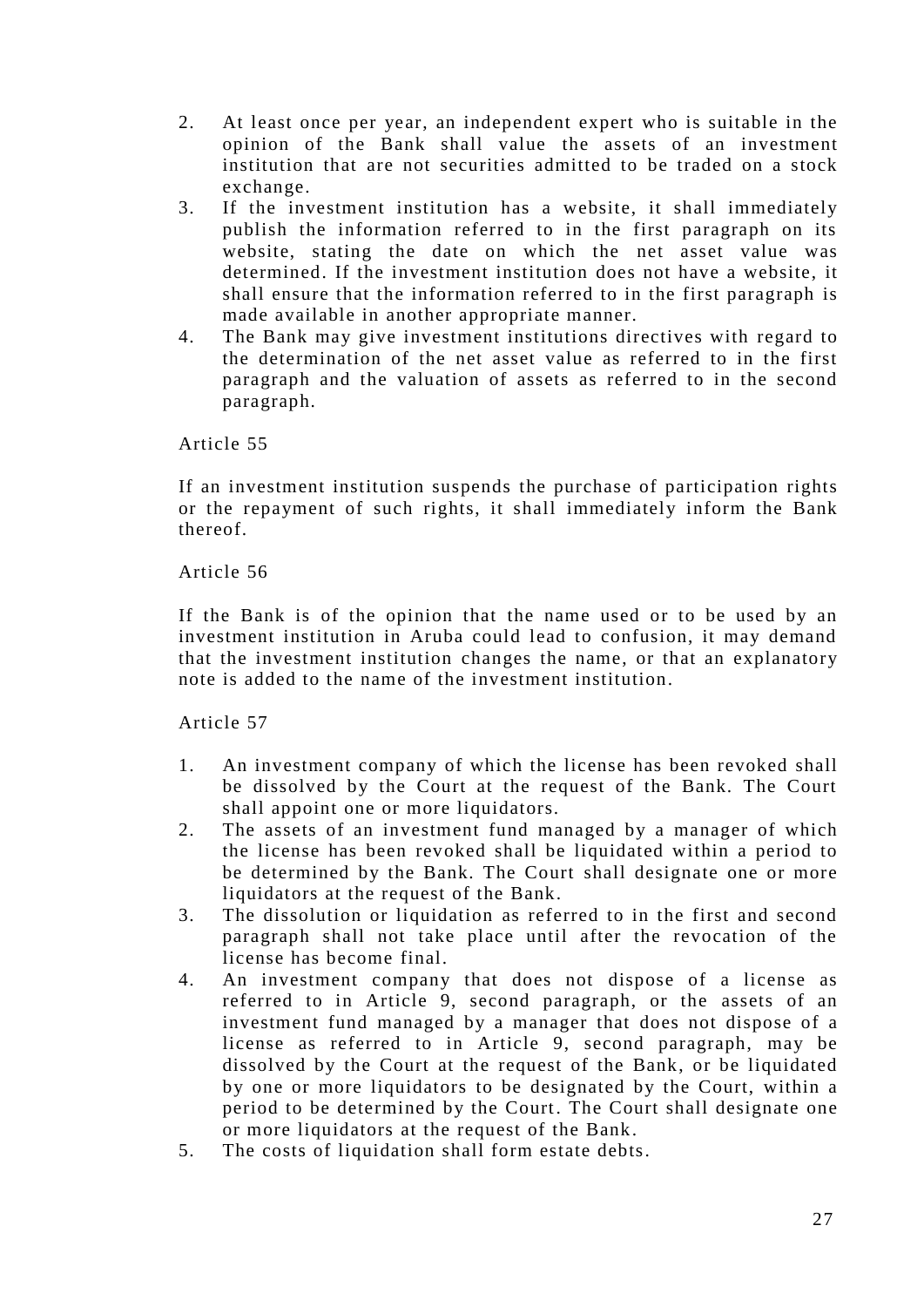§ 7. Additional provisions concerning holders of a stock exchange

## Article 58

The holder of a stock exchange shall ensure that the holding of the stock exchange, the rules to be applied to the stock exchange, the application of those rules and the supervision of compliance with those rules comply with what is necessary with a view to an adequate functioning of the securities markets and the position of the investors in these markets.

## Article 59

- 1. The holder of a stock exchange shall dispose of:
	- a. rules and procedures providing for a fair and orderly trade, as well as objective criteria for the efficient execution of orders;
	- b. clear and transparent rules concerning the admission of securities to be traded on the stock exchange;
	- c. objective, transparent and non-discriminatory rules concerning access to trade or the membership of the stock exchange;
	- d. rules concerning the initial, ongoing, or ad hoc information provision by issuing institutions that have issued securities admitted to be traded on the stock exchange;
	- e. effective rules and procedures to ensure compliance with the rules applied by the stock exchange;
	- f. effective rules for an efficient and timely conduct of transactions carried out through the stock exchange.
- 2. The holder of a stock exchange shall report each intended change to rules and procedures as referred to in the first paragraph to the Bank. The change shall not be implemented without the permission of the Bank.
- 3. The Bank may give holders of a stock exchange directives with regard to the first and second paragraph.

# § 8. Administrators

#### Article 60

By state decree containing general administrative orders, administrators may be placed under the supervision of the Bank in accordance with the rules to be laid down in that state decree. In addition, one or more articles of this State Ordinance can be declared equally applicable.

# § 9. Qualified holdings

## Article 61

1. Without the permission of the Bank, a natural person or legal entity may not: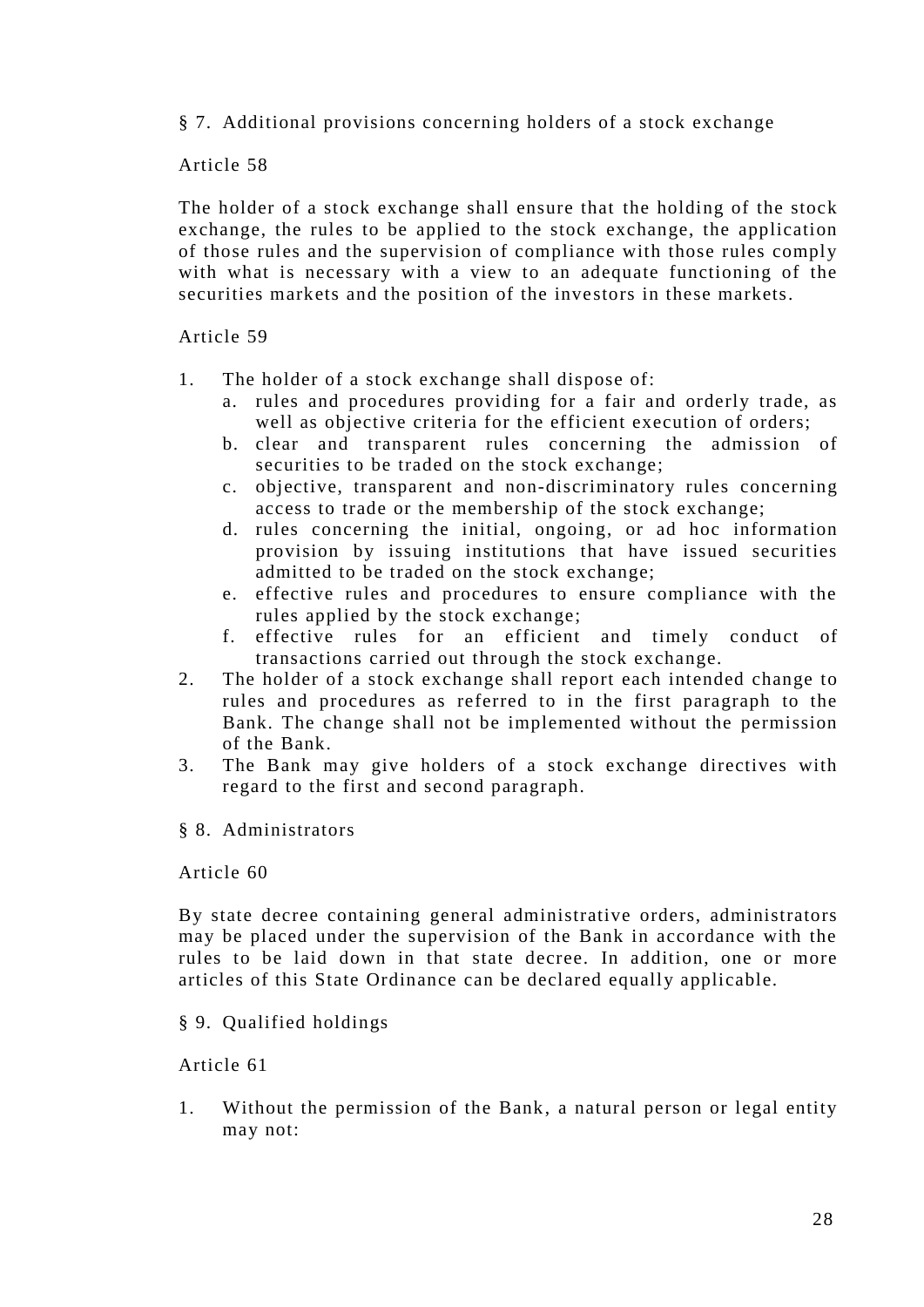- a. hold, acquire or increase a qualified holding in a securities broker, asset manager, investment company, manager of an investment fund or holder of a stock exchange;
- b. exercise any control, associated with a qualified holding in a securities broker, asset manager, investment company, manager of an investment fund or holder of a stock exchange.
- 2. The Bank shall give the permission applied for as referred to in the first paragraph, unless the Bank is of the opinion that the reliability of the applicant or, if the applicant is a legal entity, of the persons that determine or co-determine the policy of this legal entity, is not beyond doubt, or that there is or could be question otherwise of any undesired influence on the policy of the enterprise or institution as a result of the qualified holding in the enterprise or institution.
- 3. If any control, associated with an enterprise or institution as referred to in the first paragraph, is exercised without having obtained permission for that act, or without having observed the restrictions attached to a permission given, a decision also made because of the control exercised shall be subject to annulment by the Court on demand of the Bank, if the decision would have been different or would not have been made, if the control had not been exercised, unless permission is given as yet, or the restrictions not observed are withdrawn before the date of the judgment. If necessary, the Court shall provide for the consequences of the annulment.

- 1. An application for a permission as referred to in Article 61, first paragraph, shall at least contain information about:
	- a. the identity, antecedents, a certificate of good conduct and other data to be determined by the Bank, based on which the Bank can assess whether the reliability of the applicant and, if the applicant is a legal entity, of the person who determine the day to-day policy of the applicant ;
	- b. the size of the qualified holding;
	- c. documents showing the financial position and the legal group structure of the applicant.
- 2. A permission granted as referred to in Article 61, first paragraph, shall be announced in the Official Gazette of Aruba, as well as in a manner to be determined by the Bank, except if the Bank is of the opinion that publication would or could lead to disproportionate favoring of or prejudice to those involved in the decision or third parties.

# Article 63

The integrity of persons holding a qualified holding in an enterprise or institution referred to in Article 61, first paragraph, and, if the holder of a qualified holding is a legal entity, the persons who determine the dayto-day policy of this legal entity shall be beyond doubt.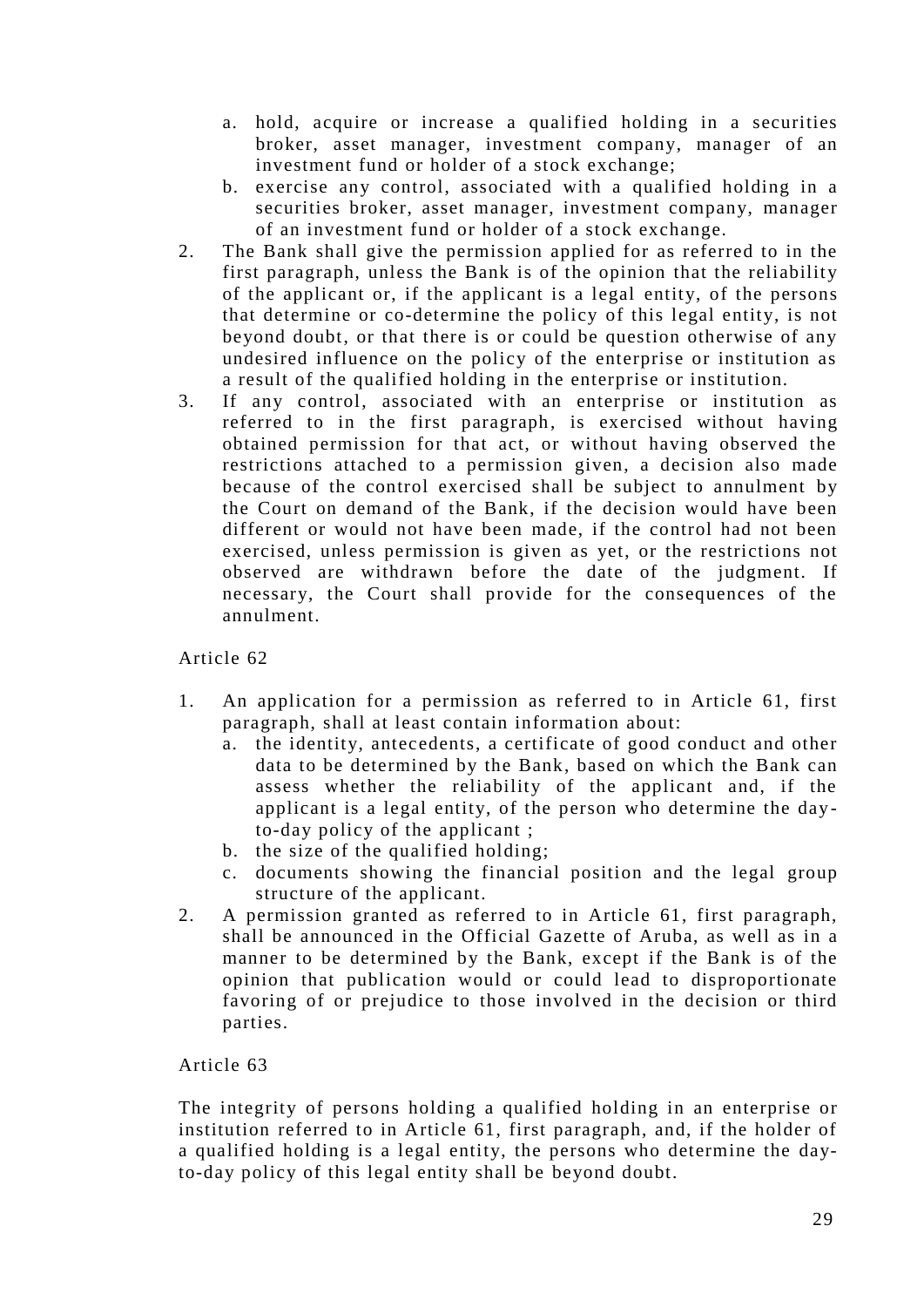- 1. A natural person or legal entity, whose qualified holding in a securities broker, asset manager, investment company, manager of an investment fund or holder of a stock exchange changes in such a way that the amount of this holding falls below 10, 20, 33 or 50 percent shall immediately notify the Bank thereof in writing.
- 2. A securities broker, asset manager, investment company, manager of an investment fund or holder of a stock exchange shall inform the Bank in writing in the month of July of each year of the identity of each natural person or legal entity holding a qualified holding in this enterprise or institution, insofar as such information is known to it. A securities broker, asset manager, investment company, manager of an investment fund or holder of a stock exchange shall also immediately inform the Bank of each acquisition or disposal of or change to a qualified holding in this enterprise or institution, as soon as it becomes aware of same, as a result of which the amount of this participation exceeds or falls below 10, 20, 33 or 50 percent, respectively.
- § 10. Accounting records and reporting

## Article 65

- 1. A securities broker, asset manager, investment institution, custodian or holder of a stock exchange shall submit its financial statements and annual report to the Bank each year within six months after the end of the financial year.
- 2. The financial statements shall be accompanied by an opinion issued by an external auditor on the truth and fairness of the financial statements.
- 3. The Bank may give securities brokers, asset managers, investment institutions, custodians or holders of a stock exchange directives with regard to the content of the financial statements and the form and manner of submission.
- 4. The Bank may grant full or partial exemption from the obligations as referred to in the first through third paragraph.

#### Article 66

A securities broker, asset manager, investment institution, custodian or holder of a stock exchange shall periodically provide the Bank with information reasonably required for the performance of its duties pursuant to this State Ordinance, in accordance with the directives given by the Bank with regard to the content of this information and the form, manner, periodicity and the periods within which same shall be provided, as well as concerning the certification of this information by an external auditor.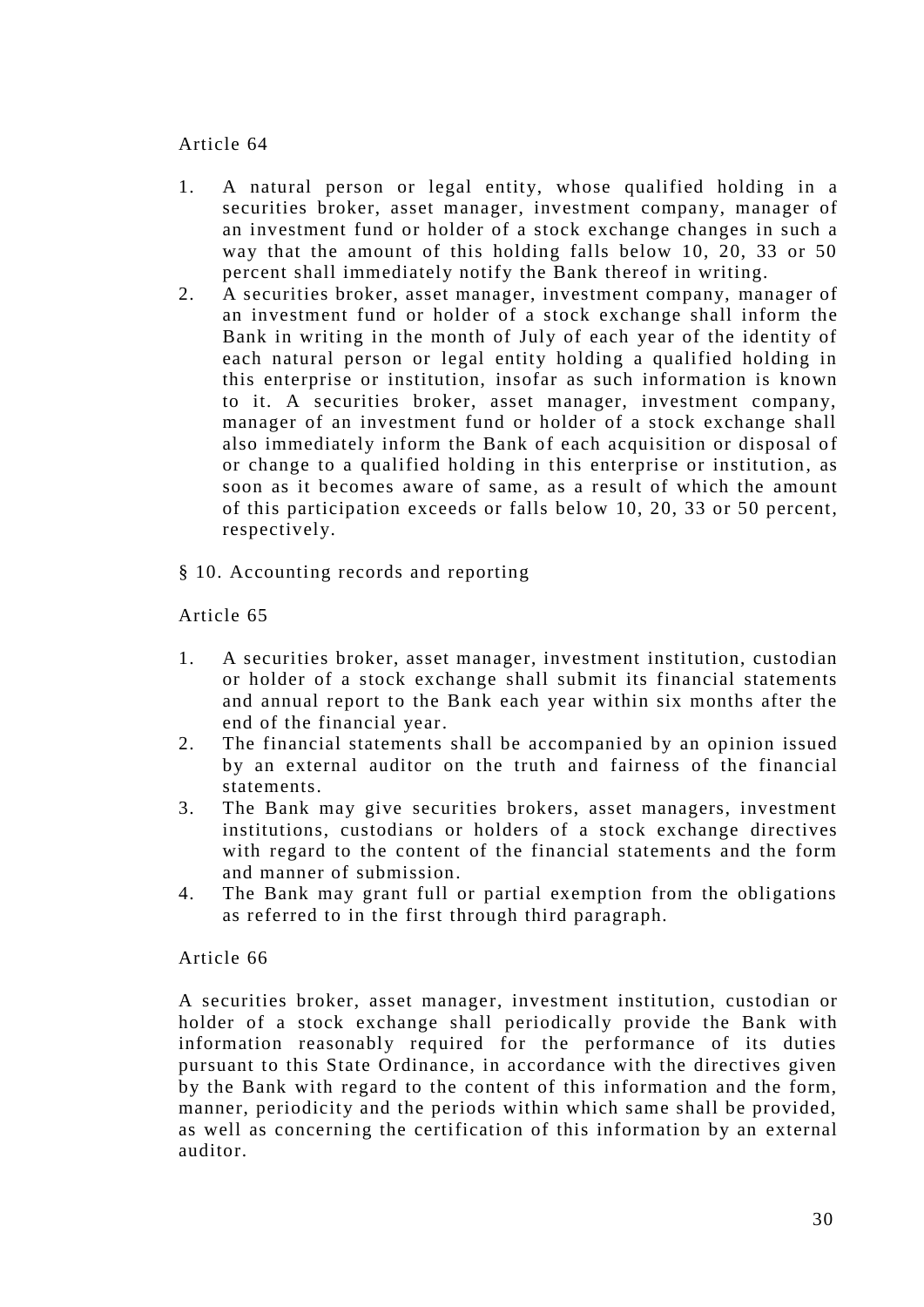## § 11. External auditor

## Article 67

An external auditor who audits the truth and fairness of the financial statements or other information of a securities broker, asset manager, investment institution, custodian or holder of a stock exchange shall immediately notify the Bank of each circumstance that came to his knowledge during the conduct of the audit, and that:

- a. is in conflict with the rules laid down by or pursuant to this State Ordinance;
- b. is in conflict with obligations imposed on the enterprise or institution concerned pursuant to this State Ordinance;
- c. threatens or could threaten the continued existence of the enterprise or institution;
- d. leads or could lead to the refusal to issue an opinion on the truth and fairness or to make a reservation.

#### Article 68

- 1. If the Bank deems so necessary, it may call an external auditor to give an oral explanation to a notification as referred to in Article 67.
- 2. The Bank shall allow the securities broker, asset manager, investment institution, custodian or holder of a stock exchange concerned to be present at the oral explanation.

## Article 69

The external auditor who has given a notification pursuant to Article 67 shall not be liable for any loss suffered by a third party as a result thereof, unless it is proven that, given all facts and circumstances, he should not have proceeded in reason to giving the notification or providing information.

§ 12. Reporting changes

- 1. A securities broker, asset manager, investment institution or holder of a stock exchange shall inform the Bank in writing of the intention to appoint a person as referred to in Article 11, first paragraph, subparagraph d.
- 2. The securities broker, asset manager, investment institution or holder of a stock exchange shall not carry out the intention as referred to in the first paragraph without the prior permission in writing of the Bank.
- 3. As regards the intention as referred to in the first paragraph, the securities broker, asset manager, investment institution or holder of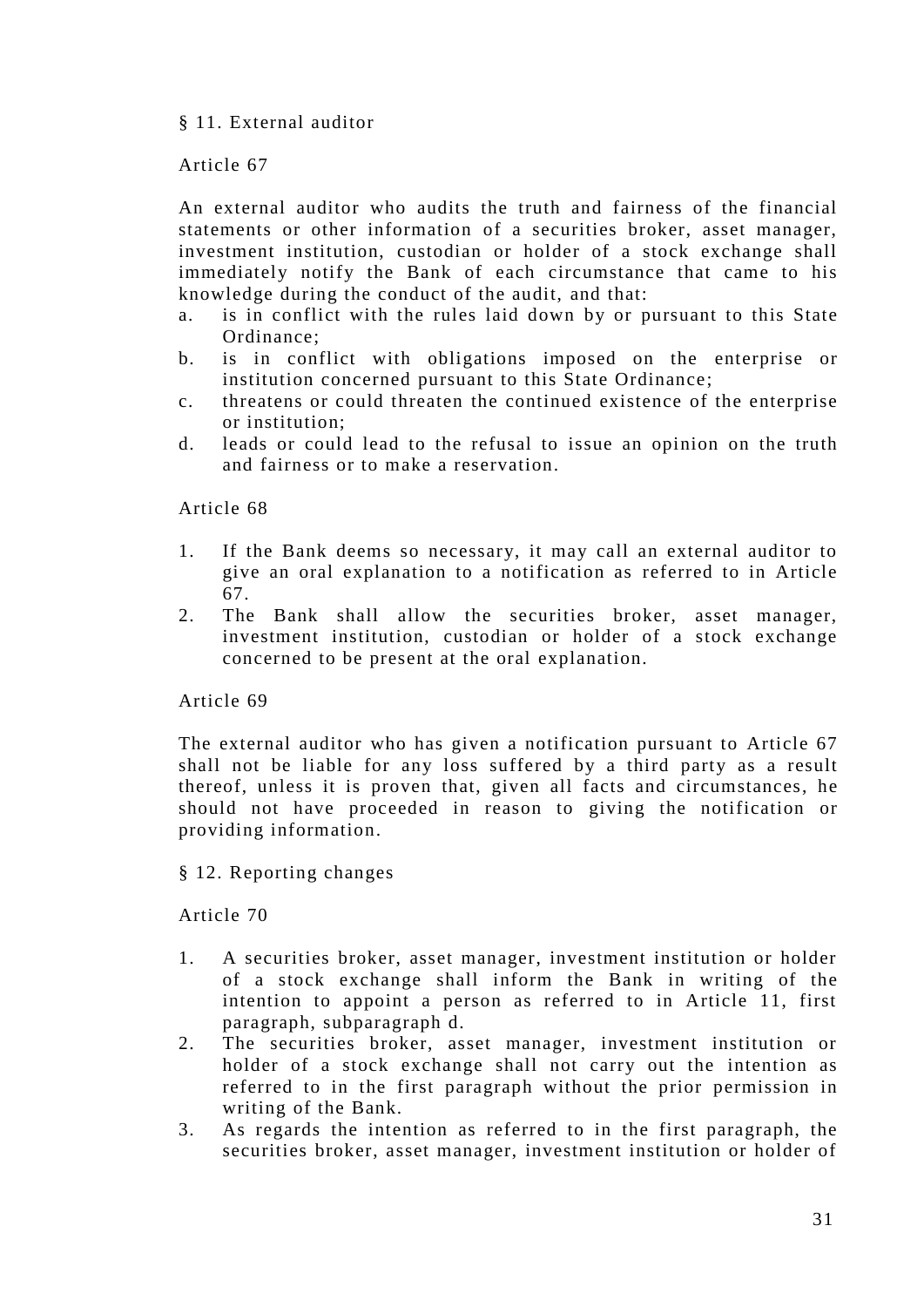a stock exchange shall submit the following information to the Bank:

- a. the identity, antecedents, a certificate of good conduct and other information to be determined by the Bank, based on which the Bank can assess whether the reliability of the person to be appointed is beyond doubt;
- b. information based on which the Bank can assess whether the person to be appointed is suitable for the conduct of the business of the enterprise or institution and the performance of his duties.

Article 71

- 1. A securities broker, asset manager, investment institution or holder of a stock exchange shall notify the Bank in writing of a change to the antecedents of a person as referred to in Article 11, first paragraph, subparagraph d.
- 2. The notification as referred to in the first paragraph shall be given immediately after the enterprise or institution has become aware of the change.

Article 72

- 1. A securities broker, asset manager, investment institution or holder of a stock exchange shall notify the Bank in writing of the upcoming retirement of a person as referred to in Article 11, first paragraph, subparagraph d.
- 2. The notification as referred to in the first paragraph shall be given immediately after the enterprise or institution has become aware of this fact.

Article 73

- 1. A securities broker, asset manager, investment institution or holder of a stock exchange shall notify the Bank in writing of the intention to amend its articles of incorporation or bylaws.
- 2. The securities broker, asset manager, investment institution or holder of a stock exchange shall not carry out the intention as referred to in the first paragraph without the prior permission of the Bank.

- 1. A securities broker, asset manager, investment institution or holder of a stock exchange shall notify the Bank in writing of a change to:
	- a. the name, address or legal form of the enterprise or institution;
	- b. if applicable, the registered office, the name given in the articles of incorporation and the trade name or trade names;
	- c. if applicable, the number of registration in the Trade Register;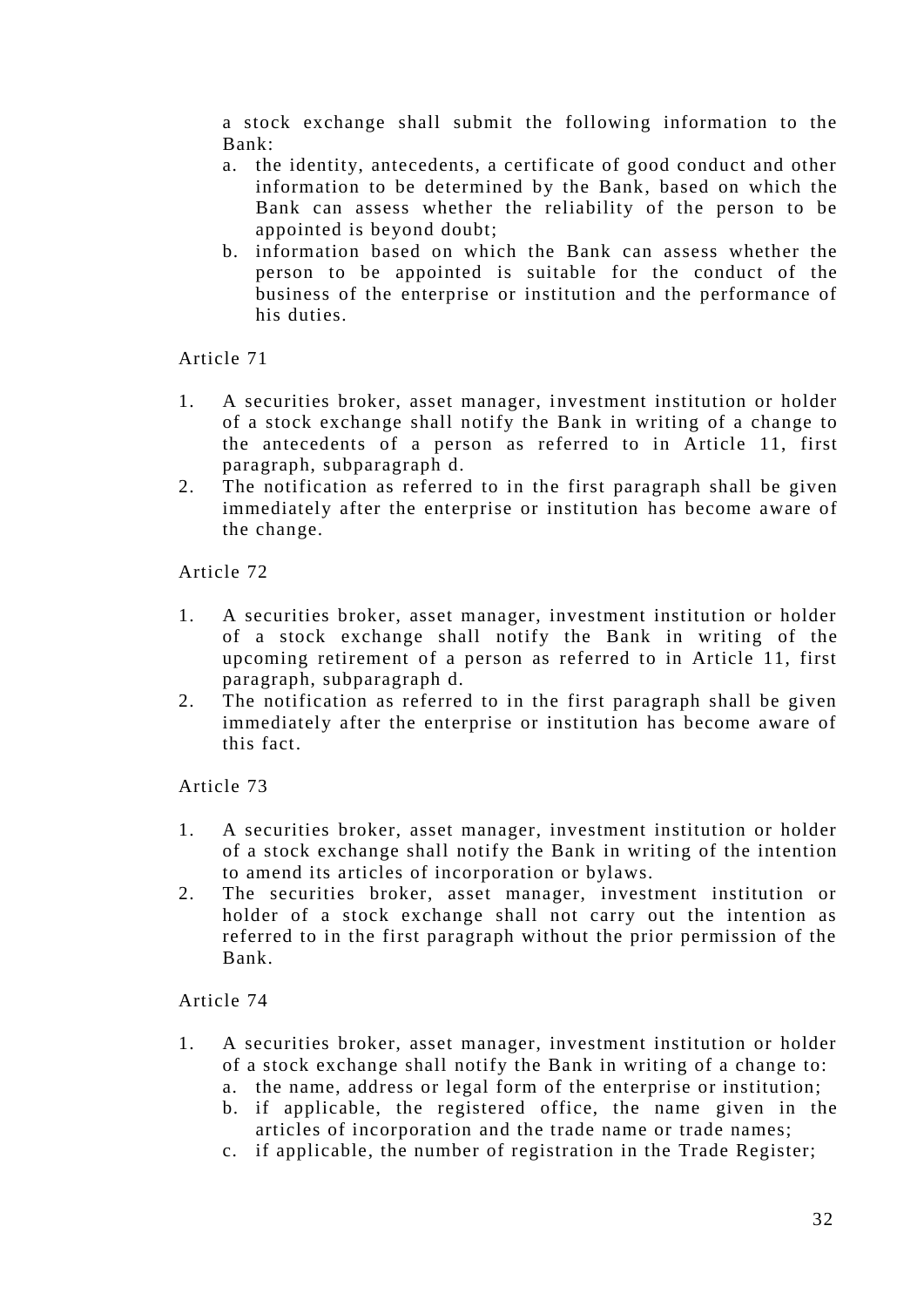- d. the formal and actual control structure within the enterprise or institution; and
- e. if applicable, the address of a branch office located abroad.
- 2. The notification as referred to in the first and second paragraph shall be given within two weeks after the change occurred.

# CHAPTER 5

Securities markets

§ 1. Offering of securities

Article 75

- 1. It is prohibited to offer securities to the public in Aruba or to admit securities to be traded on a stock exchange held in Aruba, unless a prospectus concerning the offer is generally available and has been approved by the Bank.
- 2. Article 5, first through third paragraph, shall equally apply to applications for being granted approval of a prospectus as referred to in the first paragraph.
- 3. The first paragraph shall not apply to the offering of securities, if:
	- a. they concern participation rights in an investment institution;
		- b. they are offered exclusively to professional market participants;
		- c. they are offered to less than 10 persons;
		- d. the securities offered can only be acquired for a consideration exceeding an amount to be determined by a regulation from the Minister, or
		- e. the nominal value of the securities individually exceeds an amount to be determined by a regulation from the Minister.
- 4. Furthermore, the first paragraph shall not apply to categories of securities excluded by a regulation from the Minister.

- 1. The prospectus as referred to in Article 75 shall contain all information that, given the nature of the issuing institution and of the securities offered to the public or admitted to be traded on the stock exchange, is important to form a sound opinion on the assets, financial position, results and prospects of the issuing institution and any guarantor, and the rights attaching to these securities.
- 2. The prospectus as referred to in paragraph 1 shall at least contain the following information:
	- a. information concerning the persons responsible for the prospectus and, if this is a legal entity, the persons who determine the day-to-day policy of this legal entity;
	- b. information concerning the external auditors that made statements in respect of the information contained in the prospectus and concerning the nature of the statements;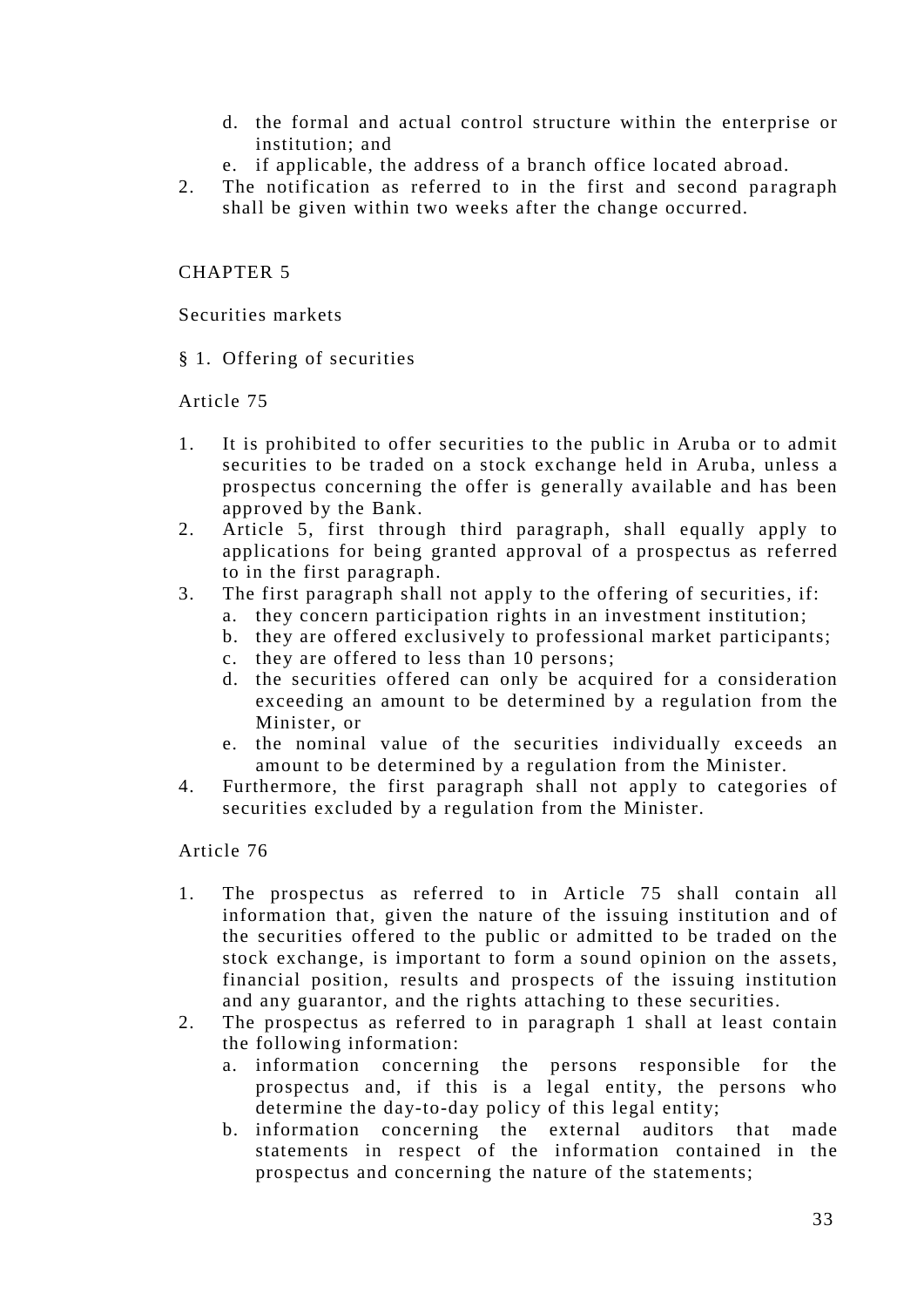- c. general information concerning the issuing institution and its policymakers, as well as the objective, the fiscal position and the group of the issuing institution;
- d. information concerning the activities and intended activities of the issuing institution, including the risks associated with these activities;
- e. information concerning the capital of the issuing institution;
- f. information concerning the assets, financial position and results of the issuing institution;
- g. facts and circumstances that are or could be of significant influence on the current or future financial or fiscal position of the issuing institution;
- h. information concerning the main investments in progress or intended;
- i. individual data concerning enterprises or institutions of which the issuing institution holds a part of the capital that could significantly influence the valuation of the assets and liabilities, the financial position or the results of the issuing institution;
- j. information concerning the board, management and supervision of the issuing institution;
- k. information concerning the recent developments and the prospects of the issuing institution;
- l. information concerning the rights and obligations attached to the securities;
- m. a statement of the persons referred to in subparagraph a, clearly stating name and position, of the fact that, to their knowledge, the information contained in the prospectus is correct, and that the material risks the issuing institution is confronted with have been described in the prospectus;
- n. an opinion on the truth and fairness of the information contained in the prospectus, signed by an external auditor;
- o. an opinion of an external auditor that the prospectus contains the information prescribed by this State Ordinance.
- 3. The information as referred to in the first paragraph may not be in conflict or be contrary to other information available at the Bank concerning the issuing institution, the offerer of the securities or the applicant of the admission of the securities to be traded on the stock exchange. The information shall be presented in a manner that is understandable to a reasonably informed and carefully acting person.
- 4. The Bank may give issuing institution, whether or not per category of securities, directives with regard to the content or layout of the prospectus and the availability thereof.

1. All important new facts that present themselves or are established between the date of approval of a prospectus as referred to in Article 75 and the date on which the offering of the securities ends or the trade in the securities begins, and that may be important to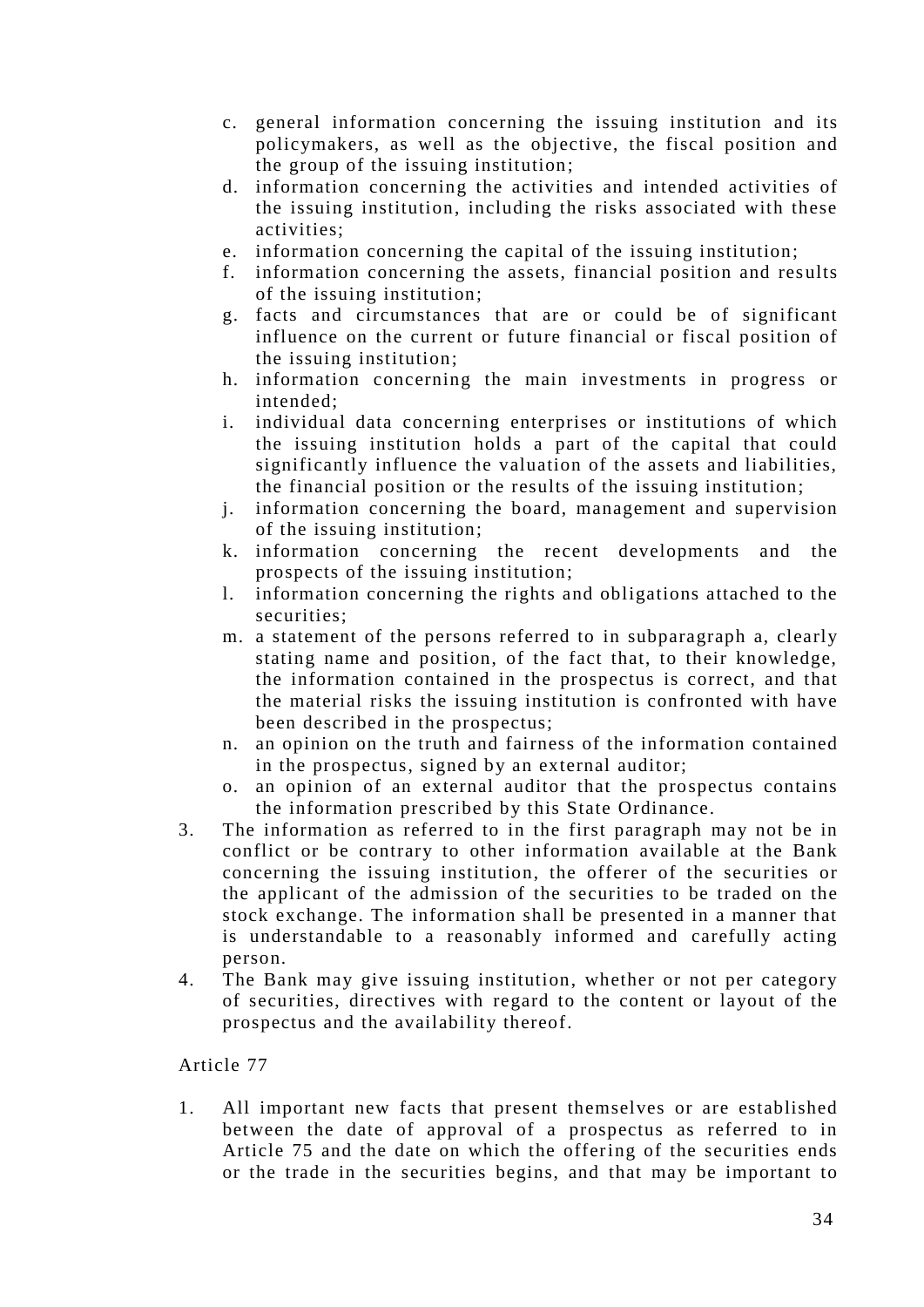the valuation of the assets, the financial position, the results and the prospects of the issuing institution and of the rights and obligations attached to the securities, as well as material omissions, inaccuracies or errors in the prospectus are stated or corrected in a document that shall be made generally available as a supplement to the prospectus.

2. The document as referred to in the first paragraph shall be made available to the Bank prior to its general availability.

Article 78

- 1. The prospectus as referred to in Article 75 and the document as referred to in Article 77 shall be drawn up in one or more languages, insofar as this is necessary, given the intended or possible distribution, for an adequate provision of information to the public.
- 2. The Bank may give directives with respect to the language or languages in which a prospectus and the document as referred to in Article 77 shall be drawn up.

Article 79

- 1. An issuing institution, other than an issuing institution of which the securities are admitted to be traded on a stock exchange, for which a license as referred to in Article 9, third paragraph, has been granted, shall make its annual financial reports generally available within four months after the end of the financial year. The annual financial reports shall in any case include the financial statements and the annual report approved by an external auditor.
- 2. The first paragraph shall not apply, if it concerns an offering as referred to in Article 75, third paragraph, or securities as referred to in Article 75, fourth paragraph.
- 3. By or pursuant to state decree containing general administrative orders, further rules may be laid down with regard to the first paragraph.

- 1. An issuing institution or offerer of securities shall ensure that advertising relating to the offering of securities:
	- a. shall state that a prospectus is or will be made generally available, as well as where the prospectus can be obtained;
	- b. shall be recognizable as advertising and contain information that is not incorrect or misleading and inconsistent with the information that has been or will be included in the prospectus.
- 2. The first paragraph shall not apply, if it concerns an offering as referred to in Article 75, second paragraph, or securities as referred to in Article 75, third paragraph.
- § 2. Market abuse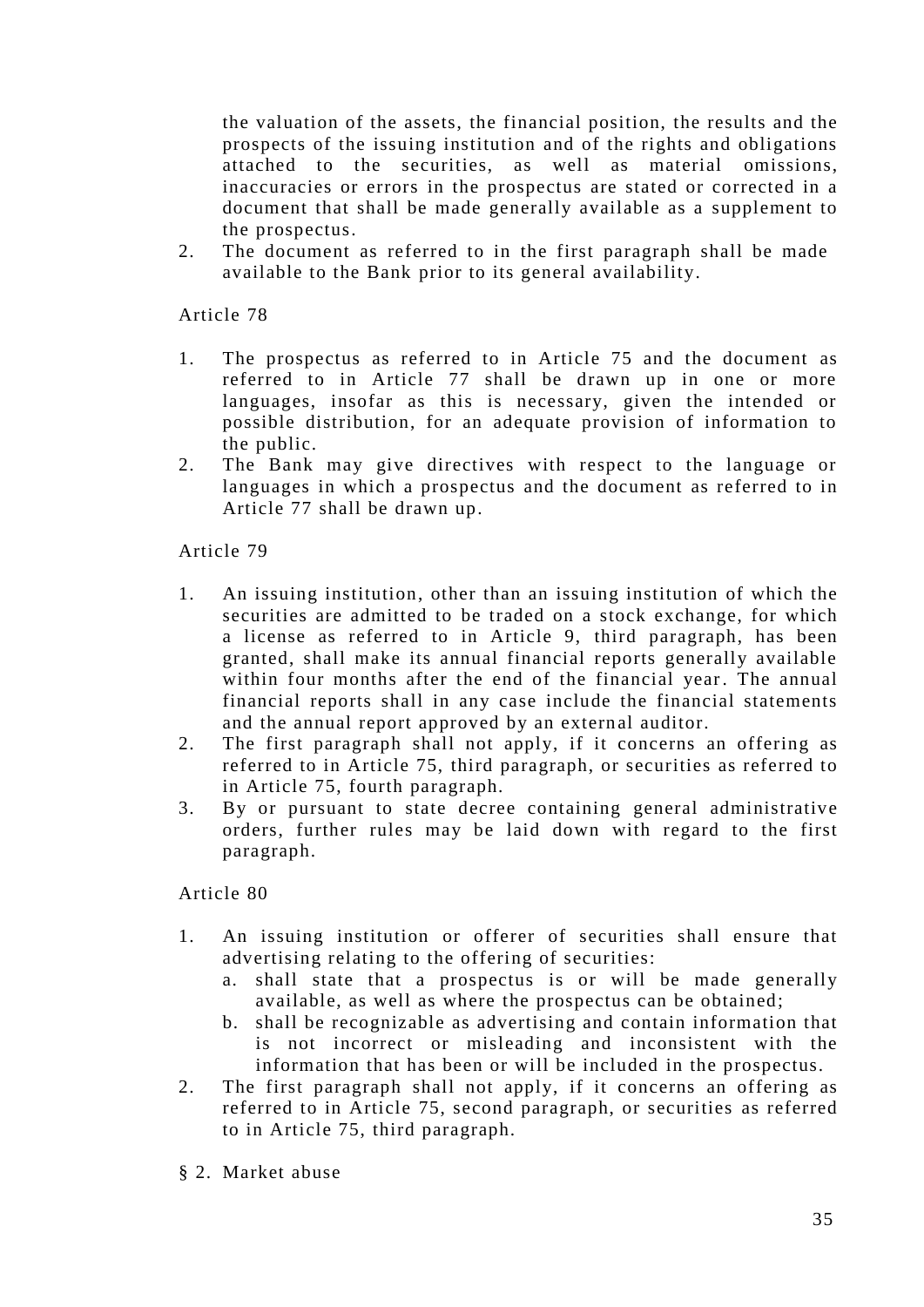- 1. It is prohibited for each person to use inside information to conduct or bring about a transaction in or from Aruba in:
	- a. securities listed on a stock exchange for which a license as referred to in Article 9, third paragraph, has been granted, or on a foreign-based and officially authorized stock exchange, or in securities that are likely to be listed on such a stock exchange soon;
	- b. securities of which the value is partly determined by the value of securities referred to in subparagraph a.
- 2. The prohibition in the first paragraph shall not apply to:
	- a. an intermediary who, only disposing of inside information with regard to the trade, acts according to the rules of good faith for the benefit of clients;
	- b. a legal entity, company or institution of which the employees who are involved in conducting or bringing about the transaction only dispose of inside information with regard to the trade;
	- c. the person who conducts or brings about a transaction to comply with an enforceable obligation already existing at the time that he became aware of the inside information;
	- d. transactions within the framework of the monetary policy, the foreign exchange policy or public debt management;
	- e. assigning securities within the framework of personnel rules to directors, members of the board of supervisory directors or another body that supervises the policy and the day-to-day affairs, or employees, if a consistent course of action is followed with respect to the conditions and periodicity of the rules;
	- f. exercising options or similar rights granted within the framework of personnel rules as referred to in subparagraph e, on the expiration date of the right in question or within a period of five workdays prior to that date, as well as selling the securities acquired by exercising these rights, within this period, if, in this last case, the party entitled informed the issuing institution in writing, at least four months prior to the expiration date, that it will proceed to sale, or granted an irrevocable power of attorney to sell to the issuing institution;
	- g. a transaction that needs to be conducted or brought about to be able to comply with an obligation to transfer shares or depositary receipts for shares;
	- h. issuing by way of dividend distribution or, other than in the form of optional dividend, acquiring shares or depositary receipts for shares;
	- i. selling securities assigned within the framework of personnel rules as referred to in subparagraph e, immediately after sale under the conditions of the assignment becomes possible for the first time, while the party concerned immediately uses the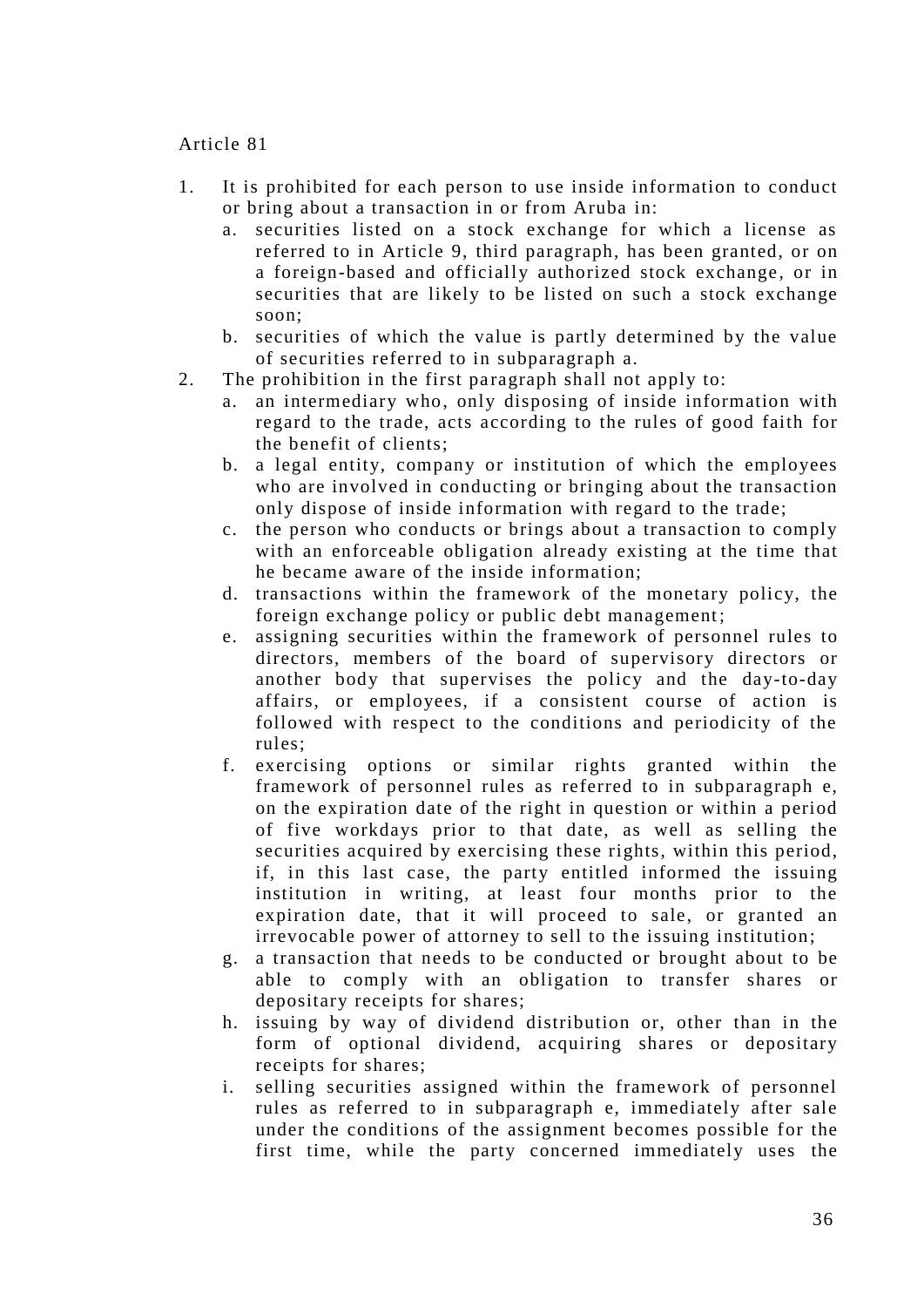proceeds of the sale to pay a tax liability arising from the assignment.

3. By or pursuant to state decree containing general administrative orders, it may be determined that the prohibition referred to in the first paragraph shall not apply to categories of transactions designated by or pursuant to that state decree. Within a category, a distinction can be made between persons conducting a transaction or the circumstances under which a transaction is conducted.

Article 82

- 1. It is prohibited for each person disposing of inside information:
	- a. to disclose the information of which he has prior knowledge to a third party, other than in the normal course of work, a profession or the normal performance of duties;
	- b. to advise or incite a third party to conduct or bring about transactions in securities as referred to in Article 81, first paragraph, and of which he has inside information.
- 2. The prohibition as referred to in the first paragraph, opening lines and subparagraph b, shall not apply to a legal entity, company or institution of which the employees involved in advising do not dispose of inside information.
- 3. By or pursuant to state decree containing general administrative orders, rules may be laid down with respect to the cases in which and the circumstances under which there is question of disclosure in the normal course of work, a profession or the normal performance of duties as referred to in the first paragraph, subparagraph a.

- 1. It is prohibited to conduct or bring about a transaction in securities as referred to in Article 81, first paragraph:
	- a. that gives an incorrect or misleading signal or such a signal is to be feared as regards the supply of, the demand for or the price of those securities;
	- b. the purpose of which is to keep the price of these securities at an artificial level;
	- c. for which use is made of deceit or deception.
- 2. It is prohibited to distribute information that gives an incorrect or misleading signal or such a signal is to be feared as regards the supply of, the demand for or the price of those securities, while the distributor of that information knows or should reasonably suspect that this information is incorrect or misleading.
- 3. The first paragraph, opening lines, and subparagraphs a and b shall not apply, if the person that conducted or brought about the transaction proves that his motive to do so is justified, and that the transaction is in accordance with usual market practices on the stock exchange in question. By or pursuant to state decree containing general administrative orders, other categories of transactions can be designated to which the prohibitions referred to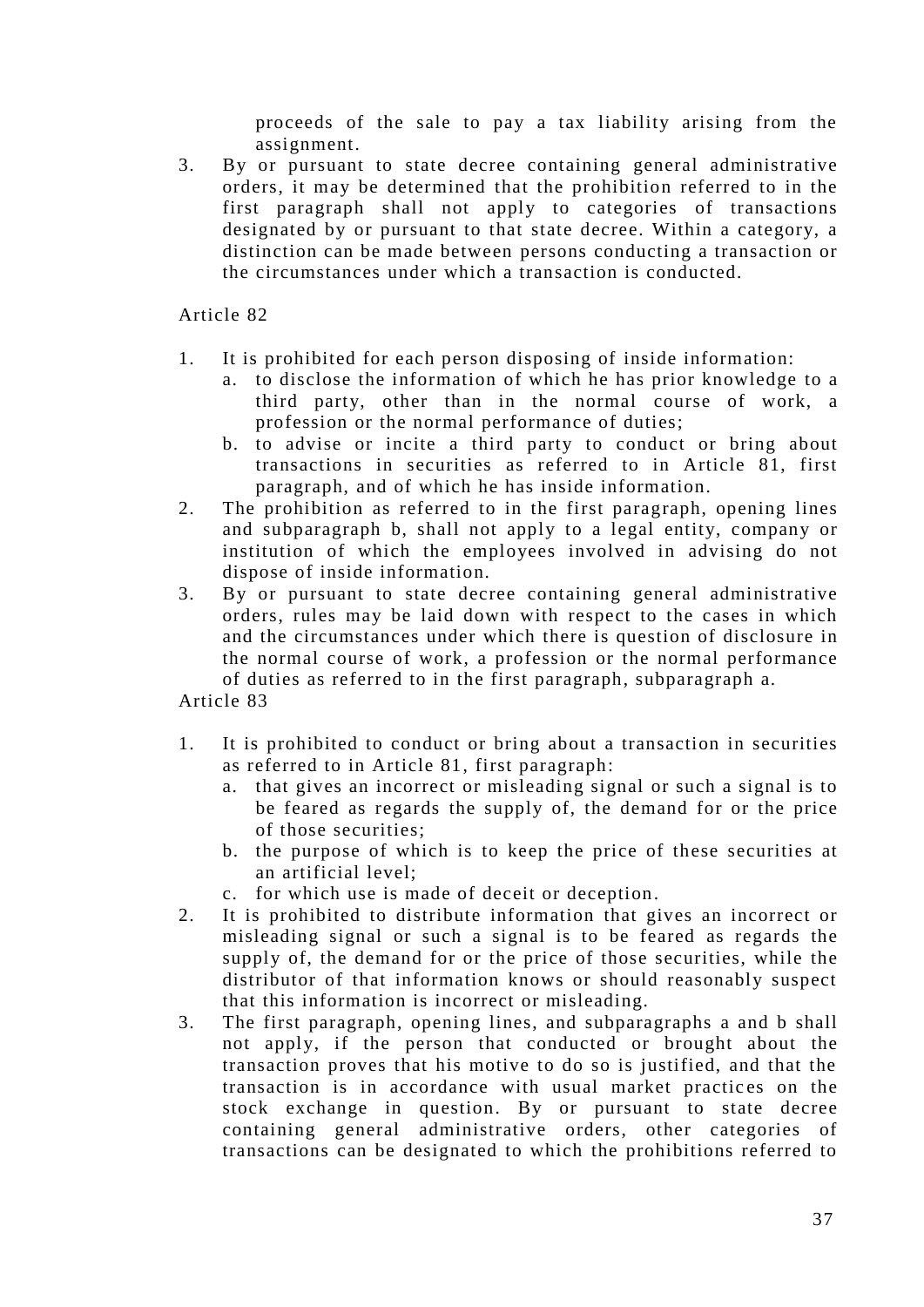in the first paragraph, opening lines and subparagraphs a and b shall not apply.

- 4. The first paragraph, opening lines, and subparagraphs a and b shall not apply to conducting or bringing about transactions within the framework of the monetary policy, the foreign exchange policy or public debt management.
- 5. The second paragraph shall not apply, insofar as it concerns the distribution of information by journalists acting in their normal professional capacity, taking into account the rules that apply within their occupational group, unless they obtain benefits or profits from the distribution of that information.
- 6. The second paragraph shall not apply to the distribution of information within the framework of the monetary policy, the foreign exchange policy or public debt management.

# CHAPTER 6

Control and capital interest in listed companies

§ 1. General provisions

- 1. A person shall be deemed to dispose of a capital interest held by the enterprise controlled by him, as well as the votes that the enterprise controlled by him may cast. A controlled enterprise shall be deemed not to dispose of a capital interest or voting rights.
- 2. A person shall dispose of the votes he may cast as a usufructuary or pledgee, if the applicable law so provides and the relevant statutory requirements have been fulfilled.
- 3. A person shall be deemed to dispose of a capital interest held by a third party at his expense, as well as the votes this third party may cast.
- 4. A person shall be deemed to dispose of a capital interest held by the spouse not living permanently separated from that person, by the person with whom that person lives together, as if parties were married, by minor children over whom that person exercises authority or by blood relatives and relatives by marriage who are largely supported by that person, as well as the votes that this third party may cast.
- 5. By state decree containing general administrative orders, other situations may be designated, in which a person has or is deemed to have a capital interest or voting rights.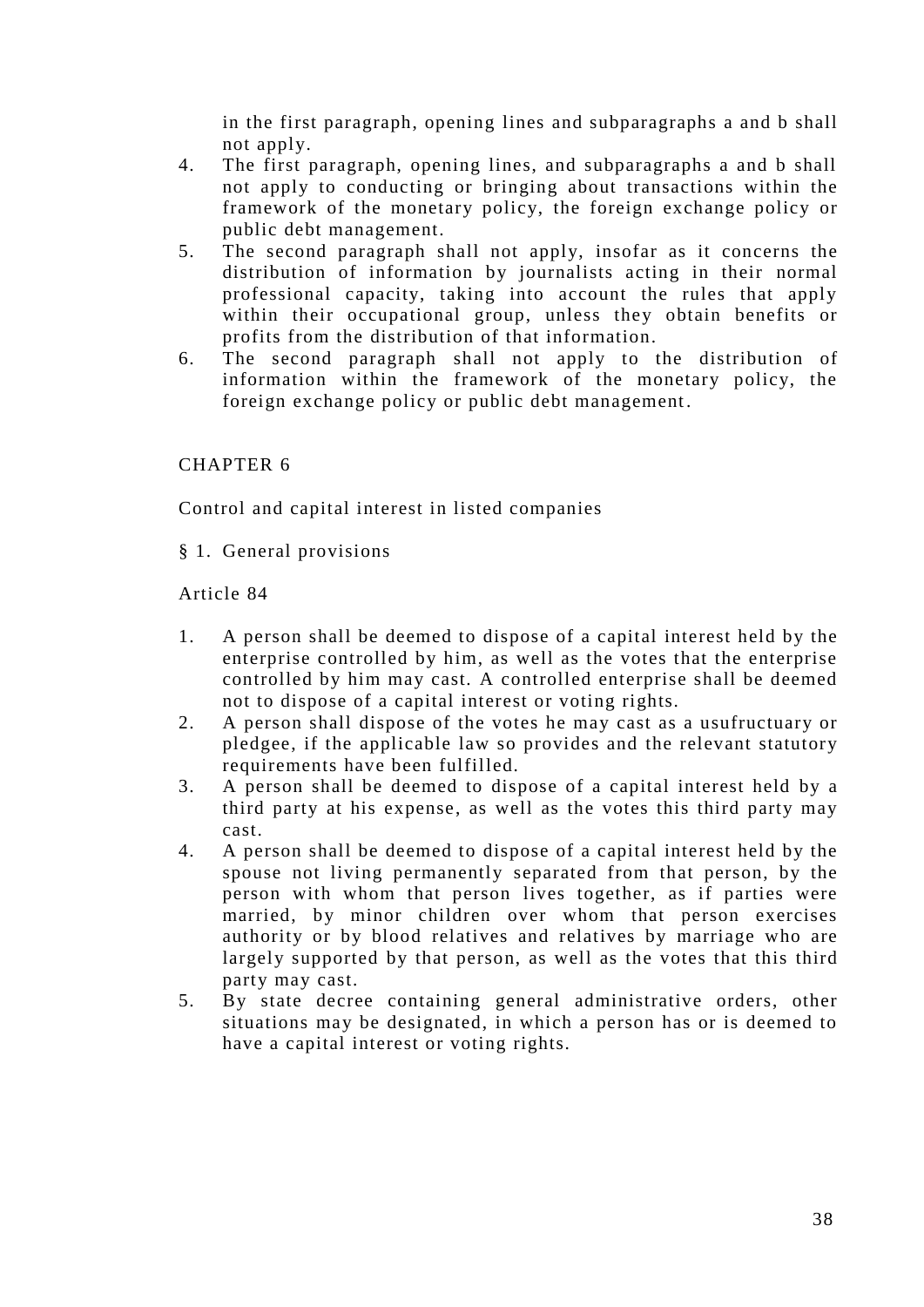# § 2. Notification of control and capital interest

#### Article 85

- 1. Any person who obtains or loses a capital interest in a listed company, due to which, as he should know, the percentage of the capital held by him reaches, exceeds or falls below 5, 10,  $33<sup>1</sup>/3$ , 50 or  $66^2$ /3 percent, shall immediately notify the Bank hereof in writing.
- 2. Any person who obtains or loses voting rights in a listed company , due to which, as he should know, the percentage of the voting rights held by him reaches, exceeds or falls below 5, 10, 33 $\frac{1}{3}$ , 50 or 66 $\frac{2}{3}$ percent, shall immediately notify the Bank hereof in writing.
- 3. Any person who disposes of, as he should know, 5 percent or more of the capital interest or the voting rights in a limited liability company on the date on which this company becomes a listed company under the laws of Aruba, shall immediately notify the Bank hereof in writing.

Article 86

A notification as referred to in Article 85, first, second or third paragraph, shall contain:

- a. name, domicile and address of the person obligated to notify and, if applicable, the nature of his enterprise or company;
- b. name of the company;
- c. percentage of the capital interest and the percentage of the voting rights held by the person obligated to notify;
- d. the composition of the percentages mentioned in subparagraph c;
- e. the date on which the obligation to notify has arisen.
- § 3. Public offer

- 1. By state decree containing general administrative orders, rules may be laid down with regard to a public offer. In that case, these rules shall in any case pertain to the obligation to make a public offer, the extent of the control required by making a public offer, the requirements and powers that apply to a person who obtains or intends to obtain this control or who makes or intends to make a public offer and the requirements and powers that apply to the company in which the control is obtained or for the shares of which a public offer is made.
- 2. A public offer shall be understood to be an offer for all shares of a listed company made by means of a public announcement, except for the shares held by the company itself, while the person making the offer has the intention to acquire these shares.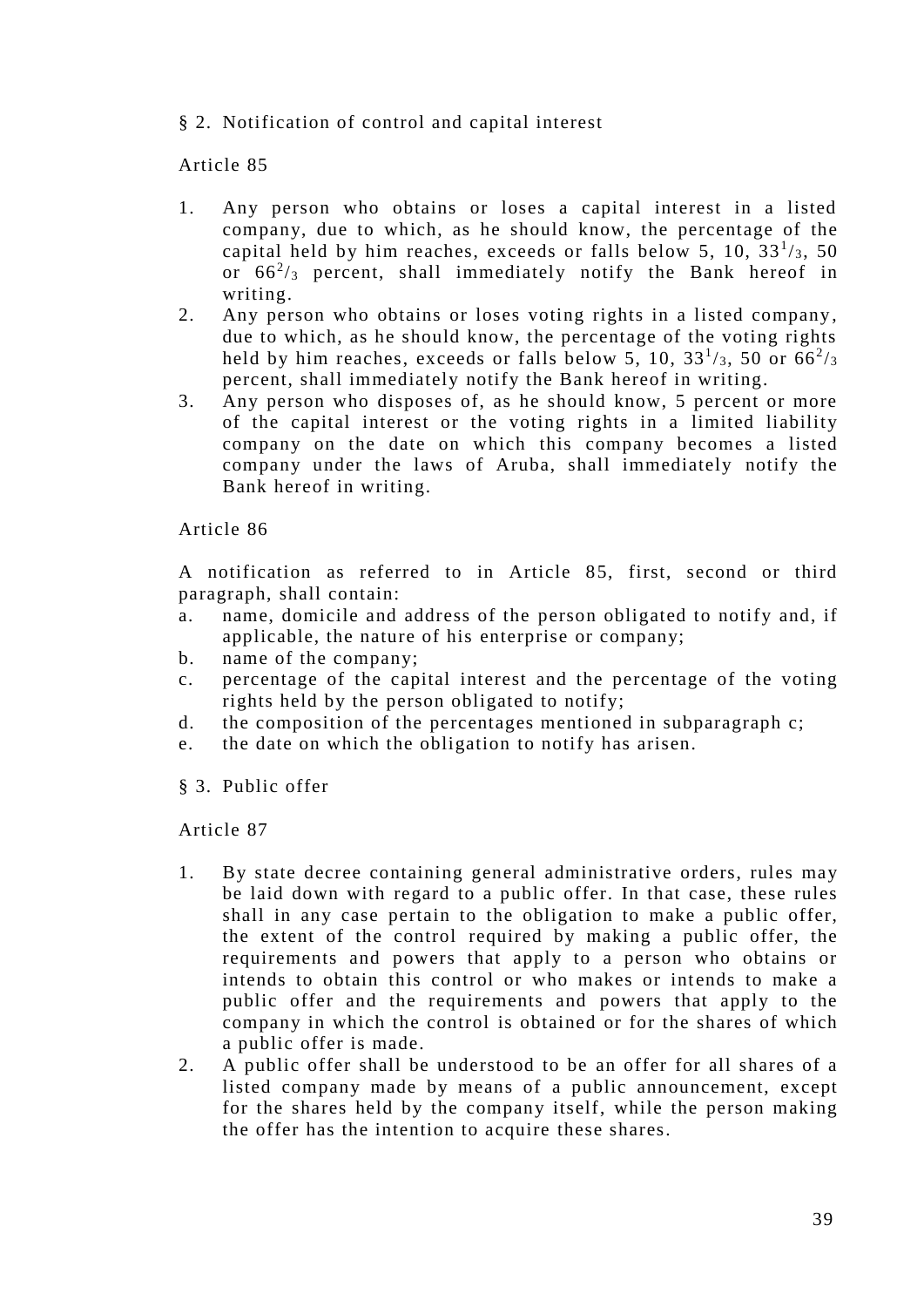# CHAPTER 7

Secrecy and exchange of information

# Article 88

- 1. A person who performs or performed any duty for the purposes of this State Ordinance or a decision made pursuant to this State Ordinance is not allowed to use data or information provided or obtained pursuant to this State Ordinance or received from a foreign body as referred to in Article 89, further or differently or to make it known further or differently than required for the performance of his duty or by this State Ordinance.
- 2. Notwithstanding the first paragraph, the Bank shall be authorized to make statements by using data or information obtained in the performance of its duty pursuant to this State Ordinance, provided these data or that information cannot be traced back to individual persons or enterprises or institutions.
- 3. The first paragraph shall not affect the obligation to make a statement, in accordance with the Code of Criminal Procedure of Aruba (AB 1996 No. 75), as a witness in criminal cases with respect to data or information obtained in the performance of the duty assigned to him pursuant to this State Ordinance. Likewise, it shall not affect the obligation to make a statement, in accordance with the Code of Civil Procedure of Aruba (AB 2005 No. 34), as a witness or a party in a personal appearance of parties in civil cases with respect to data or information obtained in the performance of the duty assigned to him pursuant to this State Ordinance, and this on the understanding that such an obligation shall only apply, insofar as it concerns an enterprise or institution supervised by the Bank, which has been declared bankrupt or has been dissolved by court decision, and that it shall not apply to data or information related to enterprises or institutions that are or were involved in an attempt to enable the enterprise or institution in question to continue its business.

- 1. Notwithstanding Article 88, the Bank shall be authorized to exchange data and information obtained in the performance of the duties assigned to it pursuant to this State Ordinance with a foreign supervisory authority.
- 2. The authority, referred to in the first paragraph, shall not be exercised, if:
	- a. the purpose for which the data or information will be used has not been sufficiently specified;
	- b. the intended use of the data or information is not in line with the supervision of financial markets or persons working in these markets;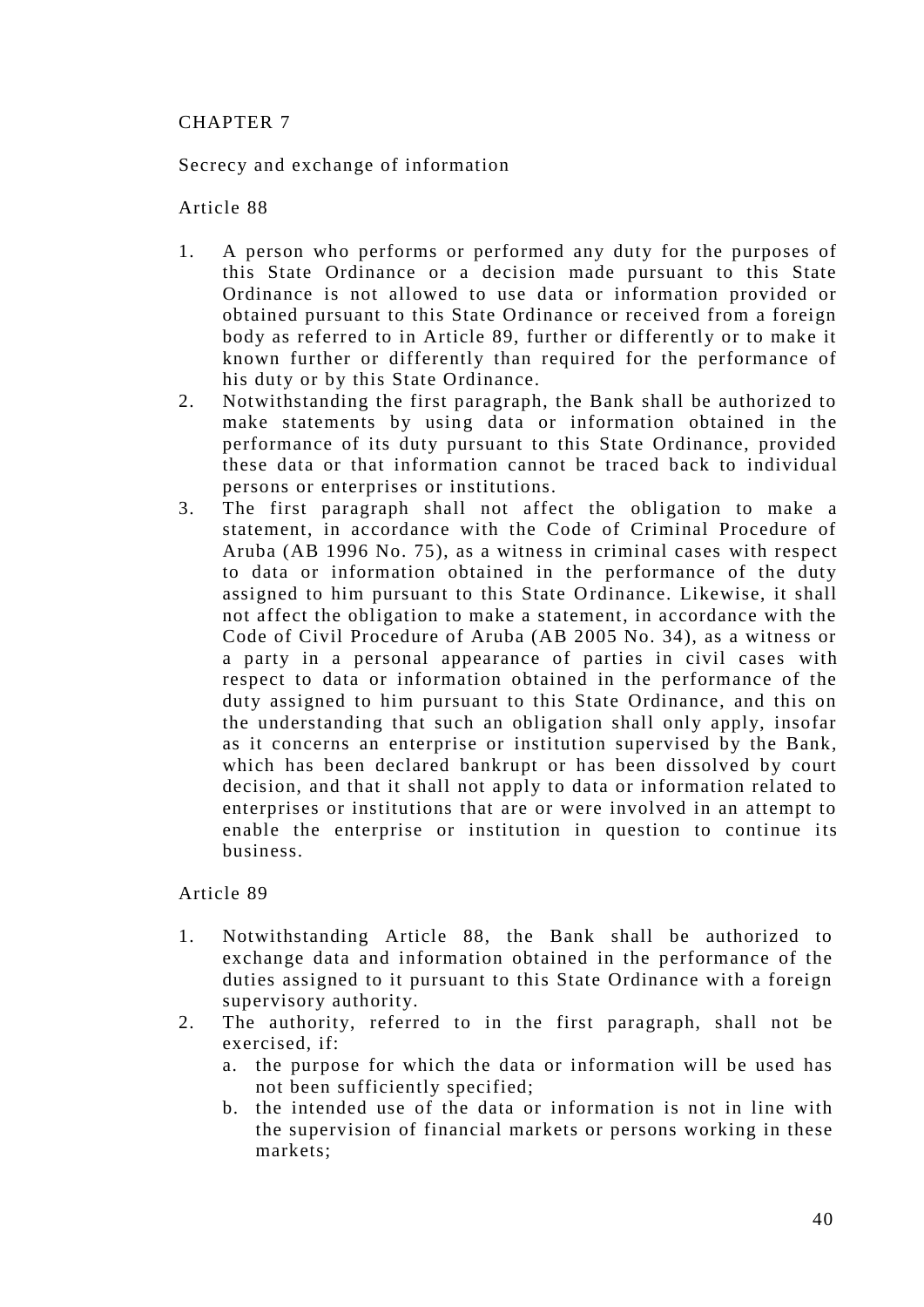- c. provision of the data or information is contrary to public order or the laws of Aruba;
- d. the secrecy of the data or information has not been sufficiently guaranteed;
- e. provision of the data or information is or could be contrary in reason to the interests this State Ordinance seeks to protect;
- f. it has not been sufficiently guaranteed that the data or information will not be used for a purpose other than for which they are provided.
- 3. Insofar as the data or information, referred to in the first paragraph, have been obtained from a foreign supervisory body, the Bank shall not provide them to another foreign supervisory body, unless the body from which the data or information have been obtained has approved the provision of the data and information and, if applicable, has approved the use for a purpose other than for which the data or information have been provided.
- 4. If a foreign supervisory body requests the Bank to use data or information, which the Bank provided pursuant to the first or second paragraph, for a purpose other than for which they have been provided, the Bank shall only comply with that request, if:
	- a. the intended use is not contrary to the first or second paragraph; or
	- b. the supervisory body concerned could obtain these data or information from Aruba in a way other than provided for in this State Ordinance, with due observance of the applicable legal procedures.

- 1. For the performance of its duty pursuant to this paragraph, the Bank may demand data or information from anyone who can reasonably be suspected to dispose of data or information that may be of importance in reason to the requesting body, if this is necessary for the performance of the duty of a supervisory body referred to in Article 89, first paragraph. Article 93, third and fourth paragraph, shall be equally applicable.
- 2. At the request of a supervisory body as referred to in the first paragraph, the Bank may ask data and information from or condu ct or arrange for third parties to conduct an investigation at a securities broker, asset manager, investment institution, manager, custodian, administrator or holder of a stock exchange, or at anyone who can reasonably be suspected to dispose of data or information that may be of importance in reason to the requesting body.
- 3. The person who has been asked for data or information as referred to in the second paragraph shall provide same within a reasonable period to be set by the Bank.
- 4. The person at whom an investigation as referred to in the second paragraph is conducted shall give all cooperation necessary for the proper conduct of that investigation. Article 93, third and fourth paragraph, shall be equally applicable.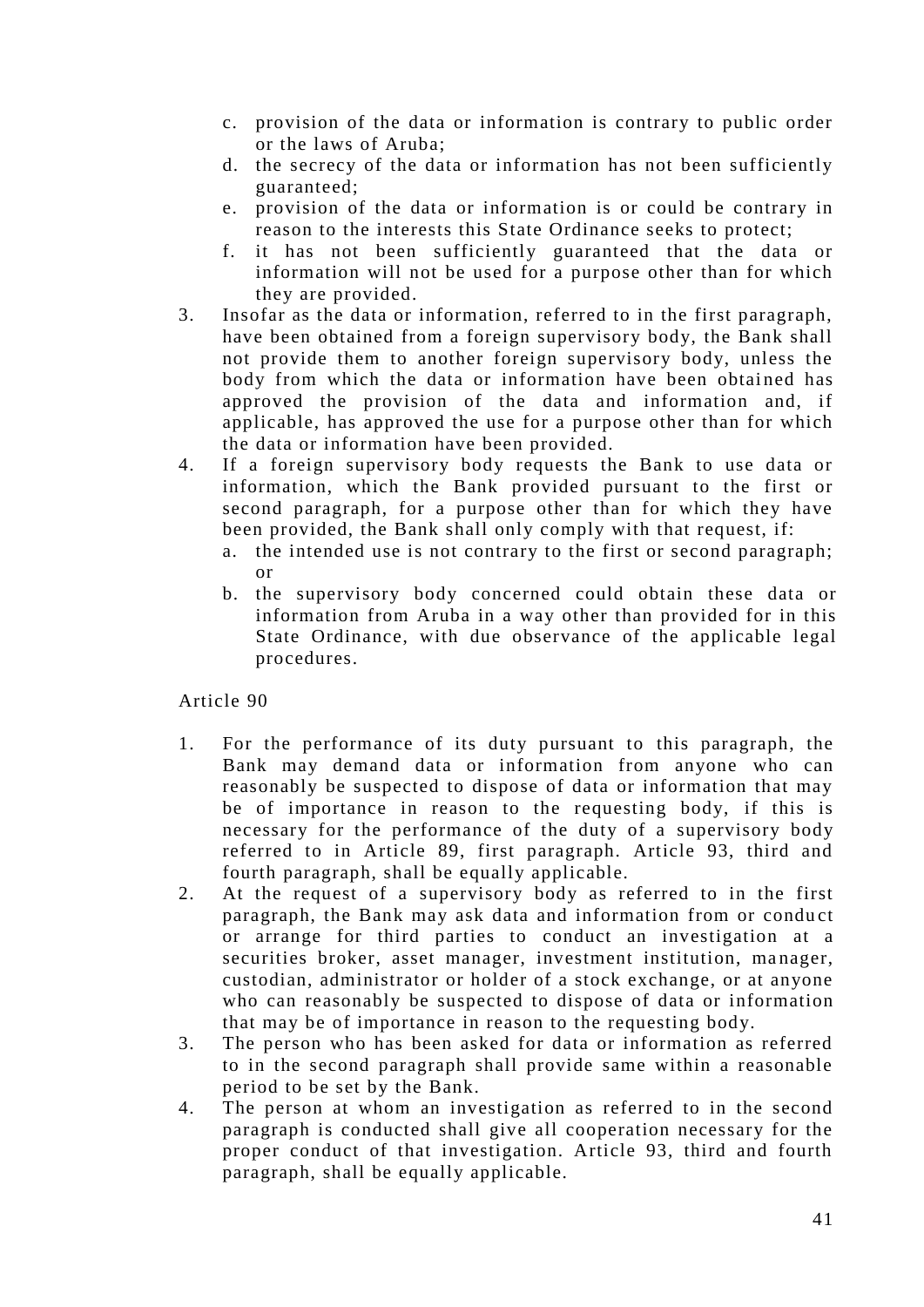5. The Bank may allow that an officer of a supervisory body as referred to in the first paragraph participates in the implementation of a request as referred to in the second paragraph. The officer as referred to in the first sentence shall comply with the instructions of the employee of the Bank, charged with the implementation of the request. The order as referred to in the fourth paragraph shall also apply to the officer referred to in the first sentence.

# Article 91

Notwithstanding Article 88, the Bank shall be authorized to provide data and information obtained in the performance of the duties assigned to it pursuant to this State Ordinance to a body charged with exercising criminal powers pursuant to the Code of Criminal Procedure of Aruba.

Article 92

- 1. Notwithstanding Article 88, the Bank shall be authorized to provide data and information obtained in the performance of the duties assigned to it pursuant to this State Ordinance to a bankruptcy trustee appointed under the Bankruptcy Ordinance or pursuant to Article 96, insofar as these data or information are/is useful for the performance of his duties.
- 2. The Bank shall not provide any confidential data or information as referred to in the first paragraph, if the provision of these data is reasonably in conflict or could conflict with the interests this State Ordinance seeks to protect. Furthermore, it shall not provide any confidential data or information obtained from another supervisory body, if the other supervisory body does not consent to the provision of such data or information.
- 3. A bankruptcy trustee who has been appointed in the bankruptcy of an enterprise or institution falling under the scope of this State Ordinance shall be authorized to provide confidential data or information as referred to in the first paragraph to the Court, notwithstanding Article 88, insofar as this is required for the liquidation.

# CHAPTER 8

Supervision and enforcement

§ 1. Supervision of the compliance

# Article 93

1. The persons employed by the Bank and designated for this purpose by the President of the Bank shall be charged with supervising the compliance with the provisions laid down by or pursuant to this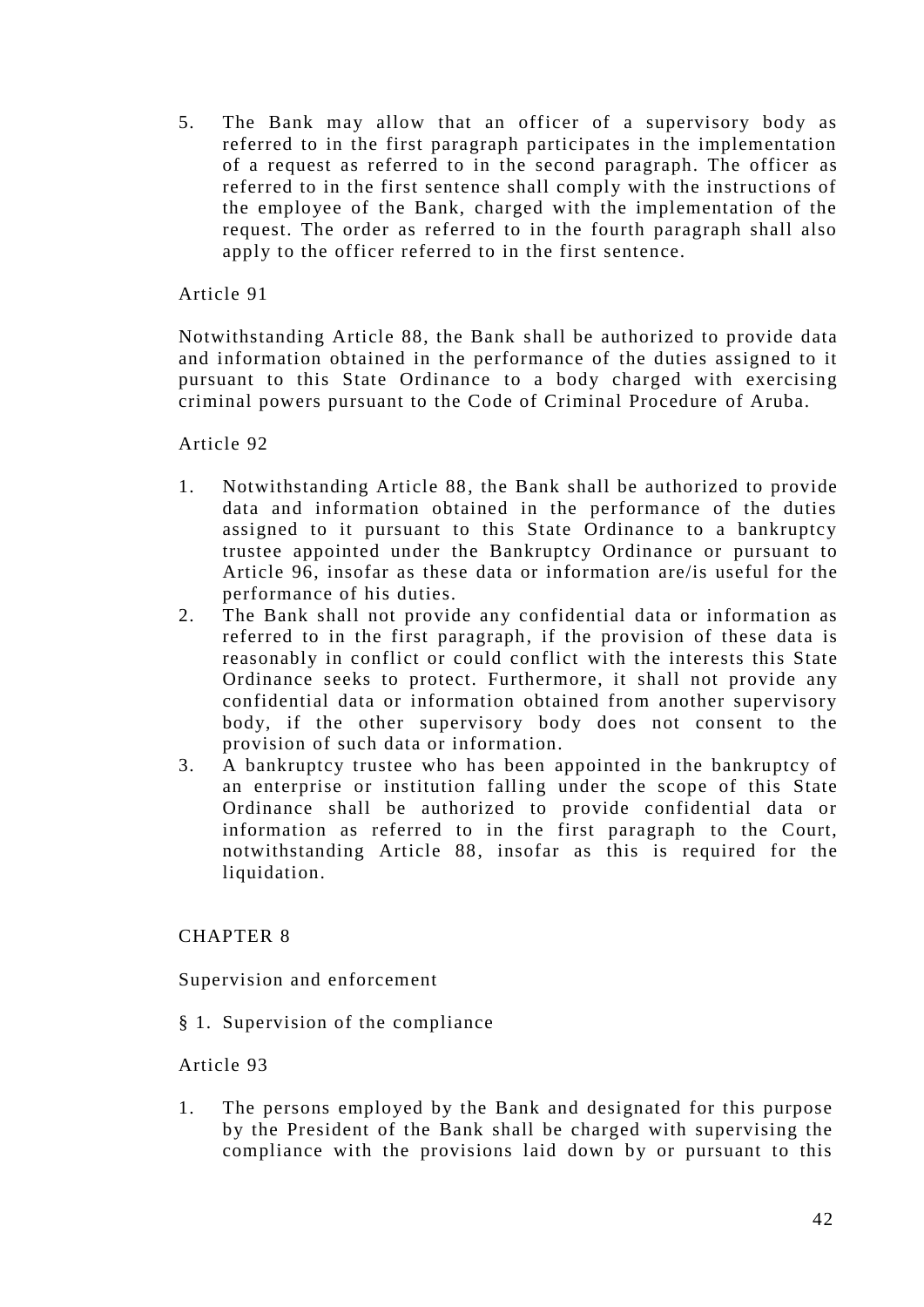State Ordinance. Such a designation shall be published in the Official Gazette of Aruba.

- 2. The persons designated pursuant to the first paragraph may exercise the supervision in a risk-oriented manner. They shall report on the exercise of the powers mentioned in the third paragraph to the President of the Bank or to the executives within the Bank to be designated in writing by the President.
- 3. Only to the extent reasonably required for the performance of their duties, the employees of the Bank designated pursuant to the first paragraph shall be authorized:
	- a. to request all information;
	- b. to demand inspection of all business books, documents and other data carriers and to make transcripts or copies thereof, and to temporarily take them along for this purpose;
	- c. to enter all places, except for houses without the express permission of the occupant, accompanied by persons designated by them.
- 4. If necessary, access to a place as referred to in the third paragraph, subparagraph c, shall be gained with the aid of the police.
- 5. The State Decree containing General Provisions on the Exercise of Supervision (AB 1998 No. 70) or the state decree replacing same shall apply to the way in which the persons designated pursuant to the first paragraph will perform their duties.
- 6. Any person shall give the persons designated pursuant to the first paragraph all cooperation requested based on the third paragraph.

# Article 94

- 1. The Bank shall be authorized to consult the registers of and to ask all information from the Chamber of Commerce and Industry, the Department of Land Surveying and Real Estate Registration, the Civil Registry, as well as other bodies to be designated by state decree containing general administrative orders.
- 2. The bodies mentioned in the first paragraph shall give the Bank all cooperation free of charge and within the reasonable period set by it, as requested pursuant to the first paragraph.
- § 2. Enforcement

- 1. In case of noncompliance with the provisions laid down by or pursuant to this State Ordinance, the Bank may give an instruction to follow a certain course of action concerning specified issues within a period to be determined by it.
- 2. If the Bank perceives signs that, in its opinion, jeopardize or could jeopardize the financial situation, sound corporate governance or the ethical or controlled business operations of a securities broker, asset manager, investment institution or holder of a stock exchange, it may give this enterprise or institution an instruction to follow a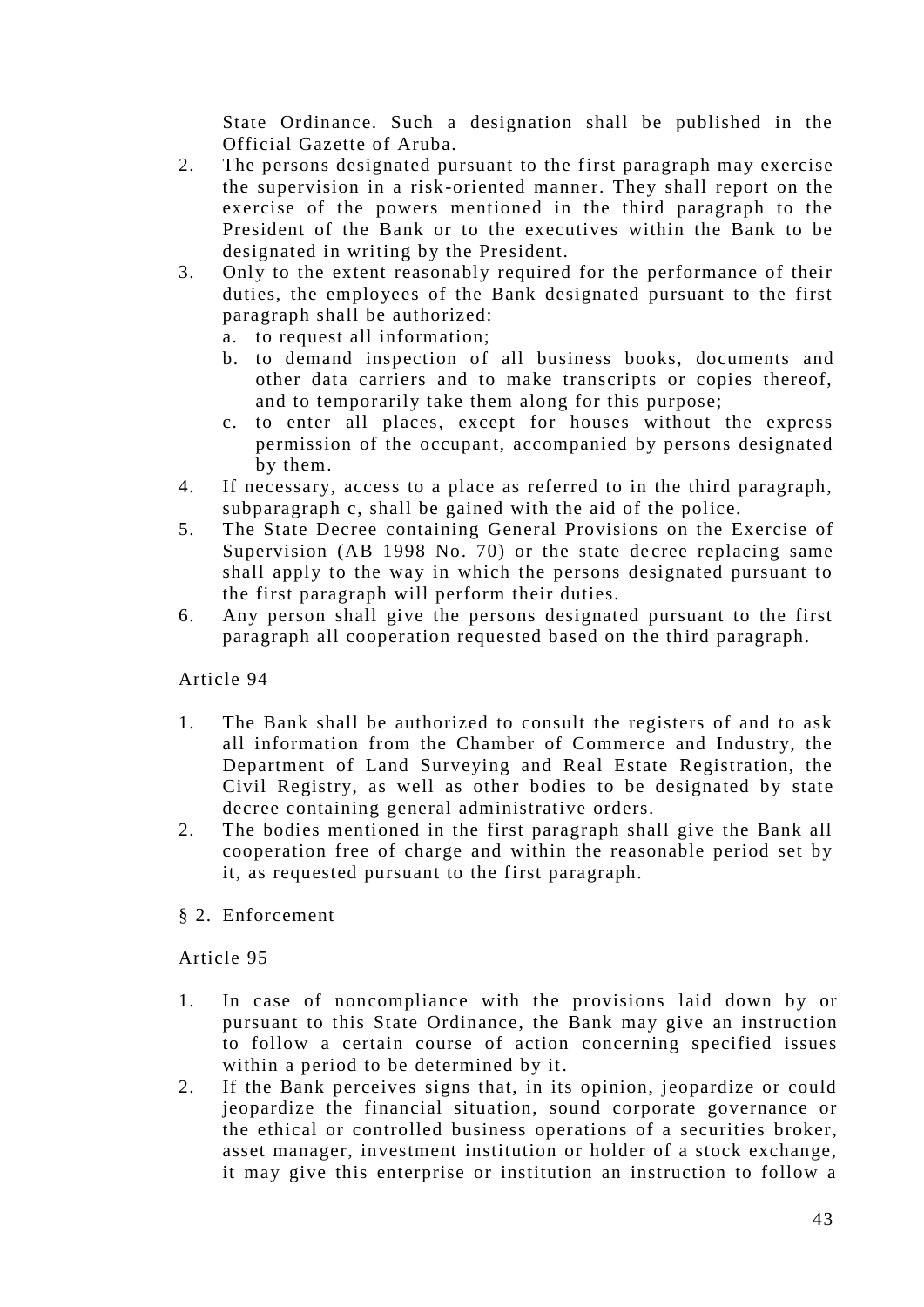certain course of action concerning specified issues within a period to be determined by it.

3. If the Bank perceives signs of a development that, in its opinion, as a result of the qualified holding in a securities broker, asset manager, investment company, or man ager of an investment fund or holder of a stock exchange, there is question of influence on that enterprise or institution, which is or could be contrary to a sound policy for securities brokers, asset managers, investment companies, and managers of an investment fund or holders of a stock exchange, it may give this holder of a qualified holding an instruction to follow a certain course of action concerning specified issues within a period to be determined by it.

## Article 96

- 1. If the Bank has not received a satisfactory answer from the securities broker, asset manager, investment company, or manager of an investment fund or holder of a stock exchange within two weeks after the date of the instruction as referred to in Article 95, or if its instruction has not or not sufficiently been complied with in its opinion, the Bank may appoint one or more persons receiver for all or certain bodies of that securities broker, asset manager, investment company, or manager of an investment fund or holder of a stock exchange.
- 2. If the cases mentioned in Article 95, first or second paragraph, require immediate action, the Bank may immediately implement the first paragraph, without application of Article 95, first or second paragraph, after the securities broker, asset manager, investment company, or manager of an investment fund or holder of a stock exchange has been given the opportunity to express its opinion on the intended decision.

- 1. The decision to appoint a receiver shall contain a description of the interests and instructions by which the receiver shall be guided.
- 2. The Bank shall appoint the receiver for a period not exceeding two years, with the possibility to extend this period by one year at most each time. An extension shall become effective immediately.
- 3. As of the date on which the decision to appoint the receiver has been announced to the securities broker, asset manager, investment company, or manager of an investment fund or holder of a stock exchange, the bodies concerned shall only exercise theirs powers after approval by the receiver and with due observance of the instructions of the receiver.
- 4. After the appointment of a receiver:
	- a. the bodies of the securities broker, asset manager, investment company, manager of an investment fund or holder of a stock exchange shall fully cooperate with the receiver;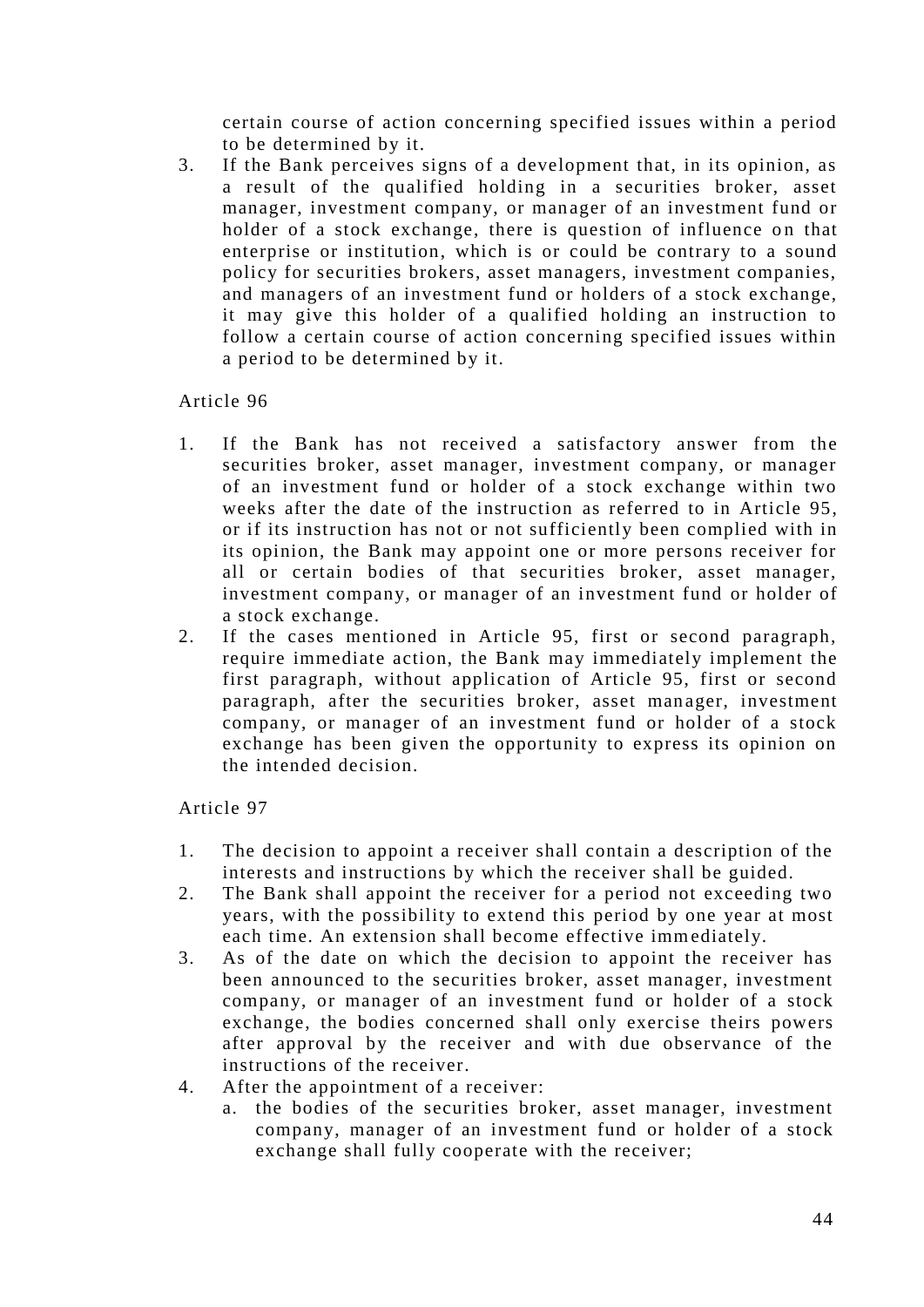- b. each person forming part of the body of the enterprise or institution that performed acts contrary to the third paragraph shall be jointly and severally liable towards the enterprise or institution for any loss resulting from these acts, unless he cannot be blamed for the performance of these acts, and he did not fail to take measures to avert the consequences thereof;
- c. the acts as referred to in subparagraph b, insofar as it concerns legal acts, shall be subject to annulment, if the other party knew or should have known that the approval required for these acts pursuant to the third paragraph was lacking.
- 5. The costs and remuneration of a receiver appointed pursuant to Article 96 shall be payable by the securities broker, asset manager, investment company, manager of an investment fund or holder of a stock exchange concerned.
- 6. The Bank may allow bodies for which a receiver has been appointed to perform certain legal acts without the approval of the receiver.
- 7. The receiver shall periodically inform the Bank about his progress and shall provide the Bank with all data and information required for the performance of its duties pursuant to this State Ordinance.
- 8. The Bank may give the receiver further instructions at all times.
- 9. The Bank may replace the receiver designated by it at all times.
- 10. As soon as the circumstance that led to the appointment of the receiver no longer exists, the Bank shall withdraw the appointment of the receiver. The decision to withdraw shall be recorded in writing and be communicated immediately to the enterprise or institution concerned.

- 1. If an external auditor does not offer the guarantees necessary that he will be able to properly perform his duties as regards a securities broker, asset manager, investment company or holder of a stock exchange, the Bank may decide as regards this external auditor that he is no longer authorized to issue the opinions referred to in this State Ordinance concerning that enterprise or institution.
- 2. The Bank shall promptly inform the enterprise or institution in question of a decision as referred to in the first paragraph.

# Article 99

1. For the violation of the provisions laid down by or pursuant to Articles 4, first paragraph, 5, fifth paragraph, 6, second paragraph, 7, first paragraph, 8, fourth paragraph, 9, 10, second paragraph, 16, 17, 18, first and second paragraph, 19, 20, first and third paragraph, 21 through 31, 32, first, 33 through 39, 40, first paragraph, 41 through 43, 46 through 52, 53, first paragraph, 54 through 56, 58 through 59, 60, second sentence, 61, first paragraph, 63, 64, 65, first through third paragraph, 66, 67, 68, first paragraph, 70 through 74, 75, first and second paragraph, 76, 77, 78, first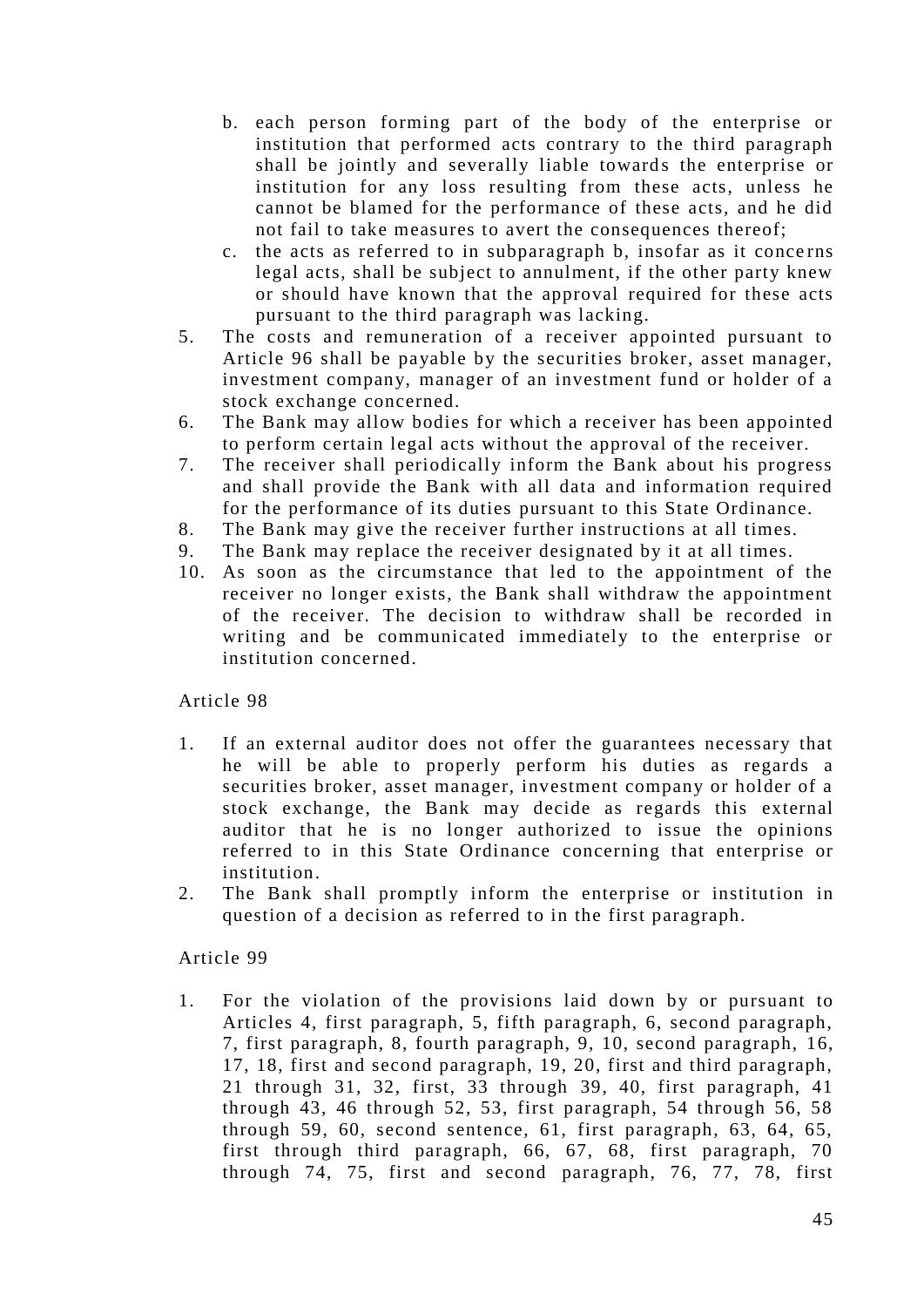paragraph, 79, first and third paragraph, 80, first paragraph, 81, first paragraph, 82, first paragraph, 83, first and second paragraph, 85, 86, 87, first paragraph, 90, third and fourth par agraph, 93, sixth paragraph, 95 and 97, third and fourth paragraph, subparagraph a, the Bank may impose a penalty charge order.

- 2. For the violations referred to in the first paragraph, the Bank may also impose an administrative fine not exceeding Afl. 1,000 ,000. per separate violation.
- 3. Violations can be committed by natural persons and legal entities. Article 1:127, second and third paragraph, of the Criminal Code of Aruba shall be equally applicable.
- 4. The Bank shall adopt guidelines for the exercise of the powers referred to in the first and second paragraph and shall record them in a policy document. The policy document shall in any case contain a description of the procedures to be followed when exercising the powers referred to in the first and second paragraph. The policy document as referred to in the first sentence, as well as all modifications to be introduced to same afterwards shall be published in advance in a manner to be determined by the Bank.
- 5. By state decree containing general administrative orders, rules shall be laid down with regard to the principles for the determination of the amount of the order subject to a penalty and the administrative fine per violation. The violations shall be classified into categories based on the severity of the violation, with the corresponding basic amounts, minimum amounts and maximum amounts.
- 6. Forfeited penalties and administrative fines shall accrue to the Bank.

Article 100

- 1. If, at the time of committing an violation, a period of five years has not yet expired since an administrative fine was imposed on the violator for a similar violation, the amount of the administrative fine as referred to in Article 99, second paragraph, shall be doubled for each separate violation.
- 2. Notwithstanding Article 99, second paragraph, the Bank may set the amount of the administrative fine at a maximum of twice the amount of the benefit obtained by the violator as a result of the violation, if his benefit exceeds Afl. 1,000,000.-.

Article 101

The Bank shall keep a record of the acts performed within the framework of an investigation prior to imposing an administrative fine, stating the persons who performed the acts.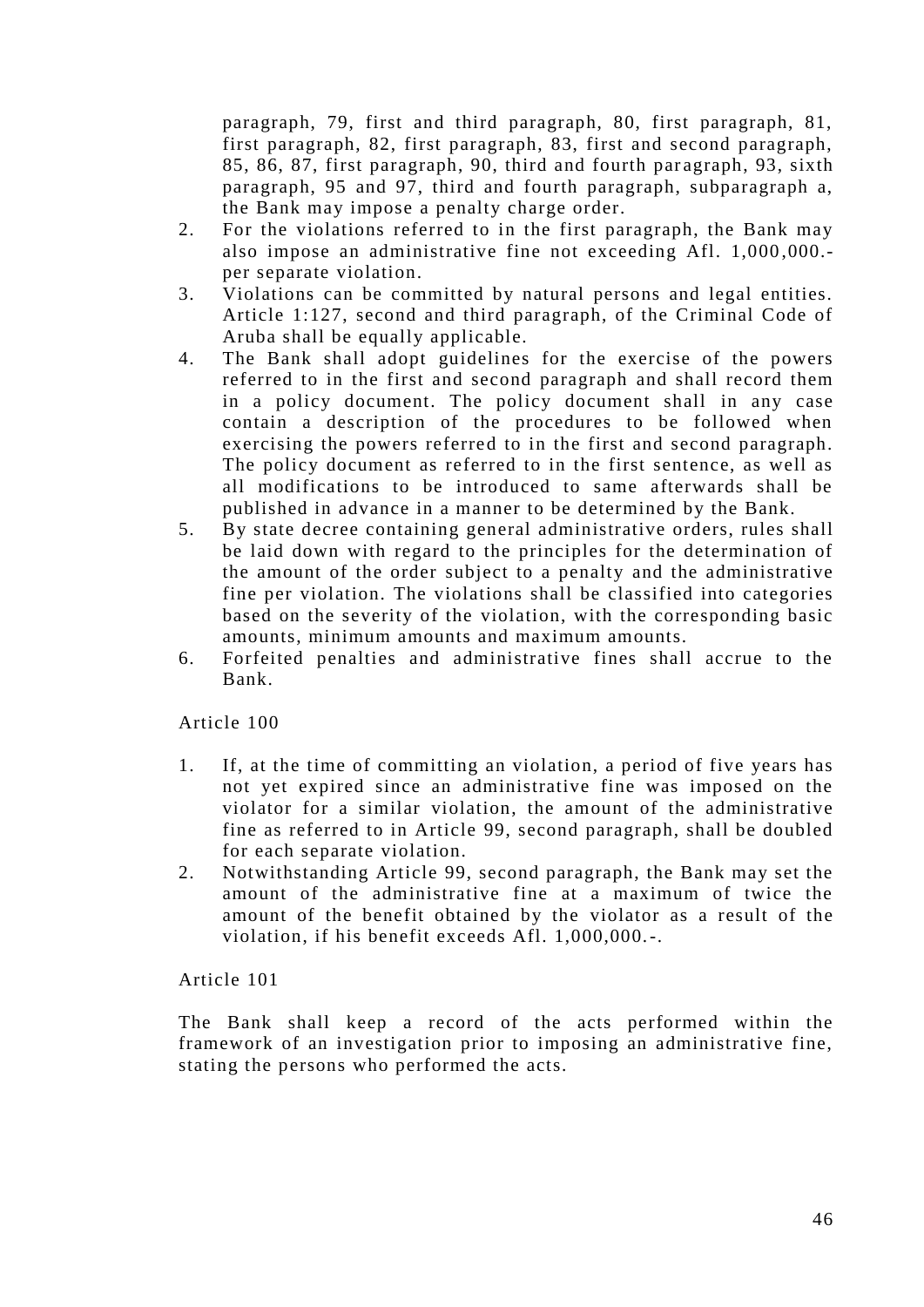- 1. If the Bank intends to impose an administrative fine, it shall notify the person concerned thereof, stating the grounds on which the intention is based.
- 2. The Bank shall give the person concerned the opportunity to express his views, either in writing or orally, within a reasonable period, before imposing the administrative fine by decision.
- 3. If, after the person concerned has expressed his views, the Bank decides that no administrative fine will be imposed for the violation, the person concerned shall be notified thereof in writing.

Article 103

The person against whom an act has been performed by the Bank, based on which he could reasonably conclude that an administrative fine will be imposed on him for an violation of the provisions laid down by or pursuant to this State Ordinance, is not obligated to make any statement in respect thereof. He shall be notified thereof before being requested to provide information.

# Article 104

- 1. The power to impose an administrative fine shall lapse:
	- a. if criminal proceedings have been instituted on account of the violation, and the examination in court has commenced, or the right to institute criminal proceedings has lapsed pursuant to Article 1:149 of the Criminal Code of Aruba;
	- b. three years after the day on which the noncompliance with the provision was discovered.
- 2. The period as referred to in the first paragraph, subparagraph b, shall be interrupted by publication of the decision by which the administrative fine was imposed.
- 3. The right to institute criminal proceedings shall lapse, if an administrative fine was already imposed on the person concerned for the same violation.
- 4. The Bank and the Public Prosecution Service shall consult periodically on the choice between imposing an administrative fine or criminal-law sanction to avoid unlawful concurrence of those sanctions.

- 1. At the request of the violator, the Bank may withdraw a penalty charge order, suspend the duration thereof for a specific period or reduce the penalty, if the violator is permanently or temporarily unable in whole or in part to comply with his obligations.
- 2. Furthermore, at the request of an violator, the Bank may withdraw a penalty charge order, if the decision has been effective one year without having forfeited the penalty.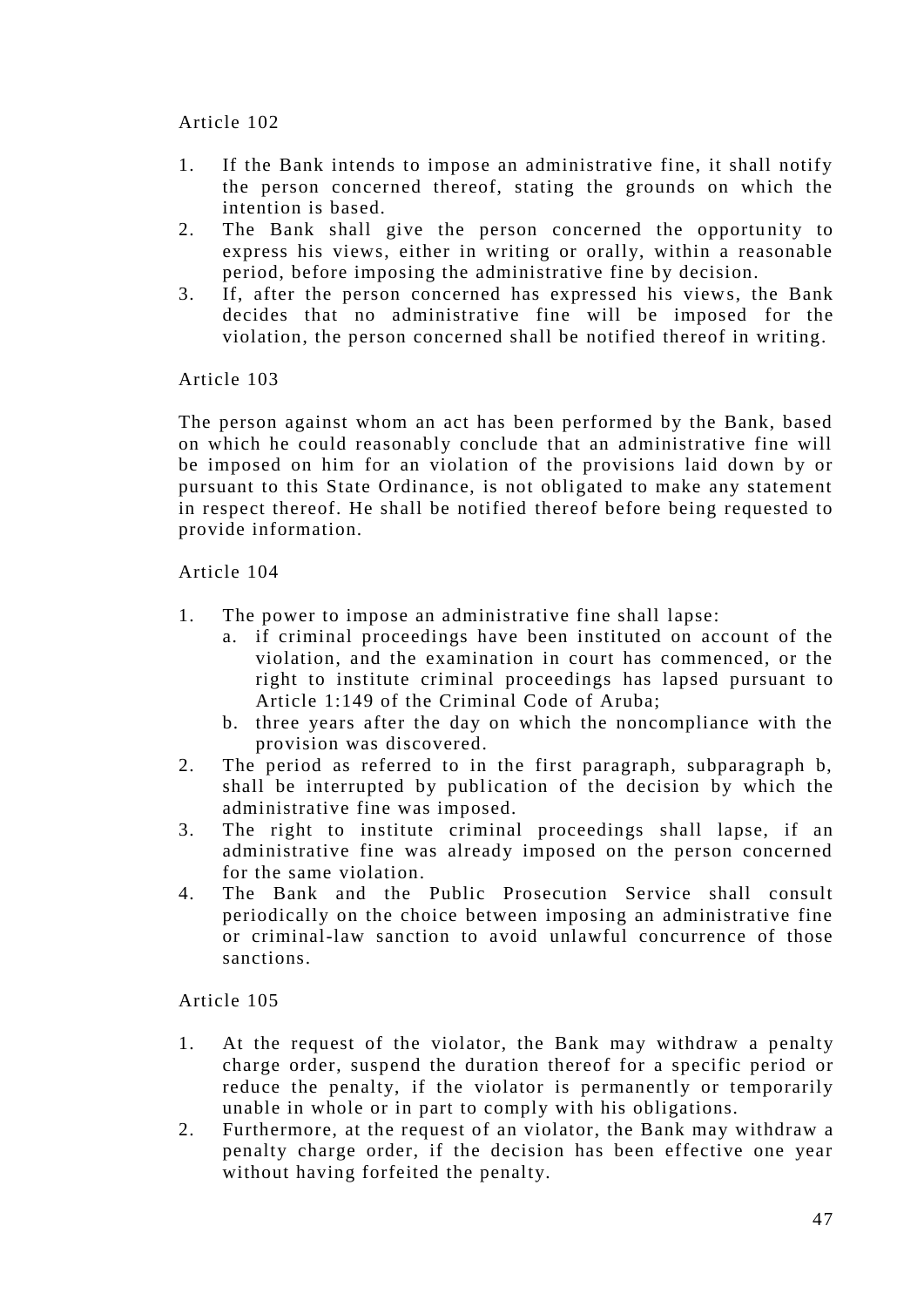- 1. The administrative fine shall be payable within six weeks after the date of the decision by which it has been imposed.
- 2. The administrative fine shall be increased by the statutory interest as of the day on which six weeks have expired since the publication of the decision.

## Article 107

- 1. If a forfeited penalty or fine has not been paid within the period set by the Bank, the violator shall be demanded in writing to pay the amount of the penalty or the fine as yet within twee weeks, increased by the costs of the demand.
- 2. In the absence of payment, the amount and the costs as referred to in the first paragraph, shall be increased by the collection costs, collected by the Bank by way of a writ of execution.
- 3. The writ of execution shall be published by serving a process as referred to in the Code of Civil Procedure of Aruba and shall constitute entitlement to enforcement, which may be enforced while applying the provisions of this Code.
- 4. The writ of execution shall in any case state:
	- a. the words "writ of execution" in the heading;
	- b. the amount of the collectable principal sum, increased by the statutory interest due;
	- c. the decision or the statutory provision from which the amount due arises;
	- d. the costs of the demand and of the writ of execution;
	- e. that it may be enforced for the account of the violator.
- 5. For a period of six weeks after the date of service, an objection may be lodged against the writ of execution; the objection shall suspend the enforcement.

- 1. For reasons of protecting the financial system and preventing money laundering and terrorist financing, the Bank shall be authorized to publish the violation for which the a penalty charge order or the administrative fine was imposed, the provision violated, as well as the name, address and domicile of the person on whom the administrative fine was imposed.
- 2. The Minister may lay down rules concerning the exercise of the power referred to in the first paragraph.
- 3. The decision to publish shall enter into effect on the date on which the violation has been published, without suspending the effect for the duration of the appeal period or, if an appeal has been lodged, of the appeal, if no address of the person concerned is known, and the address also cannot be obtained by reasonable efforts.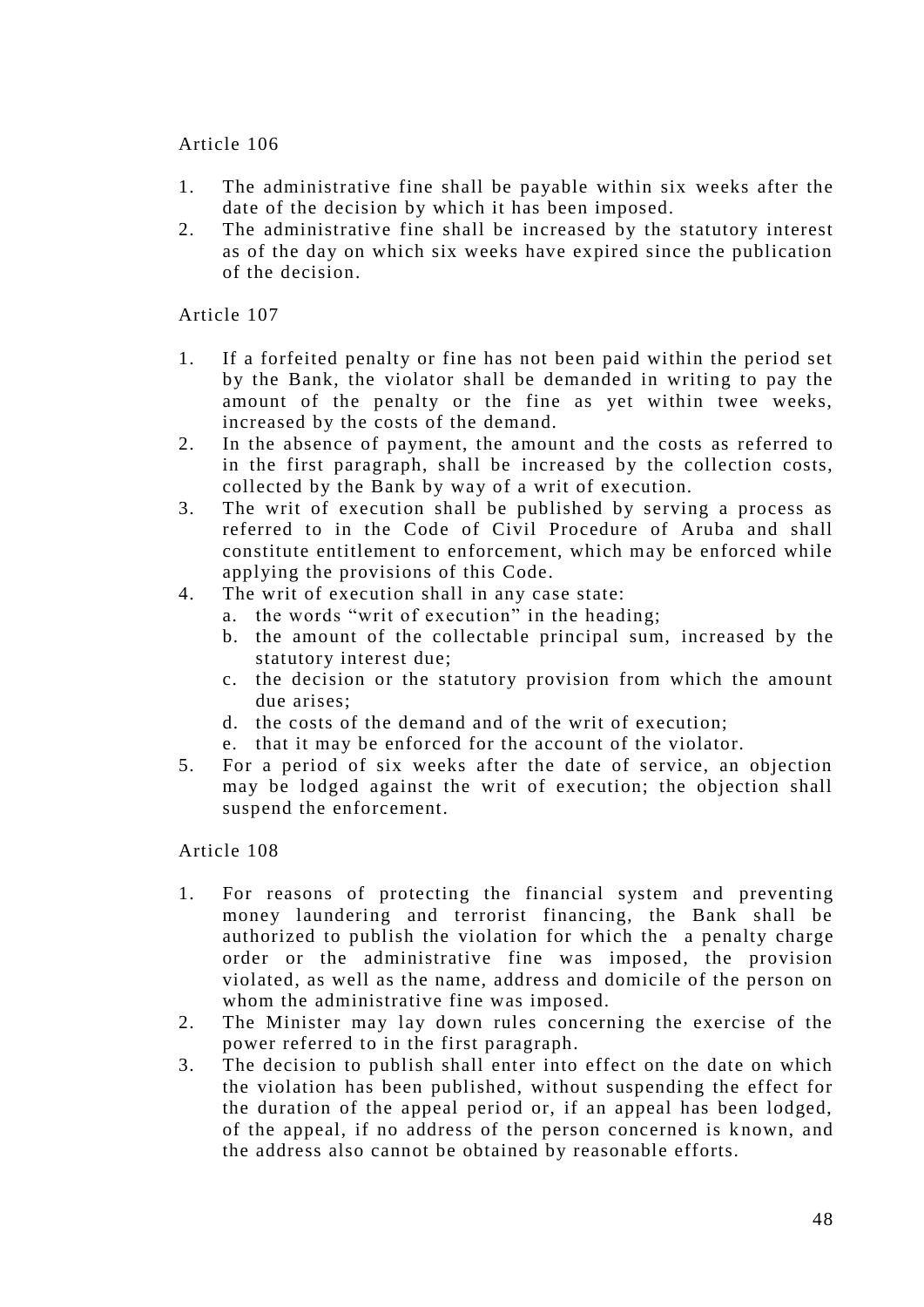- 1. Having regard to the interests this State Ordinance seeks to protect, the Bank may issue a public warning in case of violation of any prohibitory provision of this State Ordinance, if necessary, stating the considerations that led to the warning.
- 2. The Minister may lay down rules concerning the exercise of the power as referred to in the first paragraph.
- 3. The decision to issue a public warning shall enter into effect on the date on which the public warning has been published, without suspending the effect for the duration of the appeal period or, if an appeal has been lodged, of the appeal, if no address of the person concerned is known, and the address also cannot be obtained by reasonable efforts.

Article 110

- 1. If the Bank intends to issue a public warning, it shall notify the person concerned in writing of the intended decision and shall give him the opportunity to express his views.
- 2. The Bank may decide not to apply the first paragraph, if the urgency of the matter dictates otherwise, or if no address of the person concerned is known, and the address also cannot be obtained by reasonable efforts.

CHAPTER 9

Penal provision

- 1. Violation of the provisions laid down by or pursuant to Articles 4, first and second paragraph, 5, fifth paragraph, 6, second paragraph, 7, first paragraph, 8, fourth paragraph, 9, 10, second paragraph, 13, first paragraph, 16, 17, 18, first and second paragraph, 19, 20, first and third paragraph, 21 through 31, 32, first and third paragraph, 33 through 39, 40, first paragraph, 41 through 43, 46 through 52, 53, first paragraph, 54 through 56, 58 through 59, 60, second sentence, 61, first paragraph, 63, 64, 65, first through third paragraph, 66, 67, 68, first paragraph, 70 through 74, 75, first and second paragraph, 76, 77, 78, first paragraph, 79, first and third paragraph, 80, first paragraph, 81, first paragraph, 82, first paragraph, 83, first and second paragraph, 85, 86, 87, first paragraph, 90, third and fourth paragraph, 93, sixth paragraph, 95, and 97, third and fourth paragraph, subparagraph a, insofar as intentionally committed, shall be punished either with imprisonment not exceeding six years or with a fine of the sixth category, or with both punishments.
- 2. Violation of the provisions laid down by or pursuant to the Articles mentioned in the first paragraph, insofar as not intentionally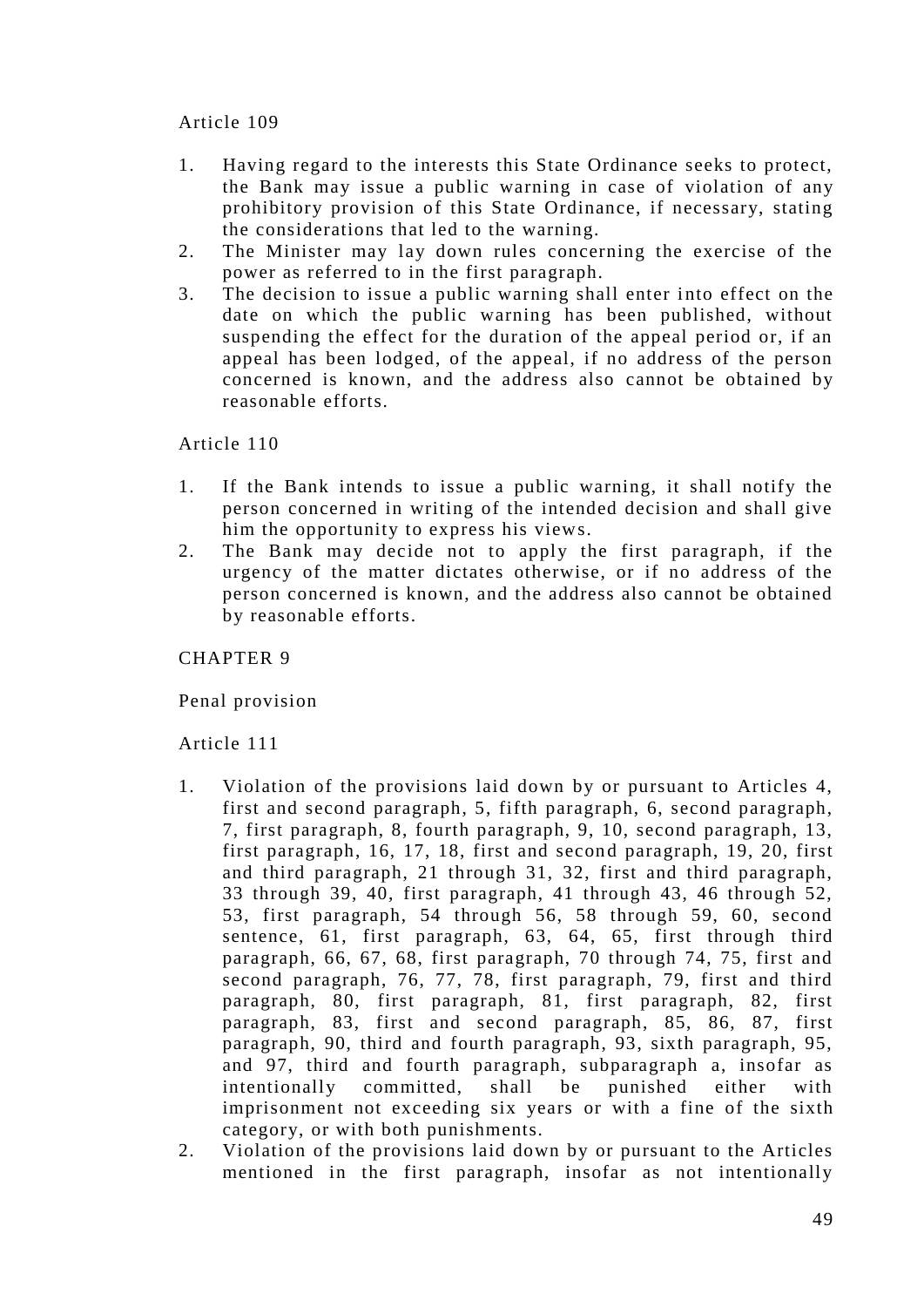committed, shall be punished either with imprisonment not exceeding one year or with a fine of the sixth category, or with both punishments.

3. The violations referred to in the first paragraph shall be serious offenses; the violations referred to in the second paragraph shall be minor offenses.

CHAPTER 10

Special provisions

Article 112

Each year before July 1 and with due observance of Article 88, the Bank shall issue a report to the Minister on the implementation of this State Ordinance.

Article 113

By state decree, a representative organization can be designated, which shall represent a group of securities brokers, asset managers, investment institutions or holders of a stock exchange indicated therein, in connection with the implementation of this State Ordinance.

Article 114

Cost associated with the implementation of this State Ordinance can be recovered entirely or partly from certain groups of securities brokers, asset managers, investment institutions, managers or holders of a stock exchange by state decree containing general administrative orders, having heard the Bank and the representative organizations.

Article 115

Having heard the Bank, further rules concerning the implementation of this State Ordinance may be laid down by state decree containing general administrative orders.

CHAPTER 11

Transitional and final provisions

§ 1. Transitional law

Article 116

1. An enterprise or institution that performs activities falling under the scope of this State Ordinance on the date of entry into force of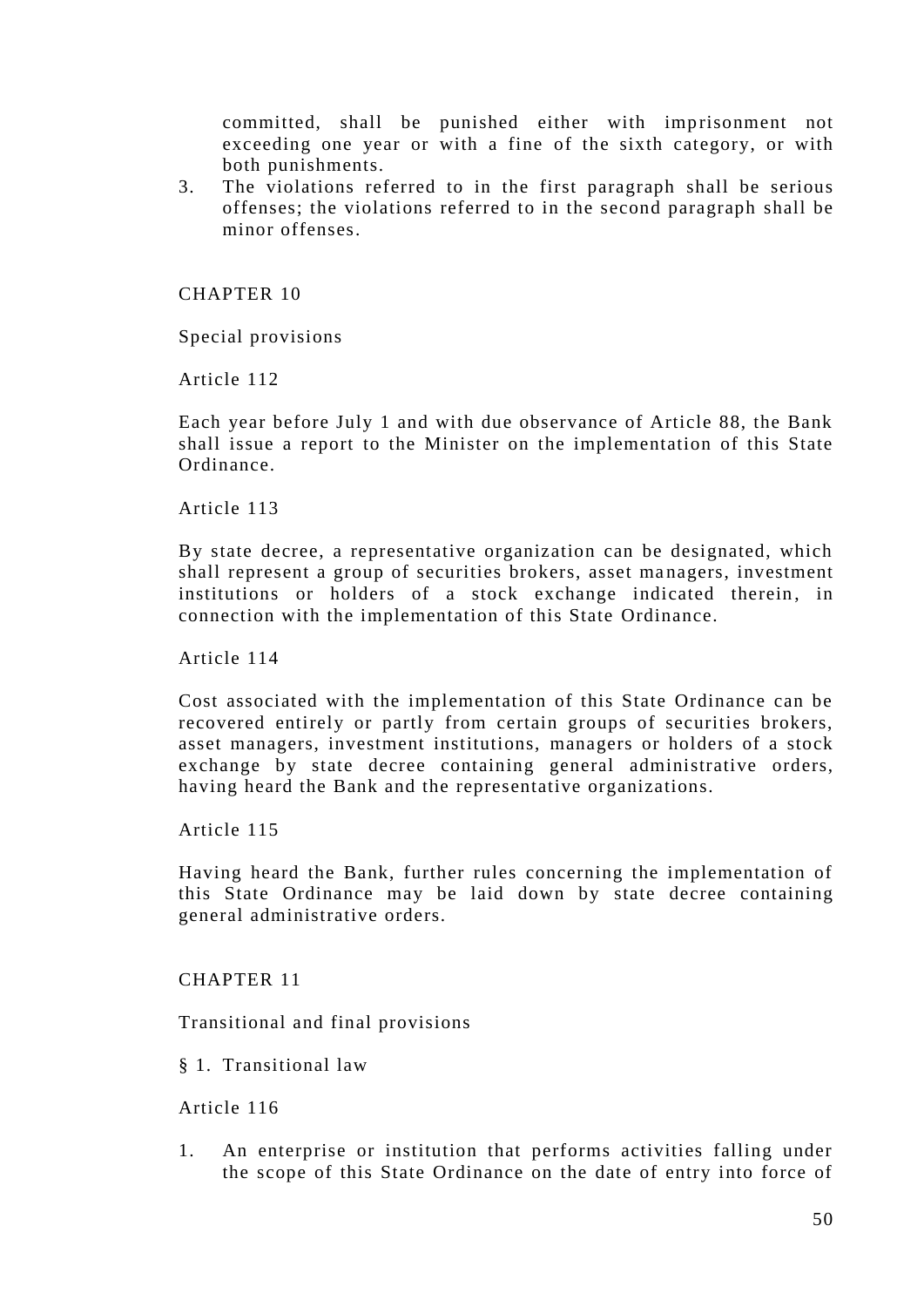this State Ordinance may file an application for being granted a license with due observance of the applicable requirements with the Bank within one year after this date.

- 2. During one year after the date of entry into force of this State Ordinance, Article 9 shall not apply to enterprises or institutions as referred to in the first paragraph. Furthermore, Article 9 shall not apply to enterprises or institutions as referred to in the first paragraph, which filed an application with the Bank in accordance with the first paragraph, until the moment at which the Bank has decided on the application.
- 3. Notwithstanding Article 5, third paragraph, the Bank shall decide on an application as referred to in the first paragraph within six months after the date of receipt. If the Bank has requested further information, this period shall take effect as of the date of receipt of this further information.
- 4. Credit institutions and insurers as referred to in Article 10, first paragraph, which act as a securities broker or asset manager on the date of entry into force of this State Ordinance, shall comply with the obligation to notify as referred to in Article 10, second paragraph, within three months after the entry into effect of this State Ordinance.
- 5. Any person that disposes of a capital interest as referred to in Article 85, first paragraph, or voting rights as referred to in Article 85, second paragraph, on the date of entry into force of this State Ordinance shall notify the Bank thereof in writing within 3 months after the entry into force of this State Ordinance.
- § 2. Adjustment existing legislation

Article 117

The State Ordinance on the Supervision of the Credit System (AB 1998 No. 16) shall be amended as follows:

- A in Article 1, first paragraph, the description of the term "accountant" shall read: a person who is not employed by the enterprise or institution, and who is a registered accountant or an accounting consultant as regards whom an entry has been made as referred to in Article 36, second paragraph, subparagraph i, of the Dutch Accountancy Profession Act ("Stb." [*Bulletin of Acts and Decrees*] 2012, 680).
- B the words "electronic money institutions" in Article 6, third paragraph, Article 11, first paragraph, subparagraphs a through e, and fifth paragraph, shall each time be replaced by: electronic money institution.
- C the following amendments shall be introduced to Article 9: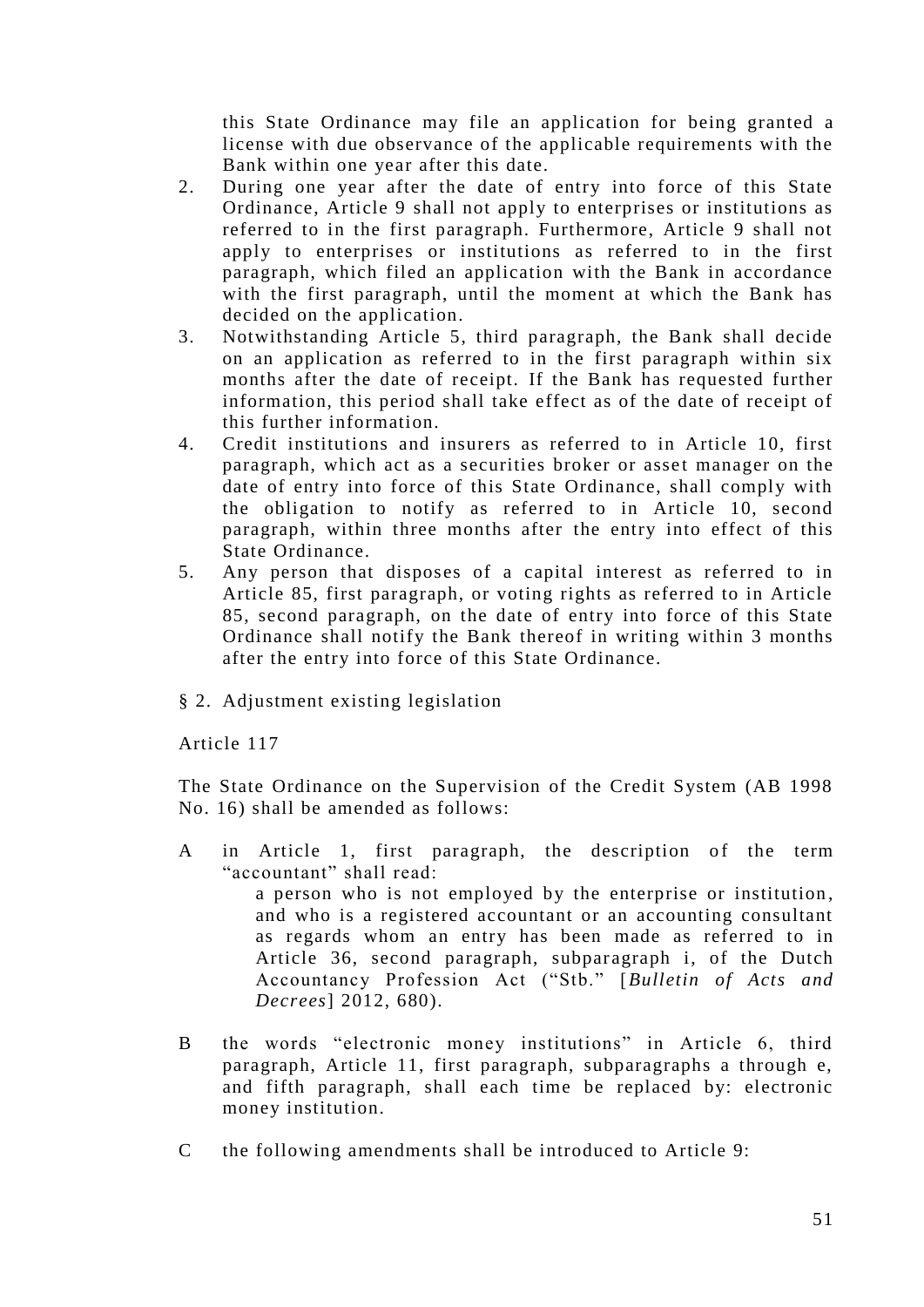- 1. the figure "1", followed by a period, shall be placed before the text of the Article.
- 2. a second paragraph shall be added, reading:
	- 2. Within thirteen weeks after receipt of a complete application, the Bank shall decide on that application. If the Bank has requested further information, this period shall commence after the date of receipt of this further information.
- D after the phrase "The Bank may […] a credit institution" in Article 13, fourth paragraph, the words: and an electronic institution shall be inserted.
- E two new Articles shall be inserted after Article 15, reading:

Article 15a

- 1. A credit institution or electronic money institution shall pursue an adequate policy for sound corporate governance and shall set up its corporate governance structure in such a way that sound corporate governance is guaranteed.
- 2. The policy and structure as referred to in the first paragraph shall in any case deal with:
	- a. the recording and performance of the duties, responsibilities and the working method of the management board and the board of supervisory directors;
	- b. the suitability, both individually and collectively, of the directors and supervisory directors;
	- c. the adoption and implementation of a clear strategy and objectives;
	- d. the adoption, implementation, monitoring and, where necessary, adjustment of the overall risk policy;
	- e. the systematic control of the management of the risks associated with the business activities;
	- f. the adequate provision of information to the management board and the board of supervisory directors;
	- g. a careful and sound decision-making;
	- h. the remuneration of the directors and supervisory directors;
	- i. the independence of the supervisory directors;
	- j. the role and responsibilities of the shareholders of the company.
- 3. The Bank may give credit institutions and electronic money institutions directives with regard to the policy and the structure as referred to in the first paragraph.

Article 15b

1. A credit institution or electronic money institution shall dispose of written procedures for the careful and consistent handling of complaints within a reasonable period.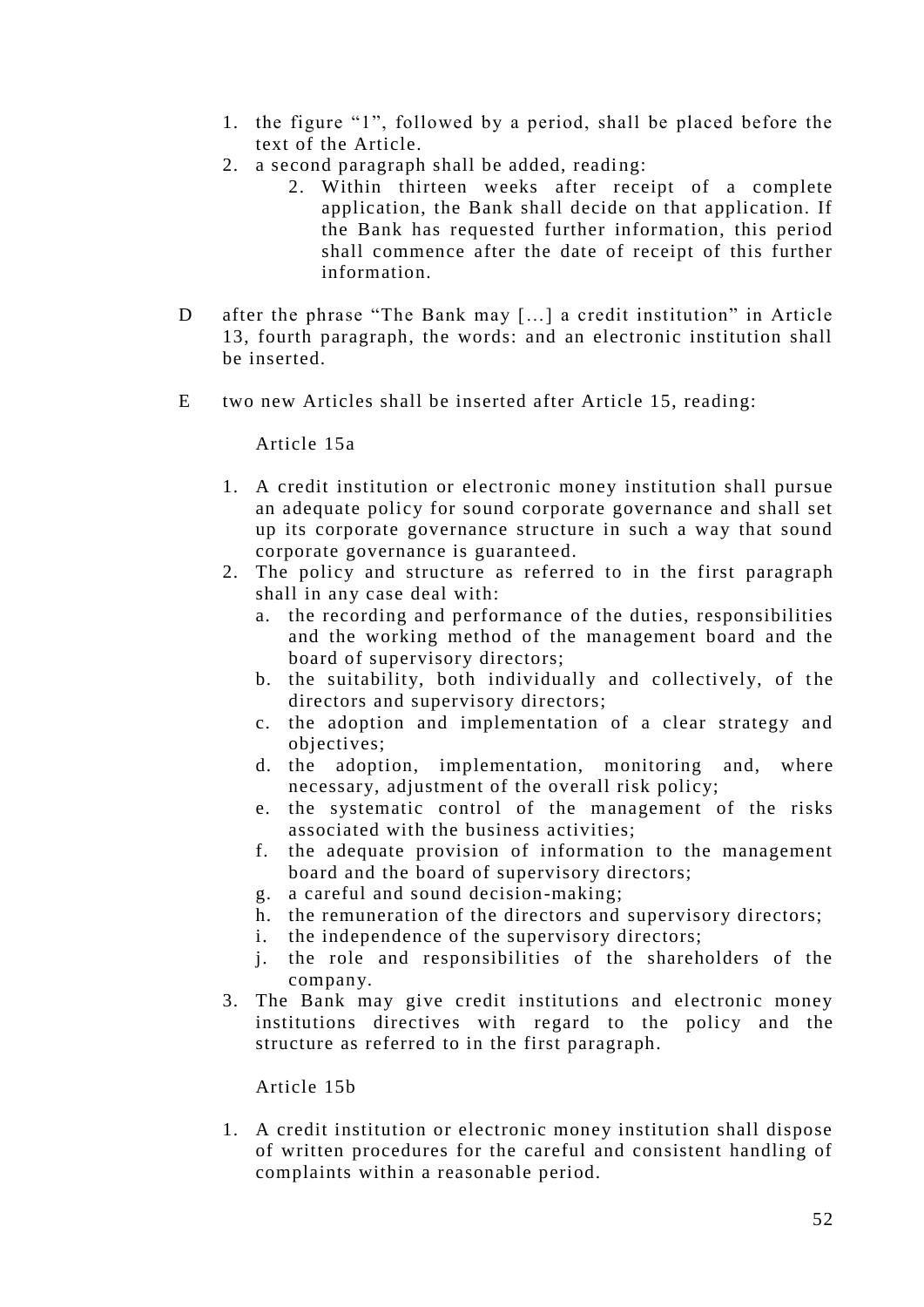- 2. The Bank may give credit institutions or electronic money institutions directives with regard to the first paragraph.
- F after the word "and" in Article 16, first paragraph, subparagraph c, the word: or shall be inserted.
- G the following amendments shall be introduced to Article 20:
	- 1. the phrase "not or not sufficiently […] 19 and 19b of this State Ordinance" in Article 20, first paragraph, shall be replaced by the phrase: not or not sufficiently […] 15a, 15b, 19 and 19b of this State Ordinance.
	- 2. a fifth paragraph shall be added, reading:
		- 5. The costs and remuneration of the persons designated by the Bank pursuant to this Article shall be paid by the credit institution or electronic credit institution in question.
- H the words "electronic money institution" in Article 22, third paragraph, shall be replaced by: electronic money institution [*not applicable in English*].
- I the phrase "15, first paragraph, 16" in Article 35a, first paragraph, shall be replaced by the phrase: 15, first paragraph 15a, 15b, 16, and the phrase "35, third through sixth paragraph" shall be replaced by: 35, third through fifth paragraph.
- J Article 35g, third and fourth paragraph, shall read:
	- 3. The right to institute criminal proceedings shall lapse, if an administrative fine was already imposed on the person concerned for the same violation.
	- 4. The Bank and the Public Prosecution Service shall consult periodically on the choice between imposing an administrative fine or criminal-law sanction to avoid unlawful concurrence of those sanctions.
- K two new Articles shall be inserted after Article 35j, reading:

# Article 35k

- 1. Having regard to the interests this State Ordinance seeks to protect, the Bank may issue a public warning in case of violation of any prohibitory provision of this State Ordinance, if necessary, stating the considerations that led to the warning.
- 2. The Minister may lay down rules concerning the exercise of the power as referred to in the first paragraph.
- 3. The decision to issue a public warning shall enter into effect on the date on which the public warning has been published, without suspending the effect for the duration of the appeal period or, if an appeal has been lodged, of the appeal, if no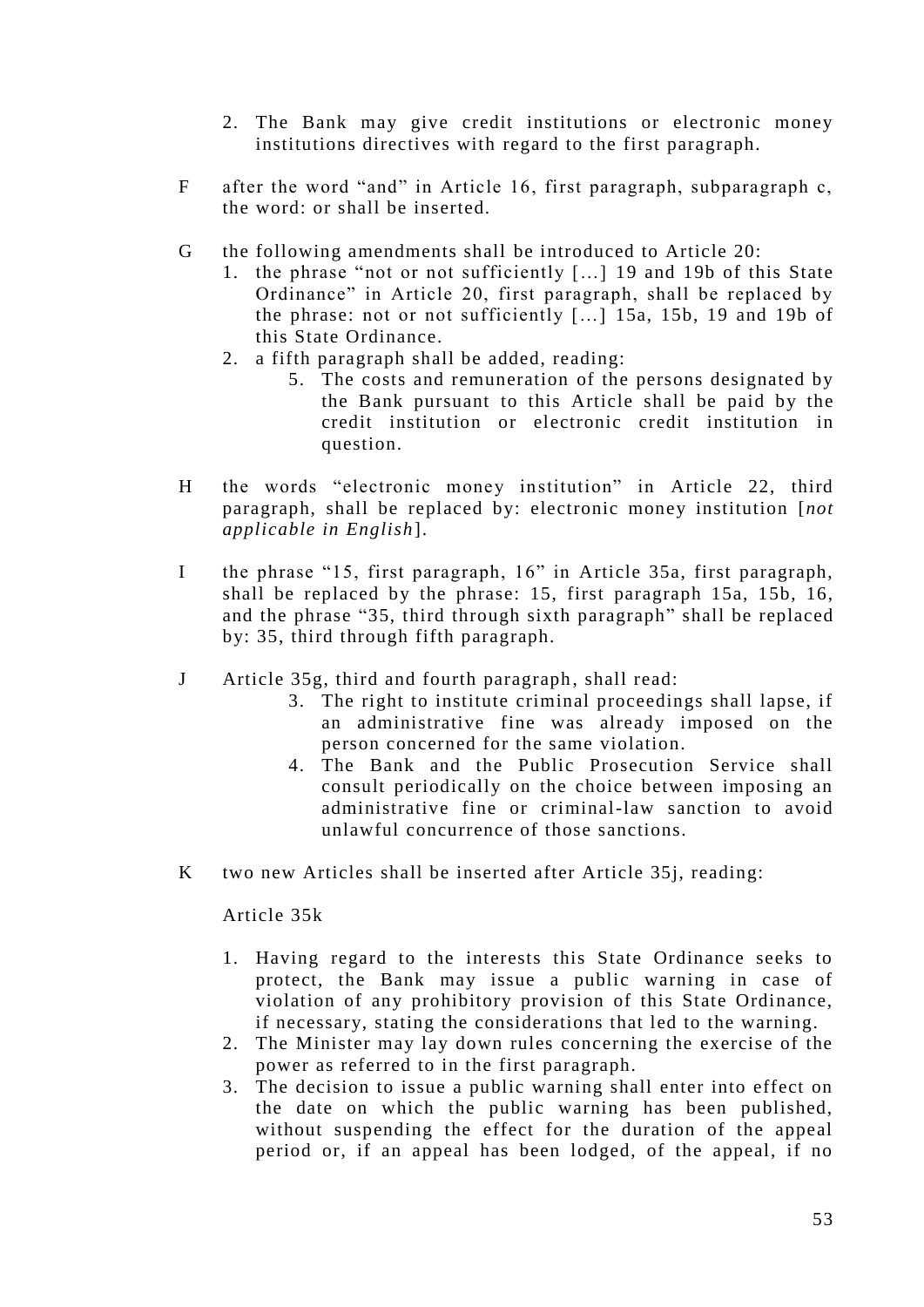address of the person concerned is known, and the address also cannot be obtained by reasonable efforts.

Article 35l

- 1. If the Bank intends to issue a public warning, it shall notify the person concerned in writing of the intended decision and shall give him the opportunity to express his views.
- 2. The Bank may decide not to apply the first paragraph, if the urgency of the matter dictates otherwise, or if no address of the person concerned is known, and the address also cannot be obtained by reasonable efforts.
- L Article 48, fourth paragraph, shall read:
	- 4. Within thirteen weeks after receipt of a complete application, the Bank shall decide on that application. If the Bank has requested further information, this period shall commence after the date of receipt of this further information.
- M the phrase "not […] as a credit institution" in Article 49, first paragraph, shall be replaced by: not […] as a credit institution and electronic money institution.
- N the second word "or" in Article 52, third paragraph, subparagraph b, shall be deleted.
- O the phrase "15, first paragraph, 16" in Article 53, first paragraph, shall be replaced by the phrase: 15, first paragraph, 15a, 15b, 16.

Article 118

The State Ordinance on the Supervision of the Insurance Industry (AB 2000 No. 82) shall be amended as follows:

A A in Article 1, first paragraph, the description of the term "accountant" shall read:

a person who is not employed by the enterprise or institution, and who is a registered accountant or an accounting consultant as regards whom an entry has been made as referred to in Article 36, second paragraph, subparagraph i, of the Dutch Accountancy Profession Act ("Stb." [*Bulletin of Acts and Decrees*] 2012, 680).

- B Article 4, third paragraph, shall read:
	- 3. Within thirteen weeks after receipt of a complete application, the Bank shall decide on that application. If the Bank has requested further information, this period shall commence after the date of receipt of this further information.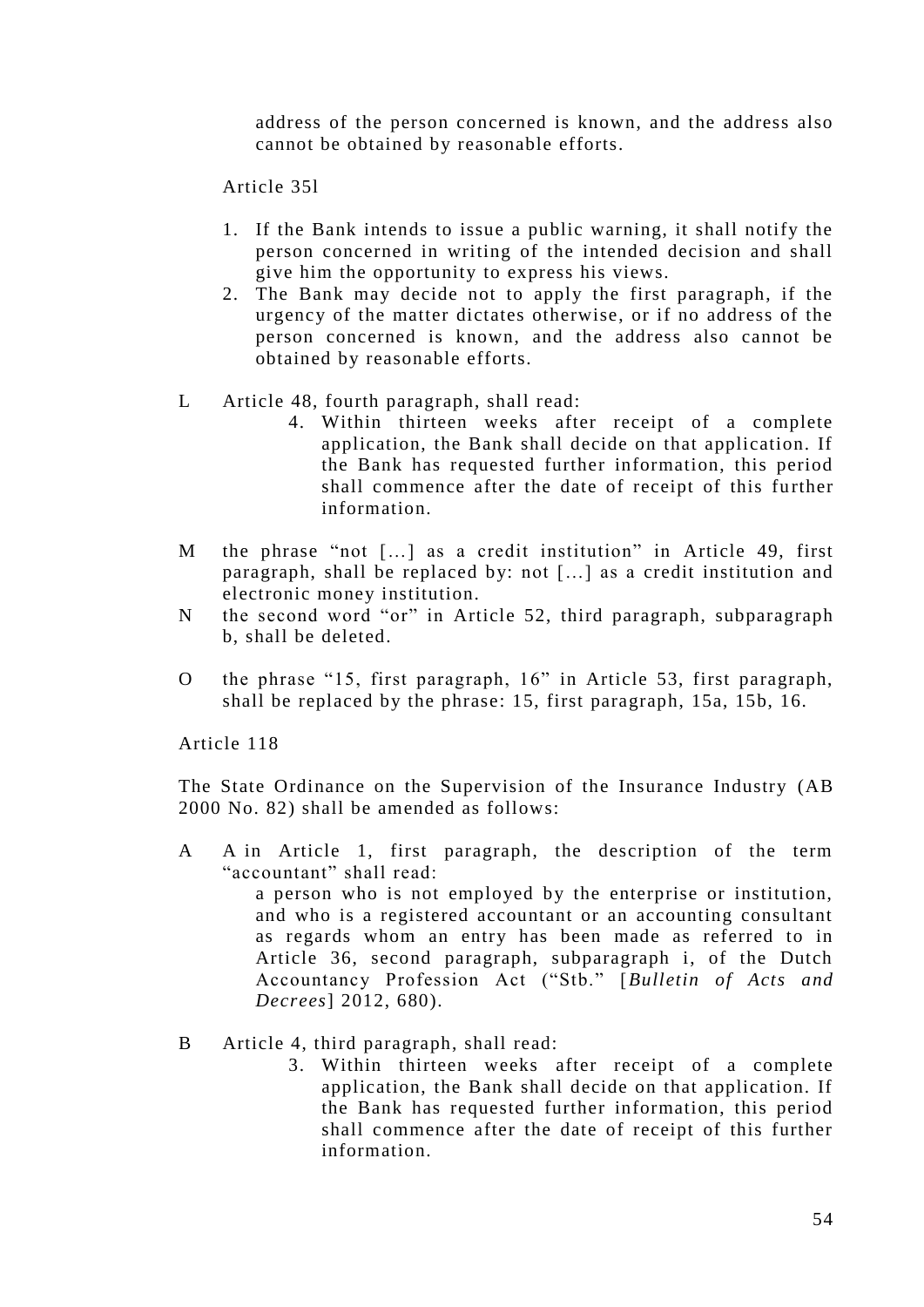- C the following amendments shall be introduced to Article 7:
	- 1. the word "not" in subparagraph c shall be deleted.
	- 2. the word "insufficient" in subparagraph d shall be replaced by: sufficient.
	- 3. the word "not" in subparagraph e shall be deleted, and the word: not shall be inserted after the third word "applicant […]".
	- 4. the comma after "Article 14" in subparagraph i shall be deleted, and the words "third paragraph" shall be deleted.
- D after the second word "combating" in Article 8, second paragraph, subparagraph e, the word: of shall be inserted, and the word "regulations" shall be replaced by: rules.
- E two new Articles shall be inserted after Article 10, reading: Article 10a
	- 1. An insurer shall pursue an adequate policy for sound corporate governance and shall set up its corporate governance structure in such a way that sound corporate governance is guaranteed.
	- 2. The policy and structure as referred to in the first paragraph shall in any case deal with:
		- a. the recording and performance of the duties, responsibilities and the working method of the management board and the board of supervisory directors;
		- b. the suitability, both individually and collectively, of the directors and supervisory directors;
		- c. the adoption and implementation of a clear strategy and objectives;
		- d. the adoption, implementation, monitoring and, where necessary, adjustment of the overall risk policy;
		- e. the systematic control of the management of the risks associated with the business activities;
		- f. the adequate provision of information to the man agement board and the board of supervisory directors;
		- g. a careful and sound decision-making;
		- h. the remuneration of the directors and supervisory directors;
		- i. the independence of the supervisory directors;
		- j. the role and responsibilities of the shareholders of the company.
	- 3. The Bank may give insurers directives with regard to the policy and the structure as referred to in the first paragraph.

Article 10b

- 1. An insurer shall dispose of written procedures for the careful and consistent handling of complaints within a reasonable period.
- 2. The Bank may give insurers directives with regard to the first paragraph.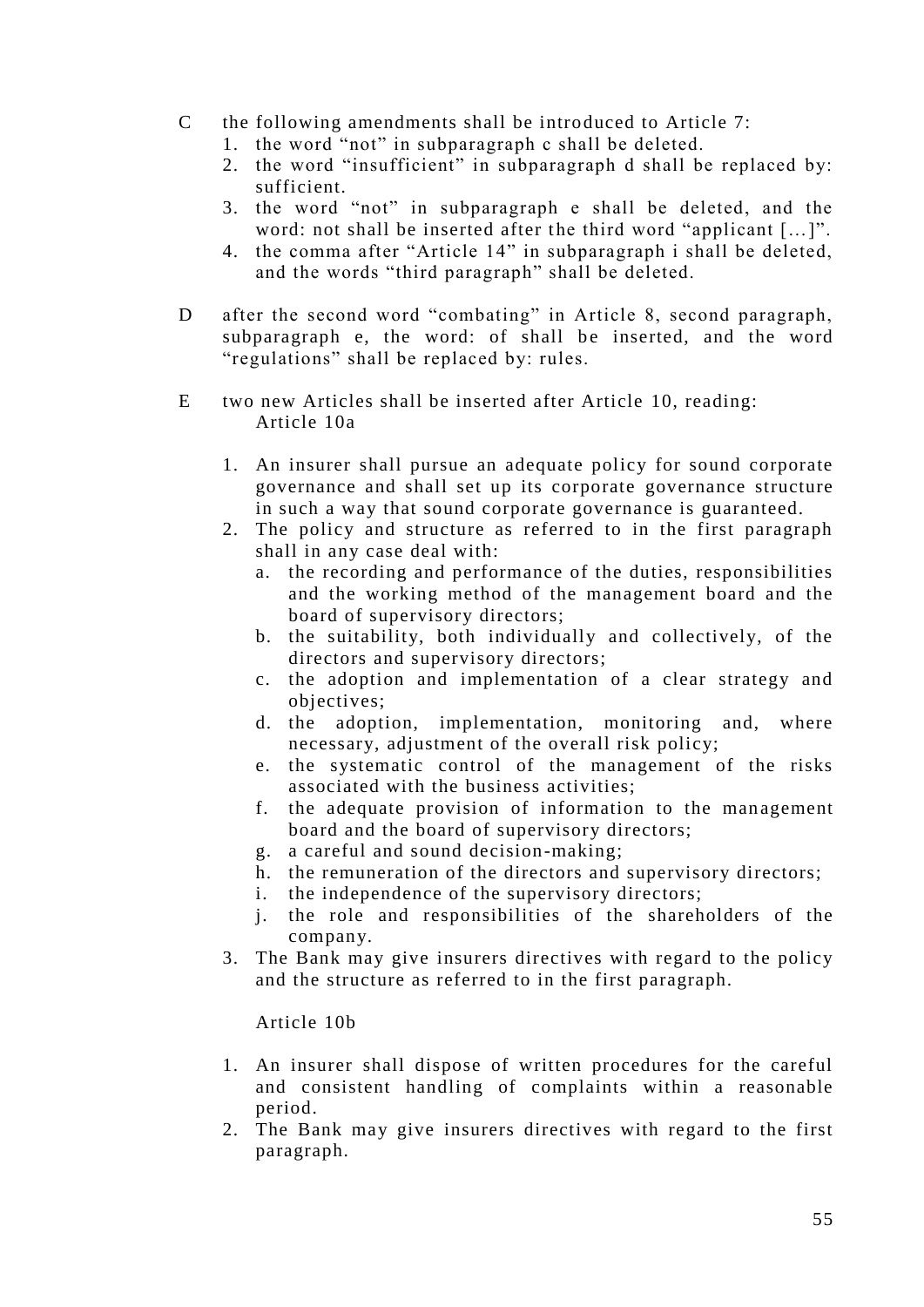- F Article 14d shall be amended as follows:
	- 1. after the second word "combating" in the second paragraph, subparagraph c, the word: of shall be inserted.
	- 2. the figure "5" in the third paragraph, subparagraph b, shall be replaced by 6.
- G Article 15, sixth paragraph, shall read:
	- 6. The costs and remuneration of the persons designated by the Bank pursuant to this Article shall be paid by the insurer in question.
- H the phrase "10, 11 through 15b" in Article 16, first paragraph, shall be replaced by the phrase: 10 through 15b.
- I Article 16f, third and fourth paragraph, shall read:
	- 3. The right to institute criminal proceedings shall lapse, if an administrative fine was already imposed on the person concerned for the same violation.
	- 4. The Bank and the Public Prosecution Service shall consult periodically on the choice between imposing an administrative fine or criminal-law sanction to avoid unlawful concurrence of those sanctions.
- J two new Articles shall be inserted after Article 16i, reading: Article 16j
	- 1. Having regard to the interests this State Ordinance seeks to protect, the Bank may issue a public warning in case of violation of any prohibitory provision of this State Ordinance, if necessary, stating the considerations that led to the warning.
	- 2. The Minister may lay down rules concerning the exercise of the power as referred to in the first paragraph.
	- 3. The decision to issue a public warning shall enter into effect on the date on which the public warning has been published, without suspending the effect for the duration of the appeal period or, if an appeal has been lodged, of the appeal, if no address of the person concerned is known, and the address also cannot be obtained by reasonable efforts.

Article 16k

- 1. If the Bank intends to issue a public warning, it shall notify the person concerned in writing of the intended decision and shall give him the opportunity to express his views.
- 2. The Bank may decide not to apply the first paragraph, if the urgency of the matter dictates otherwise, or if no address of the person concerned is known, and the address also cannot be obtained by reasonable efforts.
- K the following amendments shall be introduced to Article 17: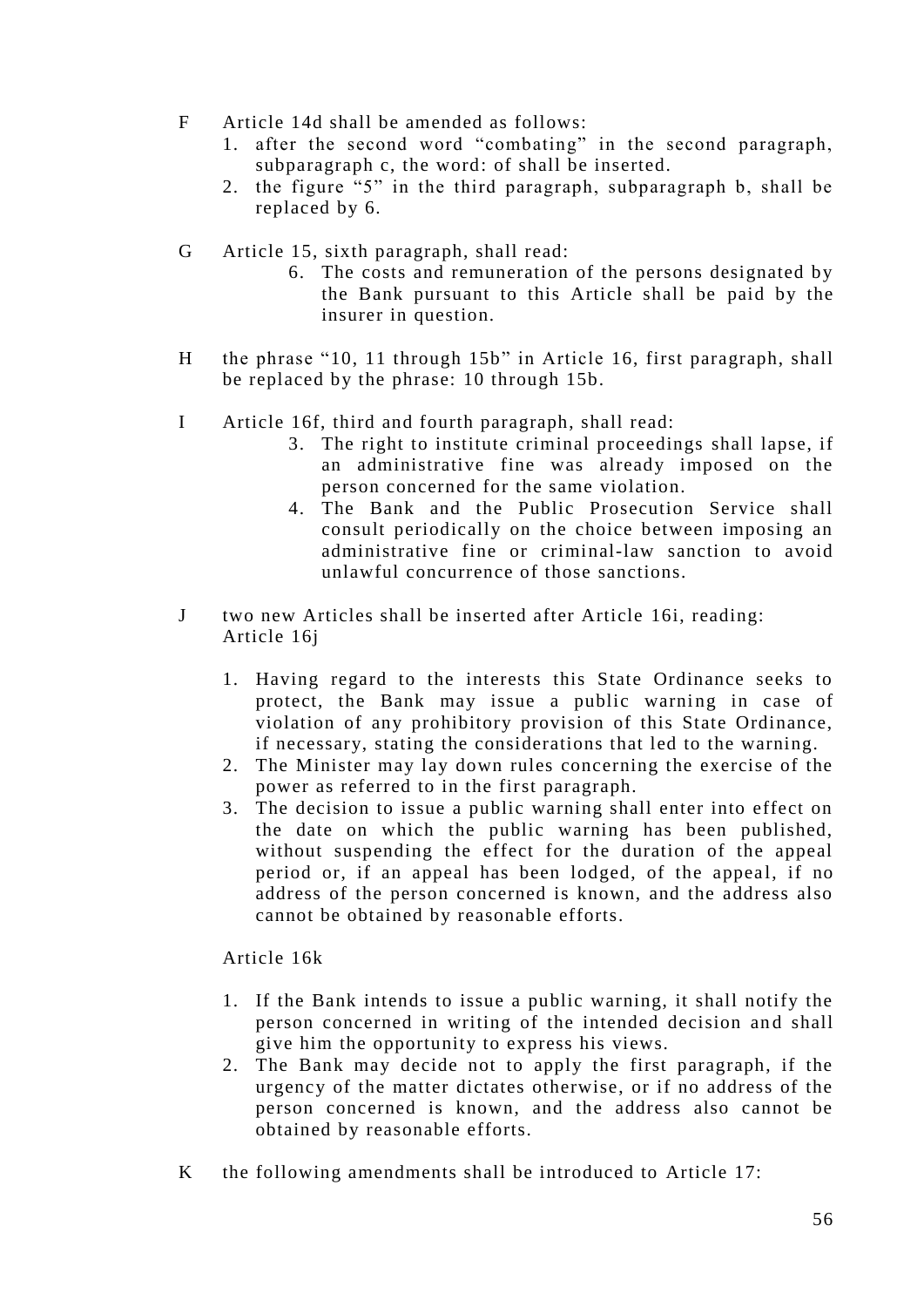- 1. the figure "1", followed by a period, shall be placed before the text of the Article.
- 2. a new second paragraph shall be added, reading:
	- 2. Within thirteen weeks after receipt of a complete application, the Bank shall decide on that application. If the Bank has requested further information, this period shall commence after the date of receipt of this further information.
- M the phrase "10, 11 through 15b" in Article 26, first paragraph, shall be replaced by the phrase: 10 through 15b.

The State Ordinance on the Supervision of Money Transfer Companies (AB 2003 No. 60) shall be amended as follows:

- A the following amendments shall be introduced to Article 5:
	- 1. the last sentence in the third paragraph shall be deleted.
	- 2. a new fourth paragraph shall be inserted, and the fourth paragraph shall be renumbered to the fifth paragraph, reading:
		- 4. Within thirteen weeks after receipt of a complete application, the Bank shall decide on that application. If the Bank has requested further information, this period shall commence after the date of receipt of this further information.
	- 3. "fourth paragraph" in the fifth paragraph shall be replaced by "third paragraph".
- B the phrase "Article 4, first paragraph" in Article 10, second paragraph, shall be replaced by the phrase: Article 4, first, second and third paragraph.
- C Article 26, third and fourth paragraph, shall read:
	- 3. The right to institute criminal proceedings shall lapse, if an administrative fine was already imposed on the person concerned for the same violation.
	- 4. The Bank and the Public Prosecution Service shall consult periodically on the choice between imposing an administrative fine or criminal-law sanction to avoid unlawful concurrence of those sanctions.
- D two new Articles shall be inserted after Article 28, reading: Article 28a
	- 1. Having regard to the interests this State Ordinance seeks to protect, the Bank may issue a public warning in case of violation of any prohibitory provision of this State Ordinance, if necessary, stating the considerations that led to the warning.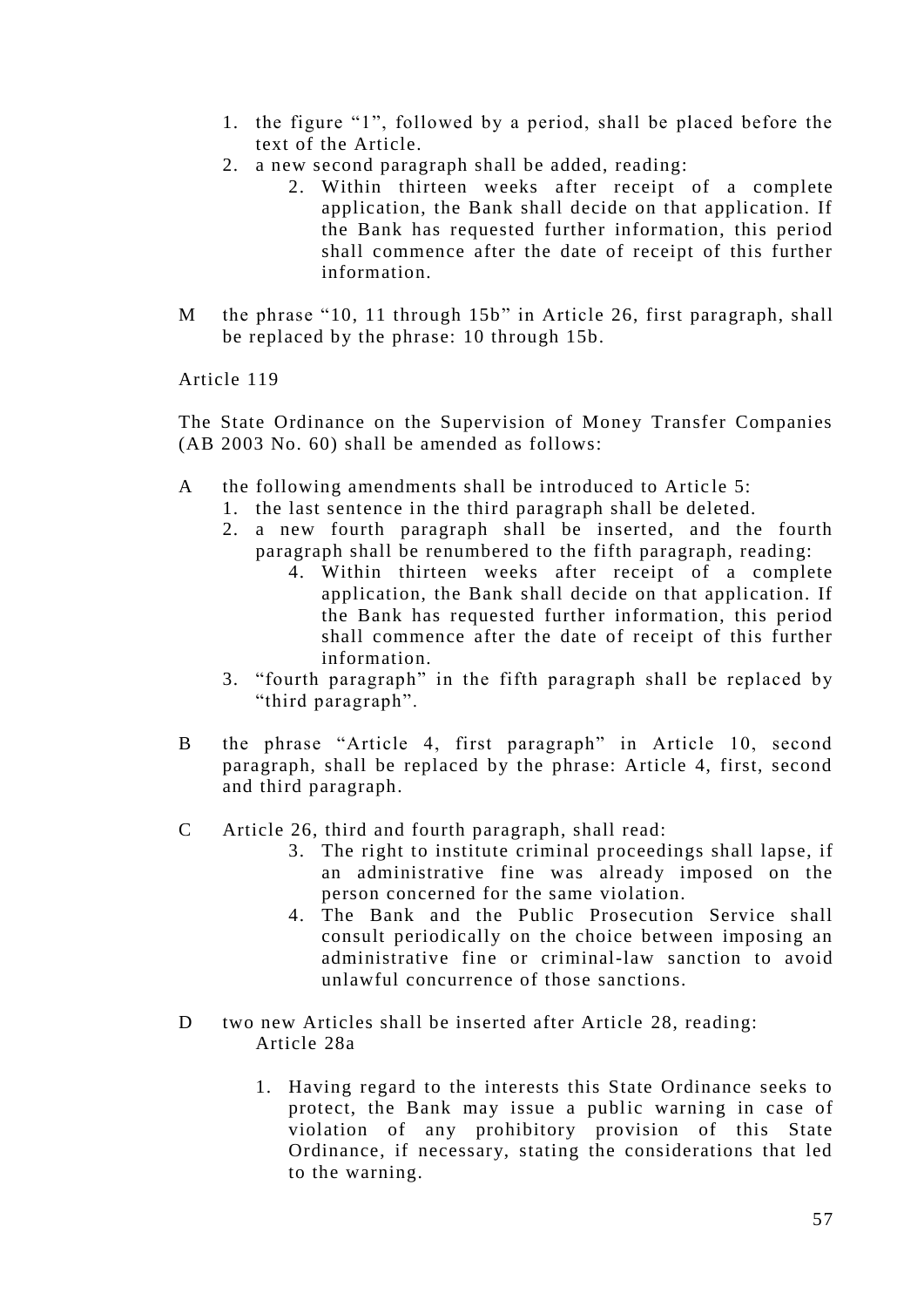- 2. The Minister may lay down rules concerning the exercise of the power as referred to in the first paragraph.
- 3. The decision to issue a public warning shall enter into effect on the date on which the public warning has been published, without suspending the effect for the duration of the appeal period or, if an appeal has been lodged, of the appeal, if no address of the person concerned is known, and the address also cannot be obtained by reasonable efforts.

Article 28b

- 1. If the Bank intends to issue a public warning, it shall notify the person concerned in writing of the intended decision and shall give him the opportunity to express his views.
- 2. The Bank may decide not to apply the first paragraph, if the urgency of the matter dictates otherwise, or if no address of the person concerned is known, and the address also cannot be obtained by reasonable efforts.

Article 120

The State Ordinance on the Supervision of Trust Offices (AB 2009 No. 13) shall be amended as follows:

- A after the second word "combating" in Articles 6, second paragraph, subparagraph c, and 17, first paragraph, subparagraph a, the word: of shall be inserted.
- B the third through sixth paragraph in Article 13 shall be deleted.
- C a new Article 13a shall be inserted after Article 13, reading: Article 13a
	- 1. If a forfeited penalty or fine has not been paid within the period set by the Bank, the violator shall be demanded in writing to pay the amount of the penalty or the fine as yet within twee weeks, increased by the costs of the demand.
	- 2. In the absence of payment, the amount and the costs as referred to in the first paragraph, shall be increased by the collection costs, collected by the Bank by way of a writ of execution.
	- 3. The writ of execution shall be published by serving a process as referred to in the Code of Civil Procedure of Aruba and shall constitute entitlement to enforcement, which may be enforced while applying the provisions of this Code.
	- 4. The writ of execution shall in any case state:
		- a. the words "writ of execution" in the heading;
		- b. the amount of the collectable principal sum, increased by the statutory interest due;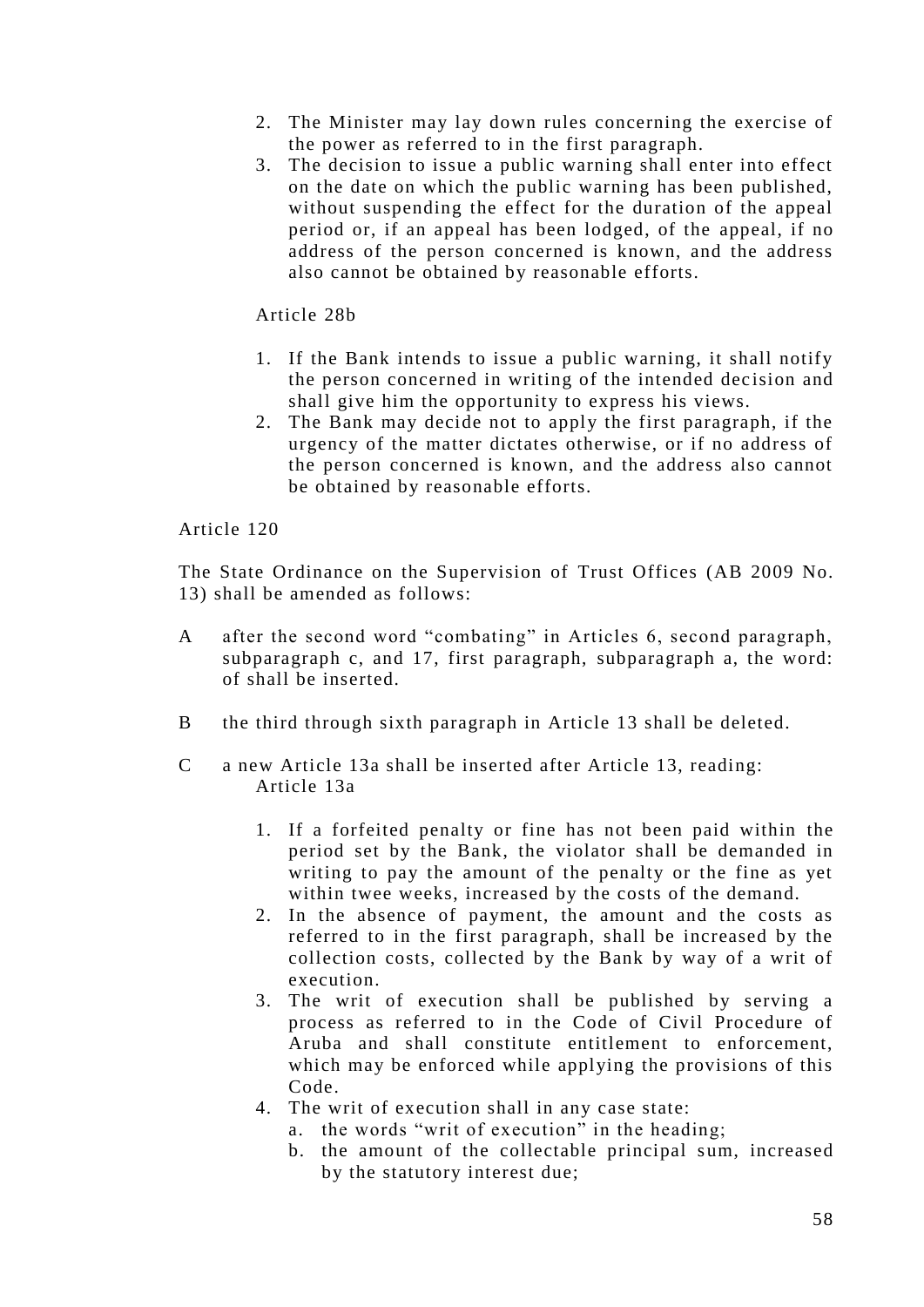- c. the decision or the statutory provision from which the amount due arises;
- d. the costs of the demand and of the writ of execution;
- e. that it may be enforced for the account of the violator.
- 5. For a period of six weeks after the date of service, an objection may be lodged against the writ of execution; the objection shall suspend the enforcement.
- D Article 14, third and fourth paragraph, shall read:
	- 3. The right to institute criminal proceedings shall lapse, if an administrative fine was already imposed on the person concerned for the same violation.
	- 4. The Bank and the Public Prosecution Service shall consult periodically on the choice between imposing an administrative fine or criminal-law sanction to avoid unlawful concurrence of those sanctions.
- E two new Articles shall be inserted after Article 16, reading: Article 16a
	- 1. Having regard to the interests this State Ordinance seeks to protect, the Bank may issue a public warning in case of violation of any prohibitory provision of this State Ordinance, if necessary, stating the considerations that led to the warning.
	- 2. The Minister may lay down rules concerning the exercise of the power as referred to in the first paragraph.
	- 3. The decision to issue a public warning shall enter into effect on the date on which the public warning has been published, without suspending the effect for the duration of the appeal period or, if an appeal has been lodged, of the appeal, if no address of the person concerned is known, and the address also cannot be obtained by reasonable efforts.

Article 16b

- 1. If the Bank intends to issue a public warning, it shall notify the person concerned in writing of the intended decision and shall give him the opportunity to express his views.
- 2. The Bank may decide not to apply the first paragraph, if the urgency of the matter dictates otherwise, or if no address of the person concerned is known, and the address also cannot be obtained by reasonable efforts.
- F the phrase "Article 18" in Article 23, first paragraph, shall be replaced by: Article 22.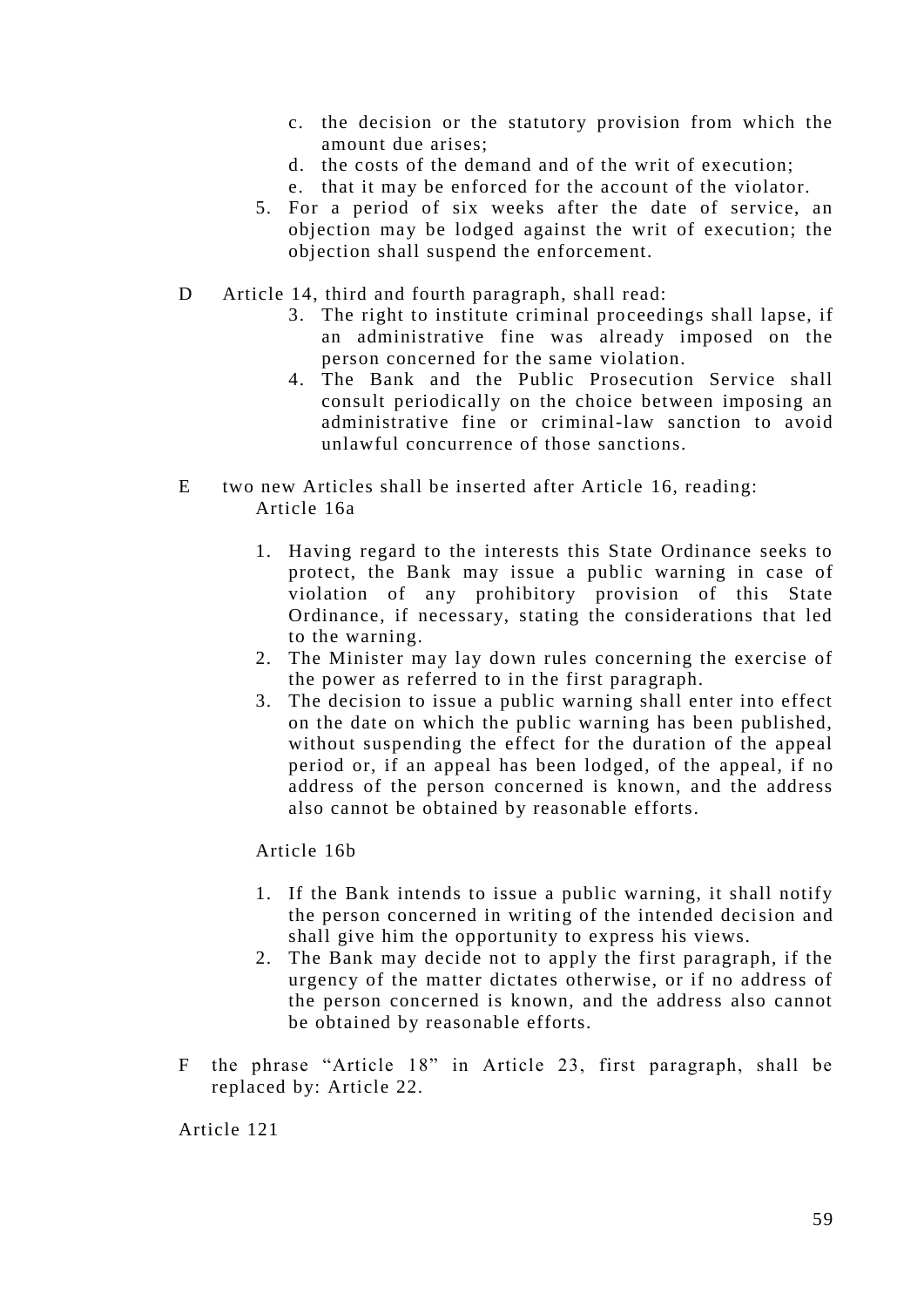The State Ordinance on the Prevention and Combating of Money Laundering and Terrorist Financing (AB 2011 No. 28) shall be amended as follows:

- A the following amendments shall be introduced to Article 1, first paragraph:
	- 1. the figure "26" in the description of the term "unusual transaction" shall be replaced by: 25.
	- 2. the figure "27" in the description of the term "report" shall be replaced by 26.
- B Article 23 shall read: Article 23
	- 1. For the proper performance of its duties, the Reporting Center shall be authorized to consult all registers and sources, both closed and open, of agencies and officials responsible for the implementation of regulations or the detection and prosecution of criminal offenses.
	- 2. The agencies and officials, referred to in the first paragraph, are obligated to allow the Reporting Center to consult as referred to in the first paragraph. As regards all closed and open digital registers and sources, the agencies and officials mentioned in the first paragraph are obligated to grant the Reporting Center direct and anonymous access.
	- 3. For the purposes of adequate consultation, the head of the Reporting Center may enter into an agreement with the agencies or officials referred to in the first paragraph.
- C Article 35, first paragraph, shall read: Article 35
	- 1. The persons designated for this purpose by the President of the Bank, employed by the Bank, shall be responsible for supervising the compliance with the provisions laid down by or pursuant to this State Ordinance. Such a designation shall be published in the Official Gazette of Aruba.
- D Article 41, fourth paragraph, shall read:
	- 4. The Bank and the Public Prosecution Service shall consult periodically on the choice between imposing an administrative fine or criminal-law sanction to avoid unlawful concurrence of those sanctions.

#### Article 122

The State Ordinance on Company Pension Funds (AB 1998 No. GT 17) shall be amended as follows:

A a new Article shall be inserted after Article 12, reading: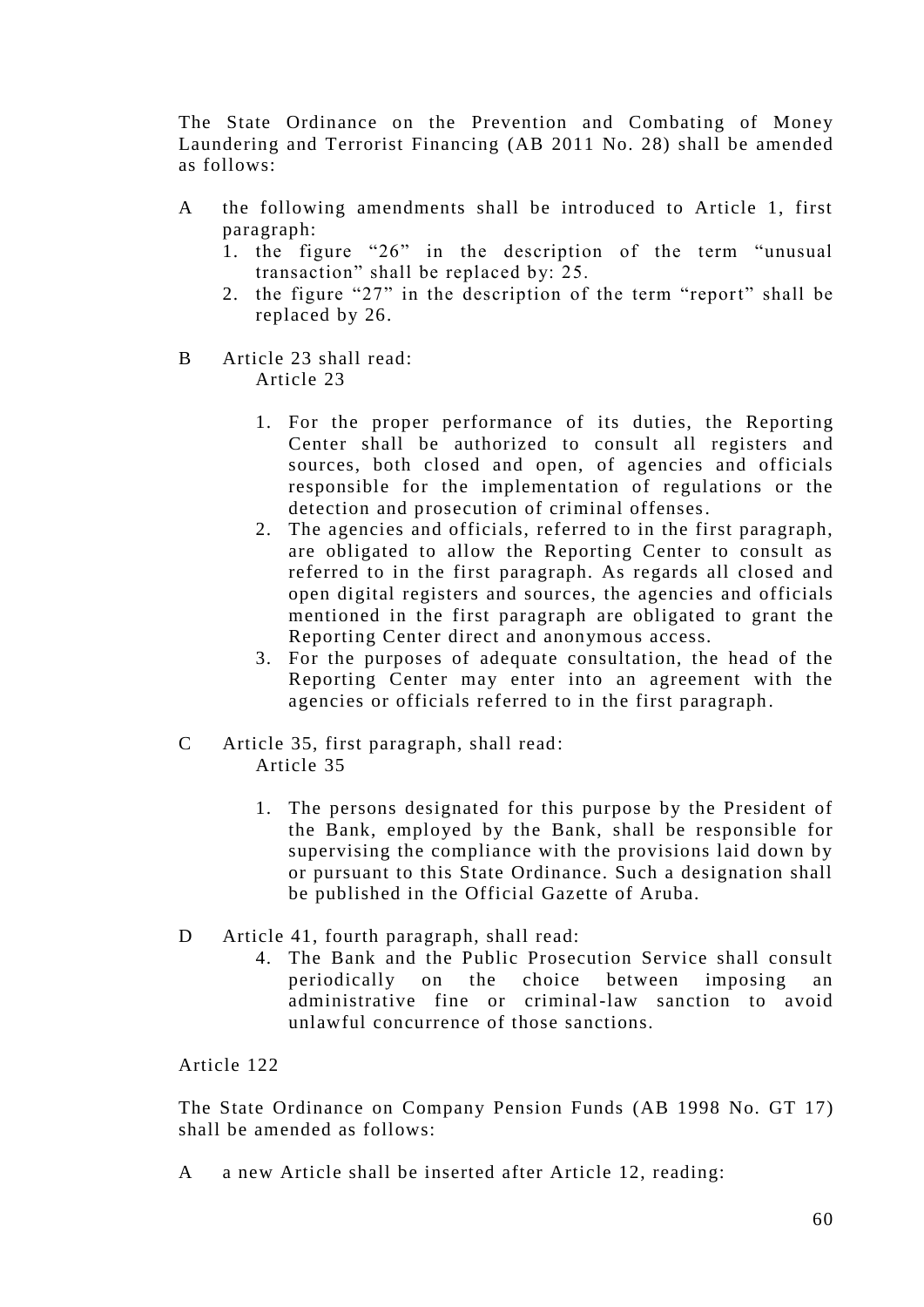Article 12a

- 1. If, in the opinion of the Bank, an accountant does not offer or no longer offers the guarantees necessary that he will be able to properly perform his duties as regards a company pension fund, the Bank may decide as regards this accountant that he is no longer authorized to issue the opinions referred to in this State Ordinance concerning that company pension fund.
- 2. The Bank shall promptly inform the company pension fund in question of a decision as referred to in the first paragraph.
- B Article 20, first paragraph, shall read: Article 20
	- 1. The persons designated for this purpose by the President of the Bank, employed by the Bank, shall be responsible for supervising the compliance with the provisions laid down by or pursuant to this State Ordinance. Such a designation shall be published in the Official Gazette of Aruba.
- § 3. Final provisions

Article 123

As of the date of entry into force of this State Ordinance:

- a. the policy paper "IV Sound Corporate Governance Practices", issued pursuant to Article 15, first paragraph, of the State Ordinance on the Supervision of the Credit System, shall apply to Article 10a, third paragraph, of the State Ordinance on the Supervision of the Credit System;
- b. the policy paper "III.1 Sound Corporate Governance Practices for Insurance Companies", issued pursuant to Article 10, first paragraph, of the State Ordinance on the Supervision of the Insurance Industry, shall apply to Article 15a, third paragraph, of the State Ordinance on the Supervision of the Insurance Industry.

Article 124

Credit institutions, electronic money institutions and insurers disposing of a license as referred to in Article 4 of the State Ordinance on the Supervision of the Credit System and Article 5, first paragraph, of the State Ordinance on the Supervision of the Insurance Industry, respectively, at the time of entry into force of this State Ordinance shall adjust their policy and corporate governance structure, if necessary, within six months after the date of entry into force of this State Ordinance, in such a way that they comply with the Articles of the State Ordinance on the Supervision of the Credit System and the State Ordinance on the Supervision of the Insurance Industry, which have